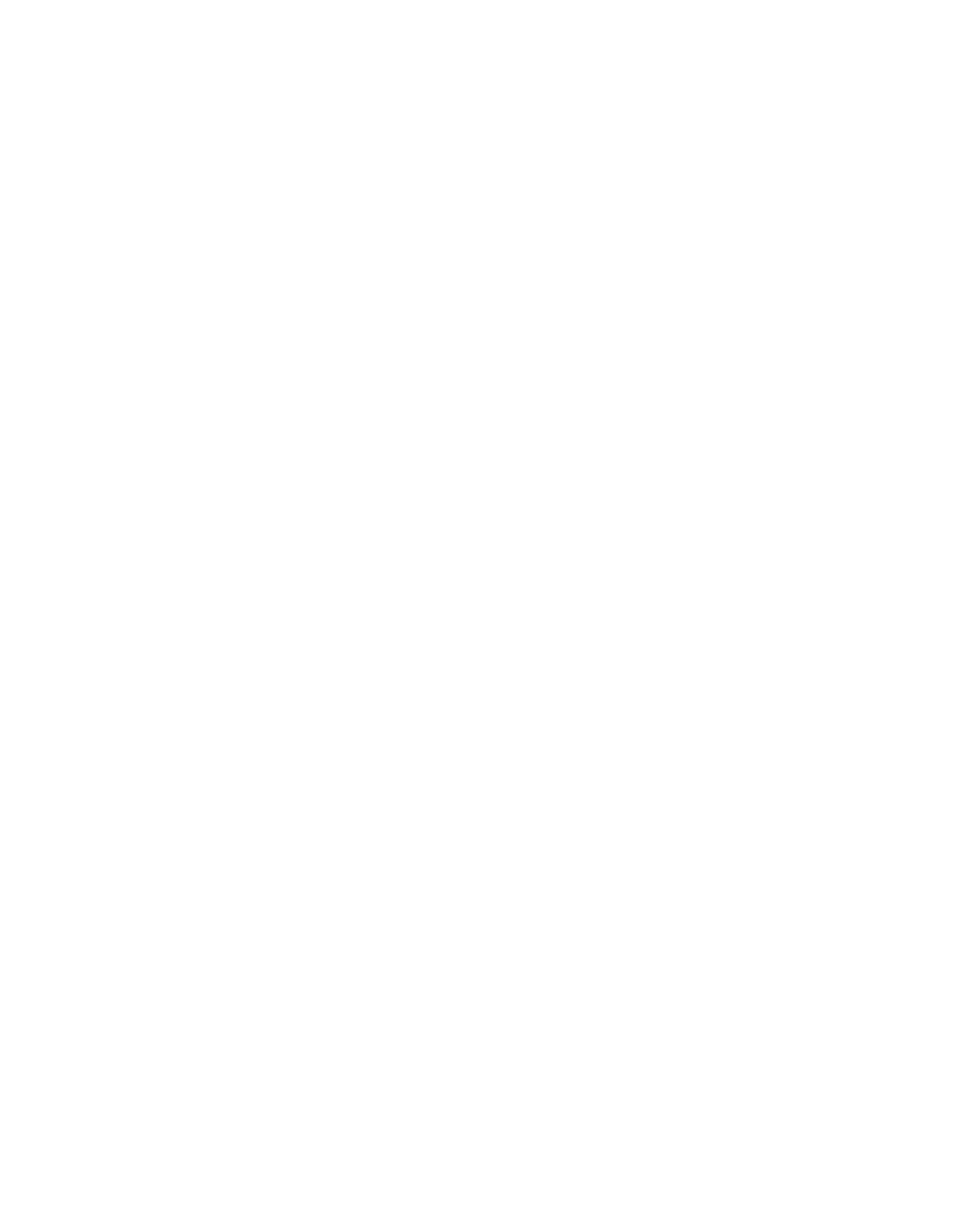# **Description of the Proposed Action**

The proposed action is to build a new bridge that would cross the Columbia River between Hood River, Oregon, and White Salmon, Washington (Figure S-1). Three alternative alignments are under consideration in the Draft Environmental Impact Statement (DEIS). The existing Hood River Bridge would be removed.



**Vicinity Map Figure S-1** 

Lead agencies involved in planning for the new bridge are the Southwest Washington Regional Transportation Council (RTC), the Washington State Department of Transportation (WSDOT), and the Oregon Department of Transportation.

The Port of Hood River owns the existing Hood River Bridge. Ownership of the new bridge would likely be either single ownership by ODOT or WSDOT, or joint ownership by the two agencies.

RTC, WSDOT, and ODOT decided to prepare an Environmental Impact Statement (EIS) under the National Environmental Policy Act (NEPA) based on anticipated impacts to threatened and endangered fish species in the Columbia River; impacts to cultural resources, including the existing Hood River Bridge, which may be eligible for the National Register of Historic Places; issues related to navigation and commercial traffic on the river; and the desire to evaluate alternative crossing locations. Compliance with NEPA is required because of federal funding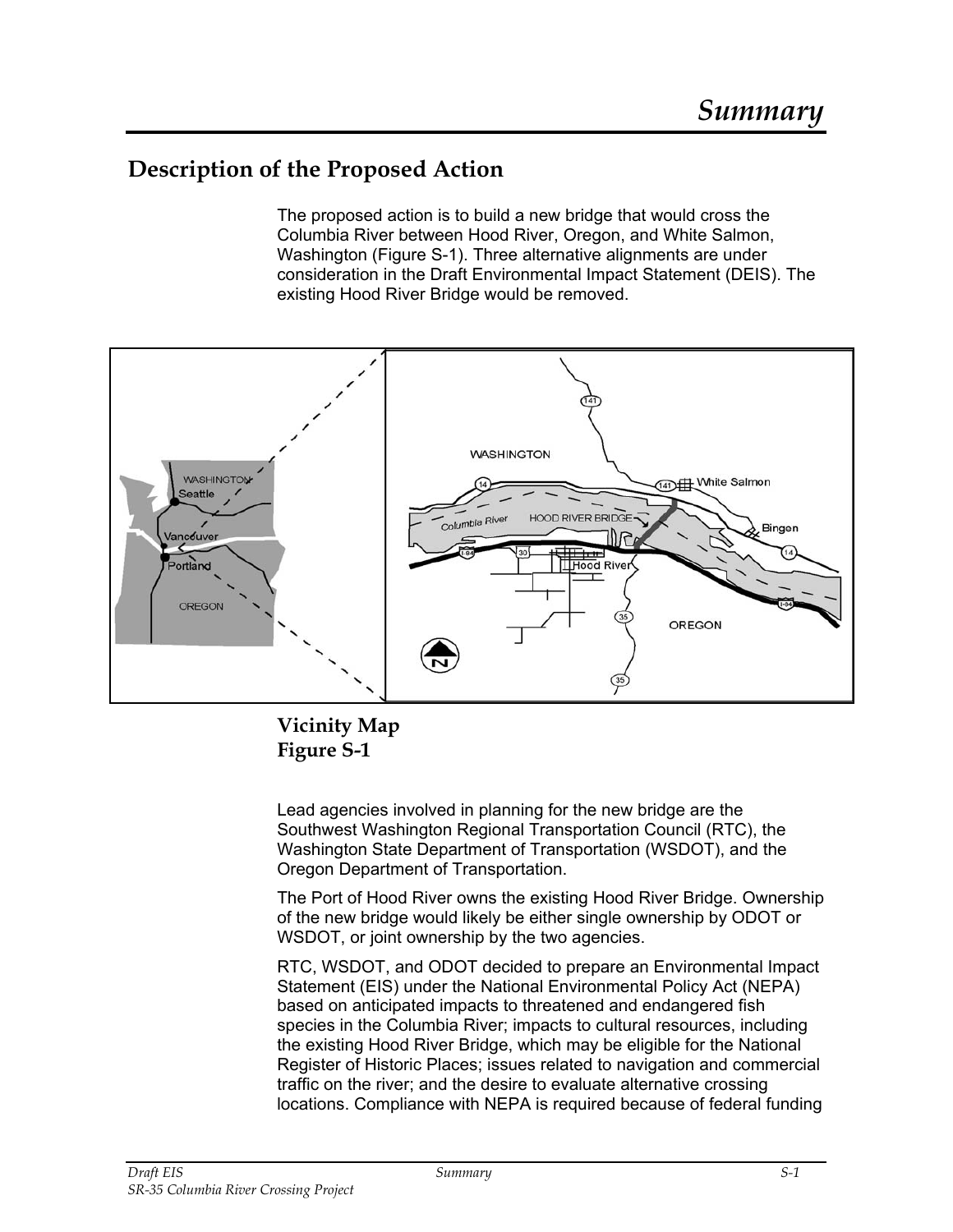for the study and for potential future design and construction funding participation through the Federal Highway Administration (FHWA). The FHWA is the lead NEPA agency for the EIS. A Bridge Permit from the U.S. Coast Guard will be needed and also requires NEPA compliance.

# **Background of Project**

The existing Columbia River bridge crossing, which connects White Salmon and Bingen, Washington, and Hood River, Oregon (referred to locally as the Hood River Bridge), was built in 1924. A lift span was added to the bridge in 1938 to respond to higher water elevations in the pool behind Bonneville Dam. The bridge is a steel structure with a narrow roadway deck width of approximately 18 feet 9 inches and has no pedestrian or bicycle facilities. Pedestrians and bicycles are prohibited from using the bridge.

The Washington congressional delegation responded to local constituents' concerns about the functionality of the existing bridge and obtained federal funding for this high-priority project as part of the Transportation Equity Act for the 21st Century (TEA-21) federal transportation-financing bill. The Washington State legislature has recognized the potential for a new Columbia River crossing and has designated a State Route 35 (SR-35) corridor that connects from SR-14 to the Columbia River; however, the exact crossing location was not specified. The crossing location and facility type(s) were to be determined through alternative development and selection of a preferred alternative.

In 1999, a project-planning phase began and a public meeting was held. Major concerns regarding the existing bridge include hazards presented by the narrowness of the travel lanes and lack of bicycle and pedestrian facilities, long-term adequacy of the bridge structure, and impacts to the local economy, especially for commercial vehicles using the bridge. The project planning phase identified three "tiers" that would be undertaken in the SR-35 Columbia River Crossing Feasibility Study: Tier I, a "feasibility" study to determine if a new crossing was feasible; Tier II, which would identify a practical range of short-term and long-term alternatives; and Tier III, which would include preparation of an environmental document (DEIS) and recommendation of a preferred alternative.

The project area comprises the Columbia River and areas landward that connect White Salmon and Bingen, Washington to Hood River, Oregon. The northern end of the Hood River Bridge touches down on the southwestern edge of White Salmon. Bingen is located approximately one mile east of White Salmon. Both cities are in Klickitat County. Skamania County, Washington lies nearby to the west and is also included in the project area due to a range of alternatives considered. The major east/west highway on the Washington side of the Columbia River is SR-14, a National Highway System route, which traverses both Washington cities.

The southern end of the Hood River Bridge touches down in Hood River, Oregon (Hood River County). Interstate 84 (I-84) is the major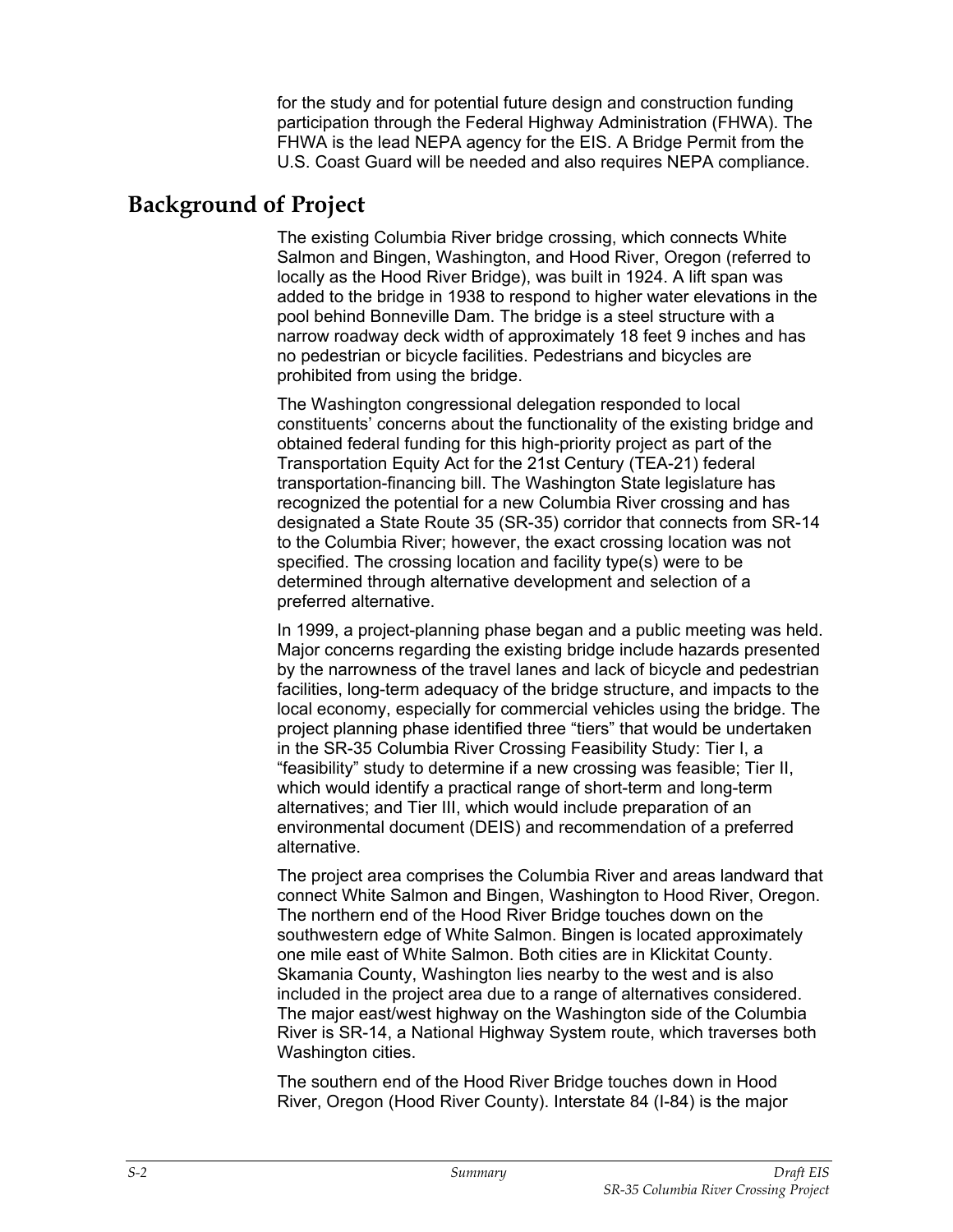east/west highway on the Oregon side of the Columbia River; it connects Portland, Oregon to points east, such as Pendleton, Oregon and Boise, Idaho. Another major highway in the Hood River vicinity is Oregon Route 35 (OR-35), which connects to United States Highway 26 (US-26) (Mount Hood Highway) approximately 40 miles to the south.

# **Actions by Other Governmental Agencies in the Project Area**

Improvements to SR-14 in Washington are currently underway by WSDOT within the project area between the Hood River Bridge and downtown Bingen.

The Bureau of Indian Affairs (BIA), in cooperation with the U.S. Army Corps of Engineers and tribes, plans to construct a new Columbia River treaty fishing access site approximately one-quarter mile east of the existing Hood River Bridge along the Washington shoreline.

The Columbia River Gorge Commission is in the process of updating the Management Plan for the Columbia River Gorge National Scenic Area (CRGNSA). (A map of the CRGNSA in the vicinity of the White Salmon/Bingen and Hood River Urban Areas can be found in Chapter 3.) Based on a meeting with project staff in August 2003, the Gorge Commission recognizes that guidance related to the bridge crossing is needed during the EIS review. In particular, the Commission instructed its staff to begin developing guidance in coordination with the project team for use in developing the FEIS and design of the project. Such guidance would include policies to clarify what scenic standards and designs are appropriate for a new bridge over the Columbia River.

The Port of Hood River plans to replace the existing grated bridge deck with a new grated deck. Some structural repairs are also included. This project is included in this EIS as a short-term improvement that is considered under the No Action Alternative and the Build Alternatives. A portion of the funding for the project is from the FHWA through ODOT, Region 1.

No other major actions have been identified that affect the project area or its immediate vicinity.

## *Purpose and Need*

The purpose of the project is to improve multi-modal transportation of people and goods across the Columbia River between the Bingen/White Salmon, Washington and Hood River, Oregon communities. The overall need for the project is to rectify current and future transportation inadequacies and deficiencies associated with the existing Hood River Bridge. Specific needs addressed by the project are related to capacity, system linkage, transportation demand, social demands, economic development, modal interrelationships, safety, and existing bridge and bridge roadway deficiencies.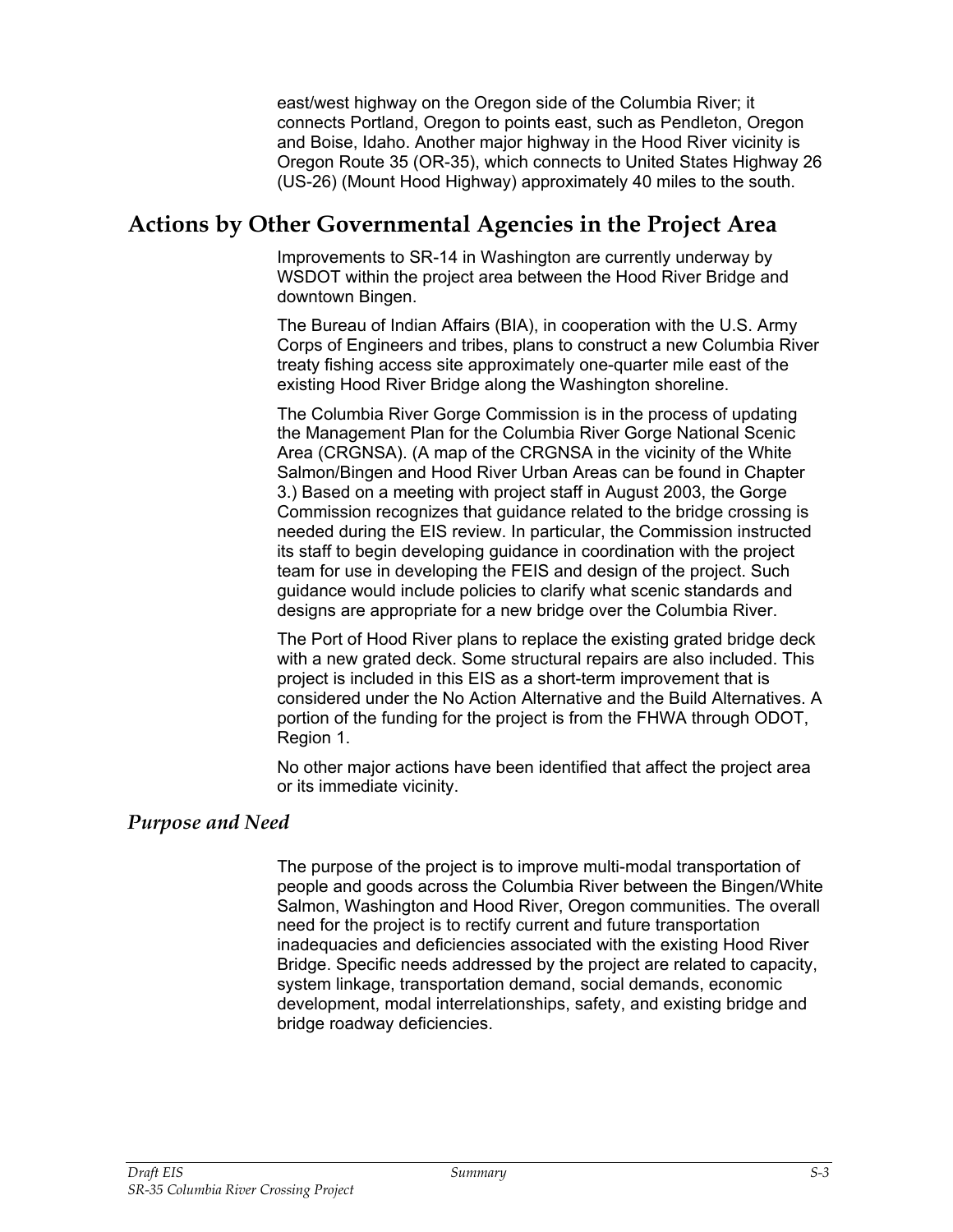# **Summary of Alternatives Considered**

The proposed action is intended to improve the movement of goods and people across the Columbia River between the Bingen/White Salmon, Washington and Hood River, Oregon communities. An extensive review of alternatives has been undertaken involving alternative corridor locations and alternative transportation facility types.

The study of alternatives leading to a recommended preferred alternative was organized into three sequential phases or tiers. Tier I involved identifying, evaluating, and narrowing a range of crossing corridors and facility alternatives. Tier II began with alternatives forwarded from the first tier alternatives screening. Two successive screenings occurred during the second tier resulting in a further narrowing of the alternative corridors and facility types, and the identification of three alternative alignments for review in the DEIS. Tier III has involved comprehensive evaluation of environmental consequences to recommend a preliminary preferred alternative in the DEIS. The alternatives screening process is documented in the Tier I and Tier II final reports (Southwest Washington Regional Transportation Council et al. 2001b, 2002a).

Screening of alternatives used criteria based on the project objectives contained in the Purpose and Need statement:

- Improve cross-river transportation of people and goods while accommodating standard-width river navigation
- Reduce impacts to the natural, built and aesthetic environment
- Reduce impacts to recreation
- Reduce impacts to cultural and historic resources
- Be financially acceptable and support local economic development
- Maintain integrity of the Interstate Highway System and National Highway System

The results of successive screenings were reviewed with committees representing federal and state agencies, local governments, interested groups, and citizens.

## **Summary of EIS Alternatives**

The DEIS evaluates three build alternatives and the No Action Alternative.

## *No Action Alternative*

The No Action Alternative assumes that the existing bridge would remain a lift-span bridge owned by the Port of Hood River. The Port of Hood River would be responsible for continued maintenance, capital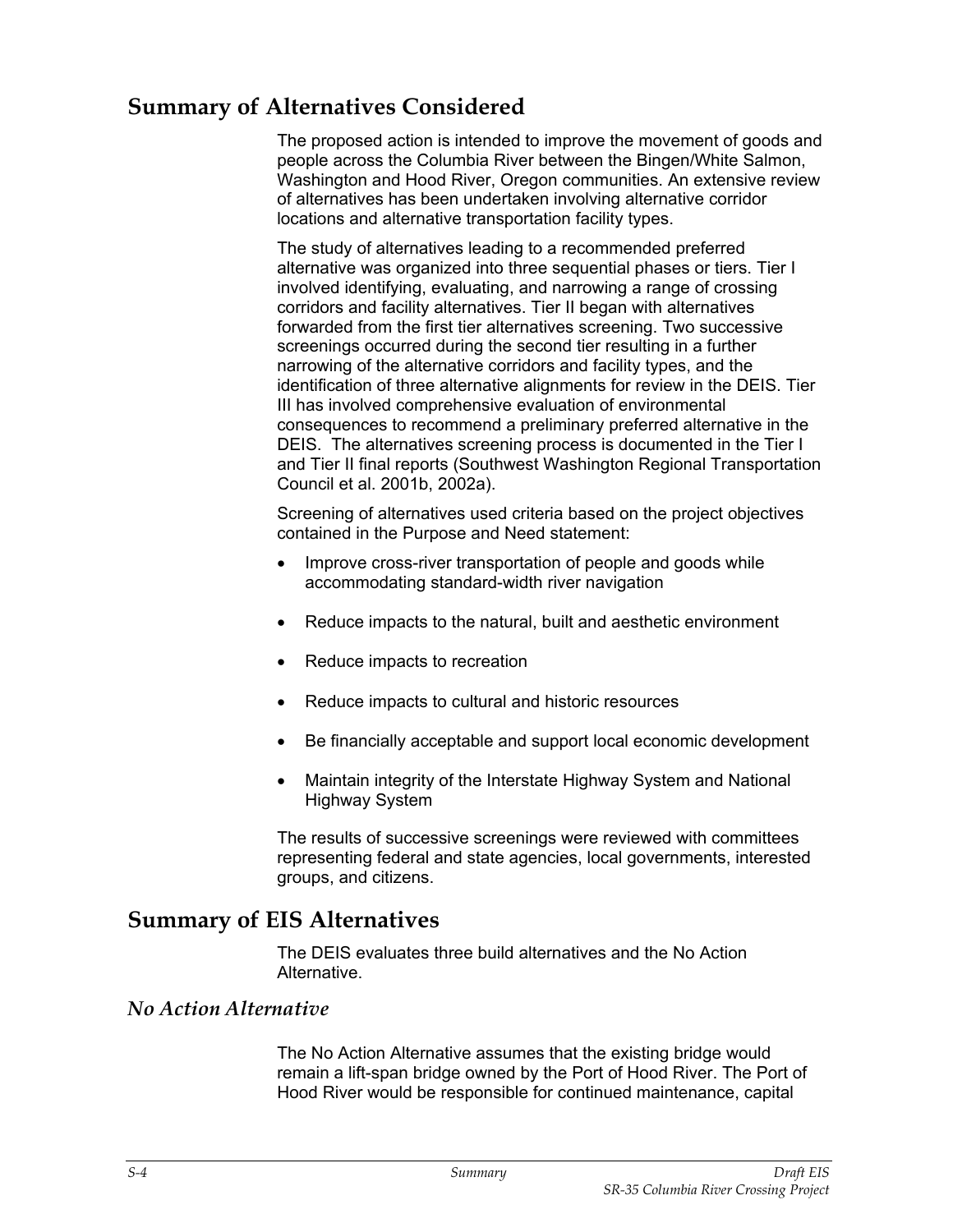improvements, and operation of the bridge. Under this alternative, the bridge would not be seismically retrofitted. In addition, the bridge would continue to be structurally limited (weight restricted) and functionally limited in terms of height and width restrictions.

Based on the Port of Hood River's current maintenance and capital improvements program, this alternative assumes that the serviceable life of the existing bridge will be about 30 years, after which the bridge will be closed to cross-river vehicular traffic. In the interim, several shortterm (within the next five years) improvements are planned or recommended. These improvements are considered to be part of the No Action Alternative.

The short-term improvements include:

- Replace the existing grated steel bridge deck with a new grated steel deck that is quieter
- Install roundabout or traffic signal at the I-84 eastbound ramps and OR-35/Hood River Bridge approach road
- Convert the tollbooth to one-way tolls southbound
- Establish a bridge replacement fund through increased tolls

## *Common Elements of All Build Alternatives*

All of the build alternatives include the short-term improvements that would occur under the No Action Alternative within the next five years.

The build alternatives would also include the mid-term improvements that would be implemented over the next 6 to 10 years, if a long-term build alternative is not scheduled to be constructed for at least ten years. These improvements include:

- Signalize the I-84 westbound ramps at the Hood River Bridge approach road or convert to a roundabout
- Convert the four-way stop at Marina Way and Hood River Bridge approach road to a roundabout or traffic signal. Due to the proximity of this intersection with the I-84 westbound ramp intersection, these two intersections may be combined into a composite roundabout.
- Restrict or close the private driveway onto the Hood River Bridge approach road
- Replace the tollbooth and establish an automated toll collection system
- Signalize SR-14 at the Hood River Bridge approach road

All build alternatives tie into the existing bridge access road on the south end of the corridor at a point between the tollbooth and the four-way stop.

A bridge type has not been selected. Three bridge types that conceptually meet project criteria include (Figure 2-3):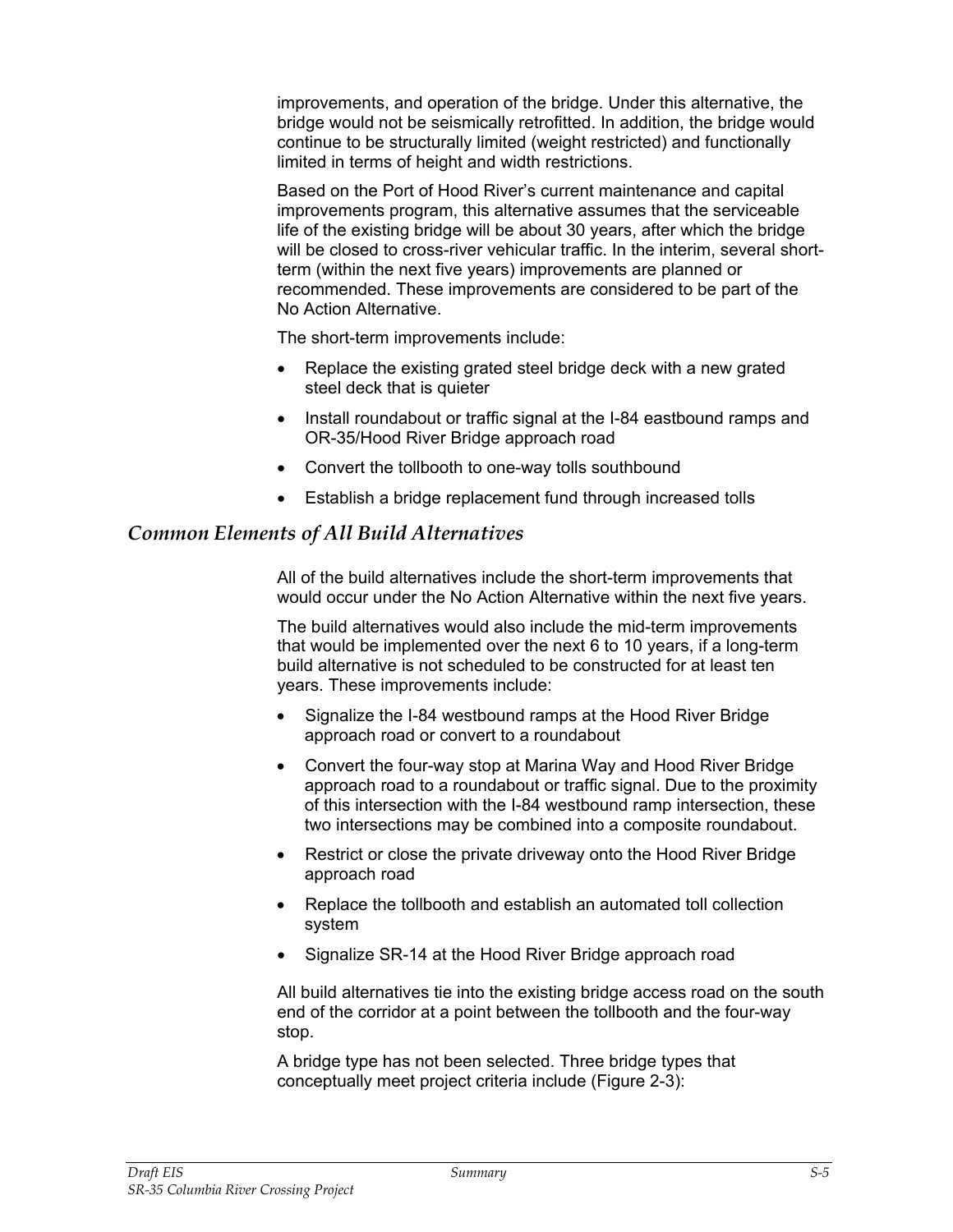- Girder segmental with 300-foot typical span, except over the navigational channel, which would be a minimum of 450 feet
- Girder segmental with 600-foot parabolic span over the navigation channel
- Girder segmental with 600-foot tied arch span over the navigation channel.

The roadway would consist of two 12-foot travel lanes, two 8-foot shoulders, and one 16-foot pedestrian/bike facility on one side (Figure S-2). Depending on future demand, the roadway could be expanded to two 12-foot travel lanes, one 16-foot center lane for reversible peak hour travel, two 8-foot shoulders, and one 10-foot pedestrian/bike sidewalk on one side of the bridge. This expansion would require widening the superstructure to 66 feet.

The following summarizes additional components of each alternative. The location of each alternative is shown in Figure S-3. The EC included in the designations for each of the alternatives refers to the Existing Corridor. Other corridors examined in the study are discussed in Chapter 2.

## *EC-1 West Connection to Dock Grade*

Alternative EC-1 would be directly adjacent to the west side of the existing bridge until a point north of the shipping channel, where it would shift west to avoid the treaty fishing access site on the Washington side and match into the Dock Grade intersection. The SR-14 intersection at Dock Grade would be signalized and widened to accommodate turn lanes. The grade of SR-14 would be raised and Dock Grade would be realigned at the intersection. Dock Grade would be widened all the way up the hill to tie into SR-141. The length of the bridge on Alternative EC-1 is approximately 4,510 feet.

## *EC-2 West Alignment*

Alternative EC-2 would be directly adjacent to the west side of the existing bridge. The alignment would be just east of the treaty fishing access site on the Washington side. The SR-14 intersection would be signalized and widened to accommodate turn lanes. The length of the bridge is approximately 4,600 feet. This alternative alignment has been identified as the preliminary preferred alternative.

## *EC-3 East Alignment*

Alternative EC-3 would be directly adjacent to the east side of the existing bridge. The SR-14 intersection would be signalized and widened to accommodate turn lanes. The length of the bridge is approximately 4,630 feet.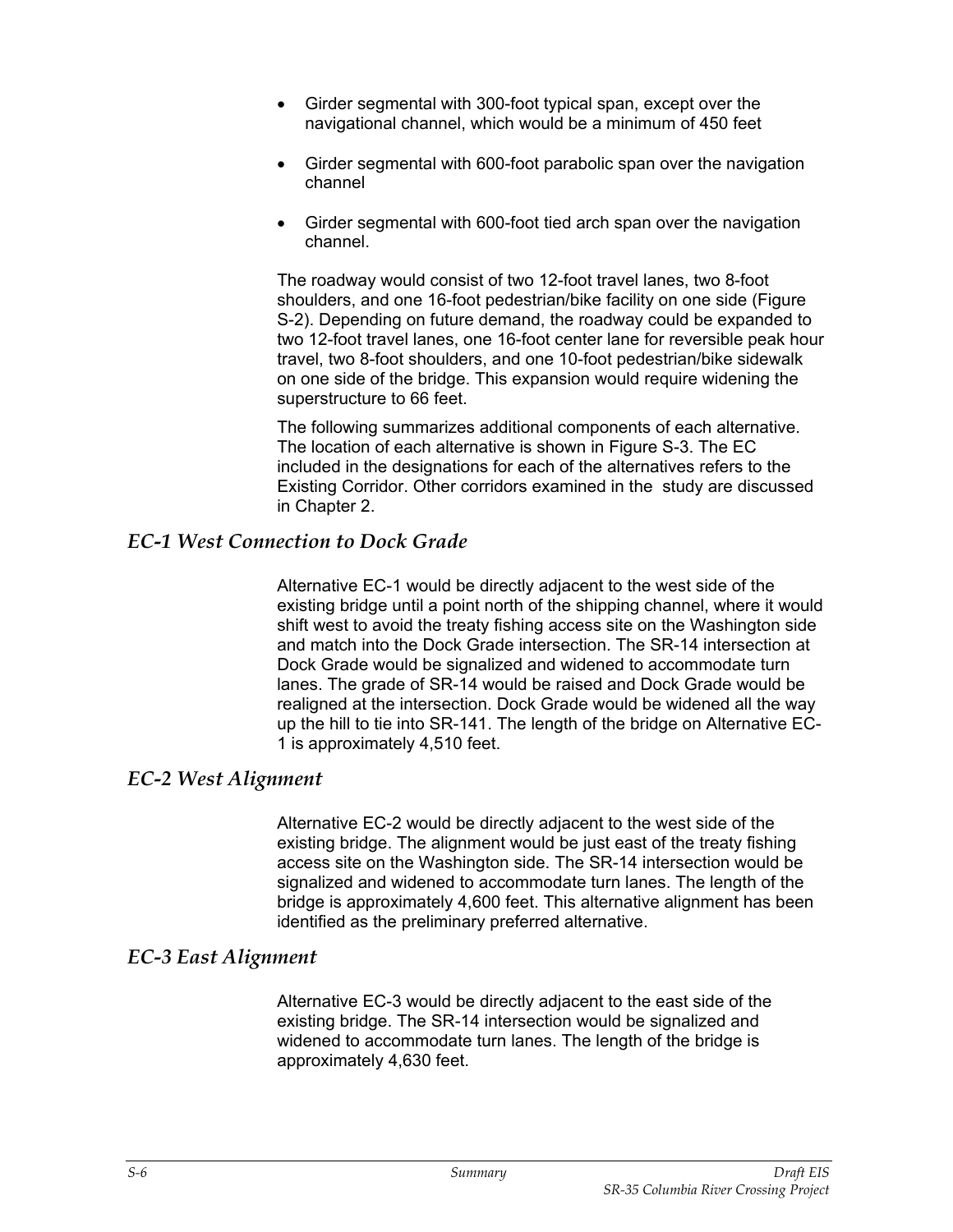## *Preferred Alternative*

Alternative EC-2 has been identified as the preliminary preferred alternative. The preferred alternative description in this DEIS is the course of action that the lead agencies have preliminarily determined to be most desirable in terms of balancing functional efficiency and environmental, social, and economic effects. This selection of a preferred alternative is preliminary and subject to revision. The final evaluation and selection of a preferred alternative will be based on a project public hearing, comments on the DEIS, and any other pertinent information that may become available. Comments and information that would assist in such an evaluation are specifically invited.

# **Summary of Major Beneficial and Adverse Impacts**

The following sections summarize the major beneficial and adverse impacts associated with the alternatives considered. Table S-1 at the end of this section summarizes the impacts and mitigation for each alternative. The following summaries provide supplemental discussion of the impacts and mitigation.

## *Land Use*

## **Applicable Plans and Policies**

The SR-35 Columbia River Crossing project was reviewed for consistency against the goals, policies and objectives of the Management Plan for the CRGNSA as well as comprehensive plans, master plans, transportation plans, and environmental documents of the City of Hood River and the City of White Salmon. The recently adopted Klickitat County Regional Transportation Plan recognizes that SR-35 will provide a future link across the Columbia River to Oregon in the Bingen/White Salmon area (Southwest Washington Regional Transportation Council 2003). The downtown plan for the City of Bingen was also reviewed. This review determined that the proposed project would be consistent with each plan, except the CRGNSA Management Plan. The CRGNSA Management Plan does not provide specific guidance concerning uses in the Columbia River; therefore, a consistency determination could not be made. Further coordination between the project team and the Columbia River Gorge Commission is needed to resolve this issue. A recent discussion by the project team with the Gorge Commission (August 2003) recognized the need for policy guidance during the FEIS process. The Commission directed staff to begin developing such policy.

#### **Construction**

Construction impacts from the No Action Alternative and three build alternatives would have temporary, localized impacts on land use, such as access restrictions, noise, and dust. These effects would be temporary and short term.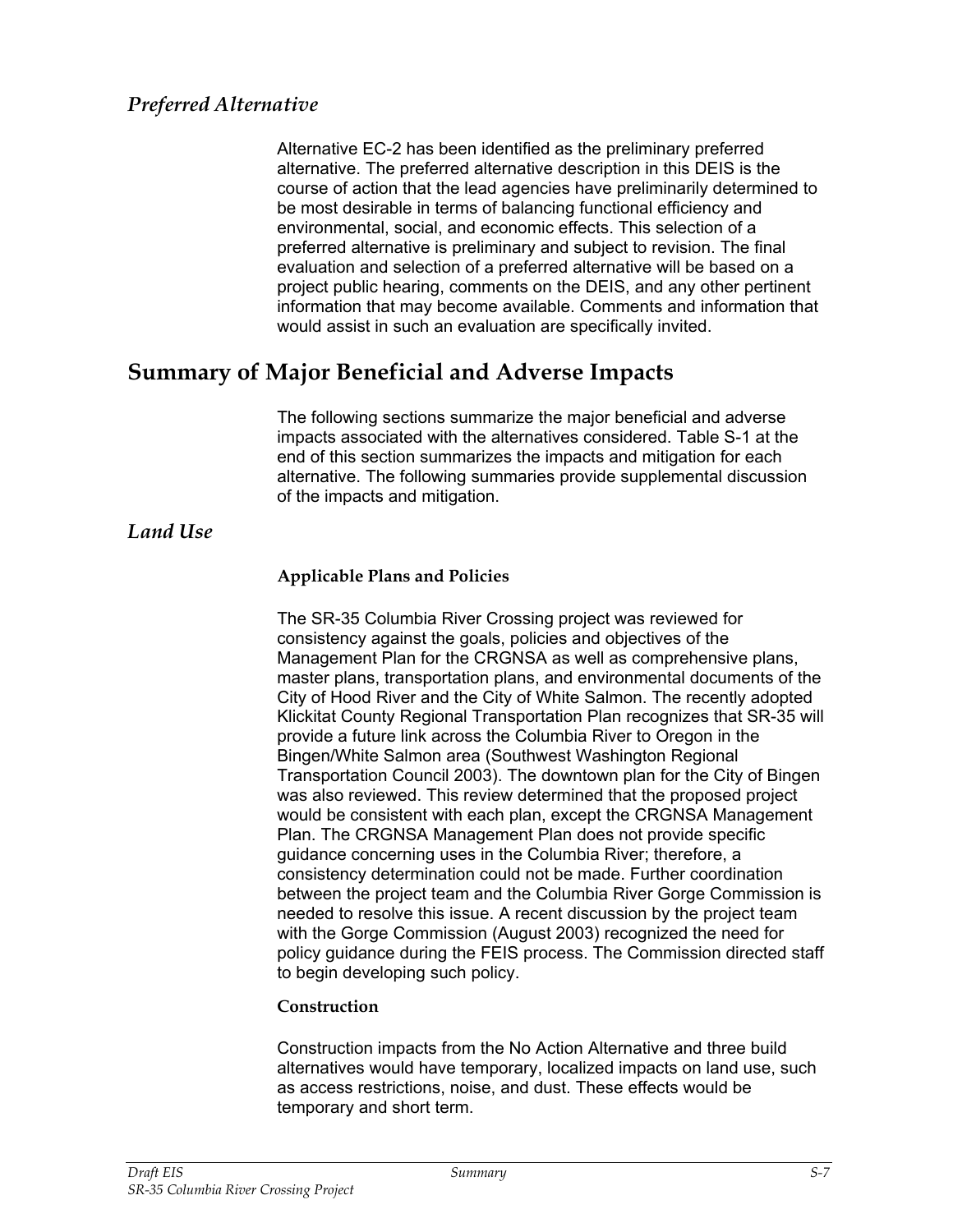#### *Operation*

In Hood River, EC-1 and EC-2 would require partial acquisition of the Port of Hood River parcel just west of the existing bridge approach and would require closing an access to the land uses east of the bridge approach.

In White Salmon, EC-1 would require approximately one partial and one full parcel acquisitions. The full acquisition would be of the commercial nursery parcel, resulting in one business and one residential displacement at the nursery. The partial acquisition would be of the parcel with the park and ride access driveway on it, which would also require the relocation of the access driveway for the park and ride and treaty fishing access site, and improvements to Dock Grade.

For EC-2, in White Salmon, approximately one full parcel acquisitions would be required west of the existing bridge approach. This parcel is currently undeveloped. No businesses or residences would be displaced and no direct impacts to existing businesses would occur.

In Hood River, EC-3 may require one partial acquisition of the D.M. Stevenson Ranch parcel to the east of the existing approach and the closing of an access to land uses east of the bridge approach. No direct impacts to existing land uses are anticipated.

In White Salmon, EC-3 would require approximately one full parcel acquisitions east of the existing bridge approach. This parcel is currently undeveloped. No businesses or residences would be displaced and no direct impacts to existing businesses would occur.

(Figures showing private property parcels on the Oregon and Washington sides of the bridge crossing can be found in Chapter 4.)

Secondary impacts from the project on land use are uncertain. There is debate about the ability of transportation facilities to cause, or induce growth in their proximity. In some cases, research suggests that a connection between roads and higher development levels exists. However, whether this connection is a direct causal relationship has not been definitively established. While the proposed new bridge may have the potential to attract interest in development nearby because of increased efficiency of access to regional transportation facilities and interstate business opportunities, a number of factors influence growth, including city and county comprehensive plans, zoning ordinances, and the CRGNSA Management Plan. These plans and ordinances would be expected to determine the extent to which growth takes place in the area.

A review of projects identified for cumulative analysis found that the projects would acquire additional right of way with several business and residential displacements. Most of the new land use development identified is expected to occur on the Port of Hood River Industrial Park/Expo site, at Bingen Point, and in downtown Bingen.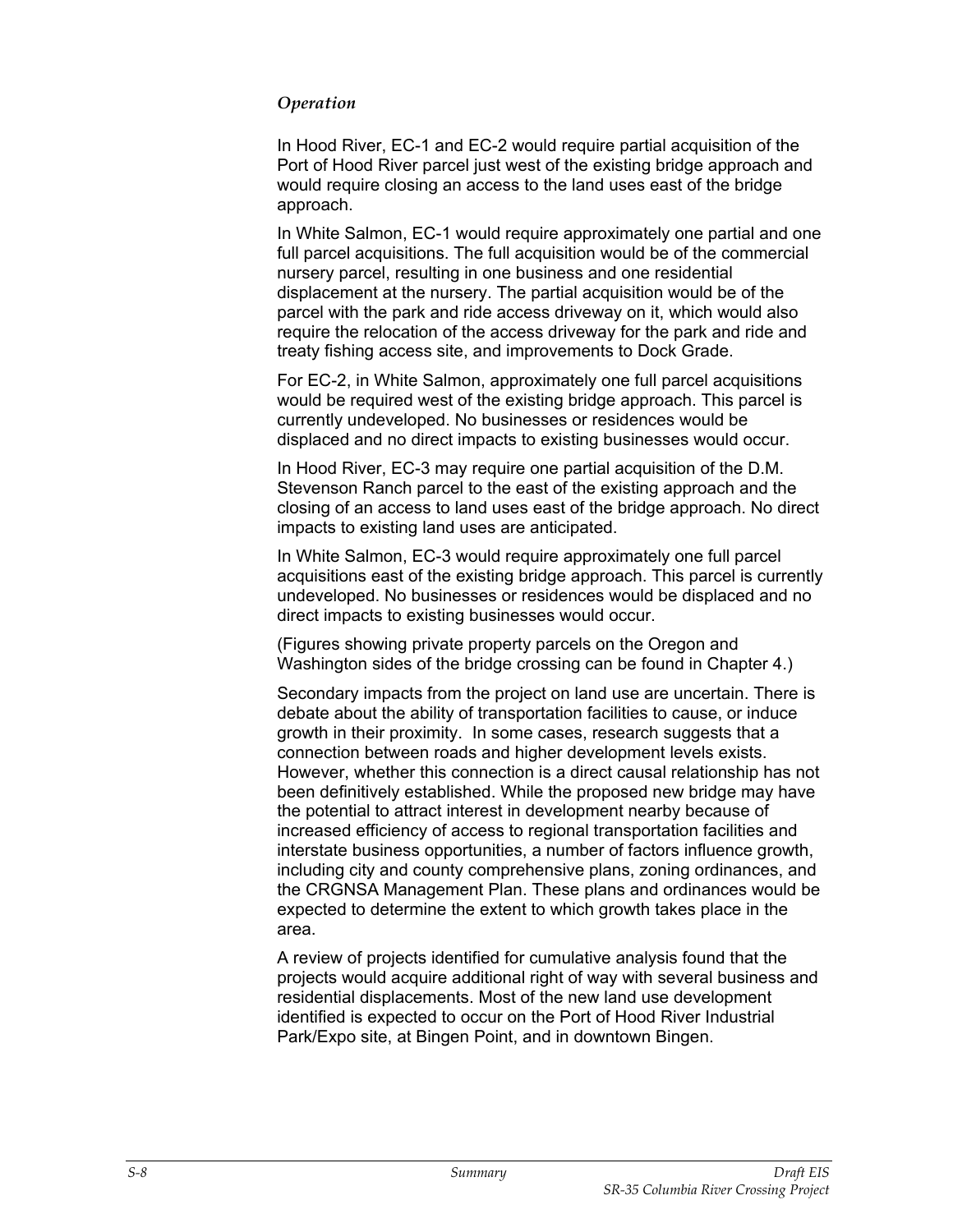

**Figure S-2 Proposed Bridge Cross Section** 

## Figure S-2

Proposed Bridge Cross Section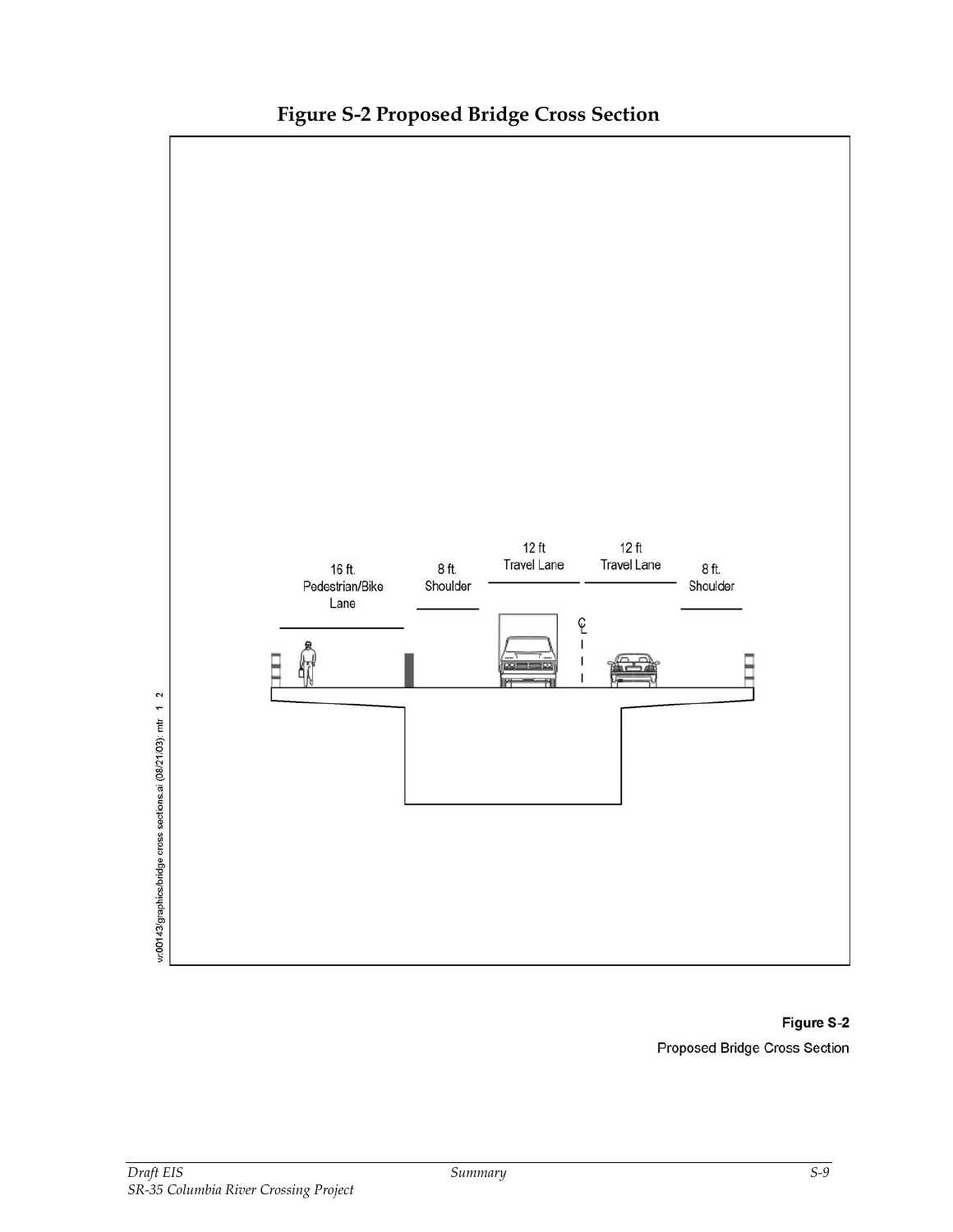Fig S-2 (back)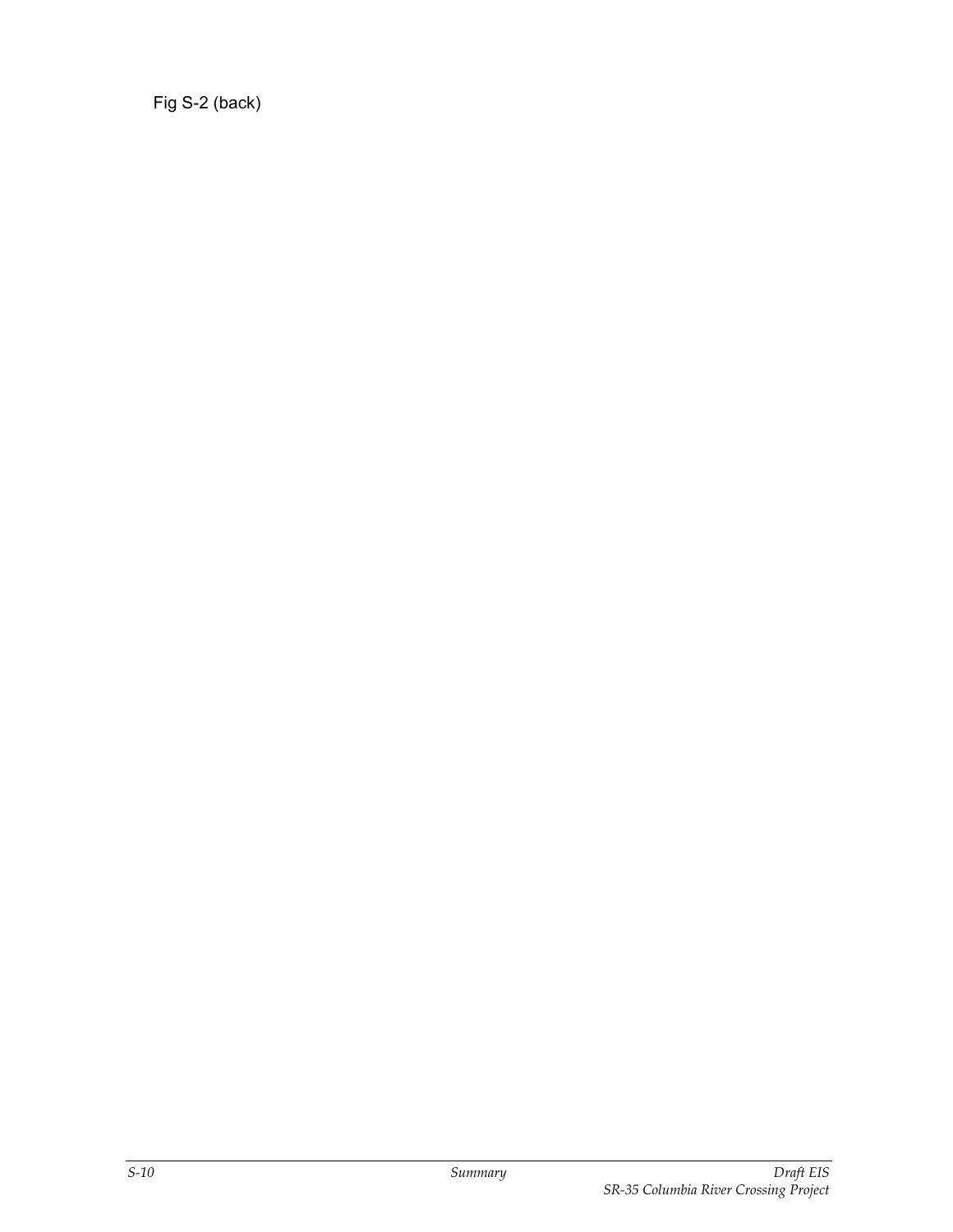



## Figure S-3 SR-35 Crossing Alternatives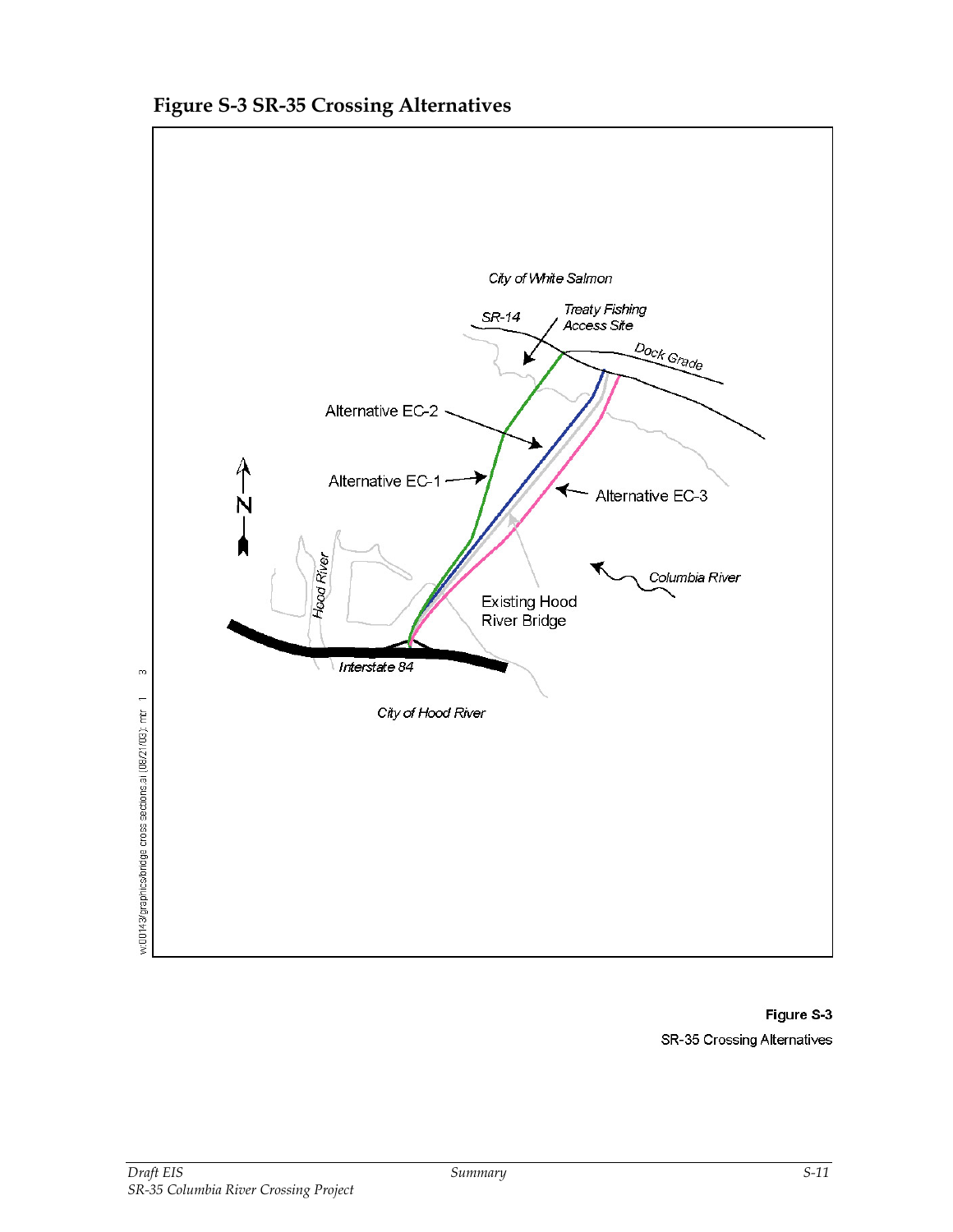Figure S-3 (back)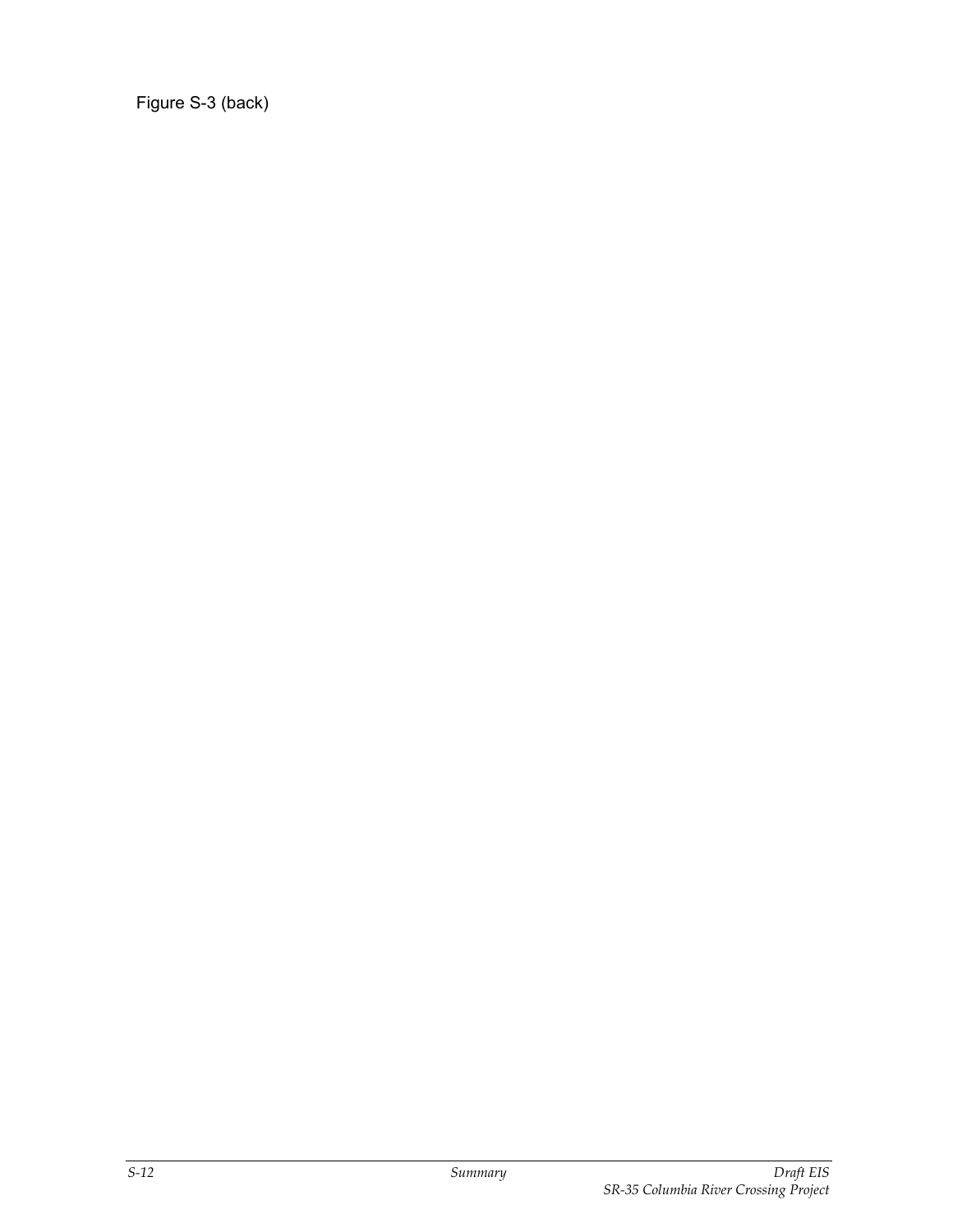#### **Mitigation**

The following mitigation would be implemented to reduce impacts to land use:

- Coordinate construction schedules with local businesses and other users, including providing temporary access during construction, if needed; providing notice of access and utility disruptions: restoring disturbed landscaping and amenities, such as the Waterside Trail under the existing Hood River Bridge; and implementing efforts to minimize construction noise, dust, and glare from lighting.
- Implement provisions required under the Uniform Relocation and Real Property Policies Act of 1970, as amended, for all business displacements and real property acquisitions. Compensate property owners at fair market value and provide relocation assistance in accordance the Act.

## *Transportation*

#### **Construction**

#### *Traffic*

Under the No Action Alternative, temporary impacts to vehicular traffic would accompany short-term improvements, including construction of a roundabout at the eastbound I-84 on and off ramps and OR-35. Replacement of the steel grated bridge deck and tollbooth conversion would affect traffic across the existing bridge.

If roundabouts are constructed at the OR-35 and I-84 on-ramps, traffic may be affected by occasional road closures and local detours.

If a new tollbooth (short-term improvement) were installed stopping only southbound travelers, the queuing on I-84 would be eliminated. Southbound queuing would remain. Some temporary traffic delays may occur during the tollbooth reconfiguration.

The existing bridge would remain open during construction of the new bridge. Temporary disruption of traffic would occur during work at the south approach. Construction of the new bridge, including demolition of the existing bridge, would take between three and five years. Overall business activities that rely on cross-river travel or transport of goods would experience minor delays and detours during construction. If any full closures need to take place, they will likely occur at night or during non-peak traffic periods. The access road to the marina on the Oregon side would be closed for a contractor staging area.

Under EC-1 the driveway on SR-14 to the park and ride lot, nursery property, and tribal fishing access site would be relocated.

#### *Marine*

Through the construction zone, the narrowest part of the navigational channel would be longer, which barges would have to navigate.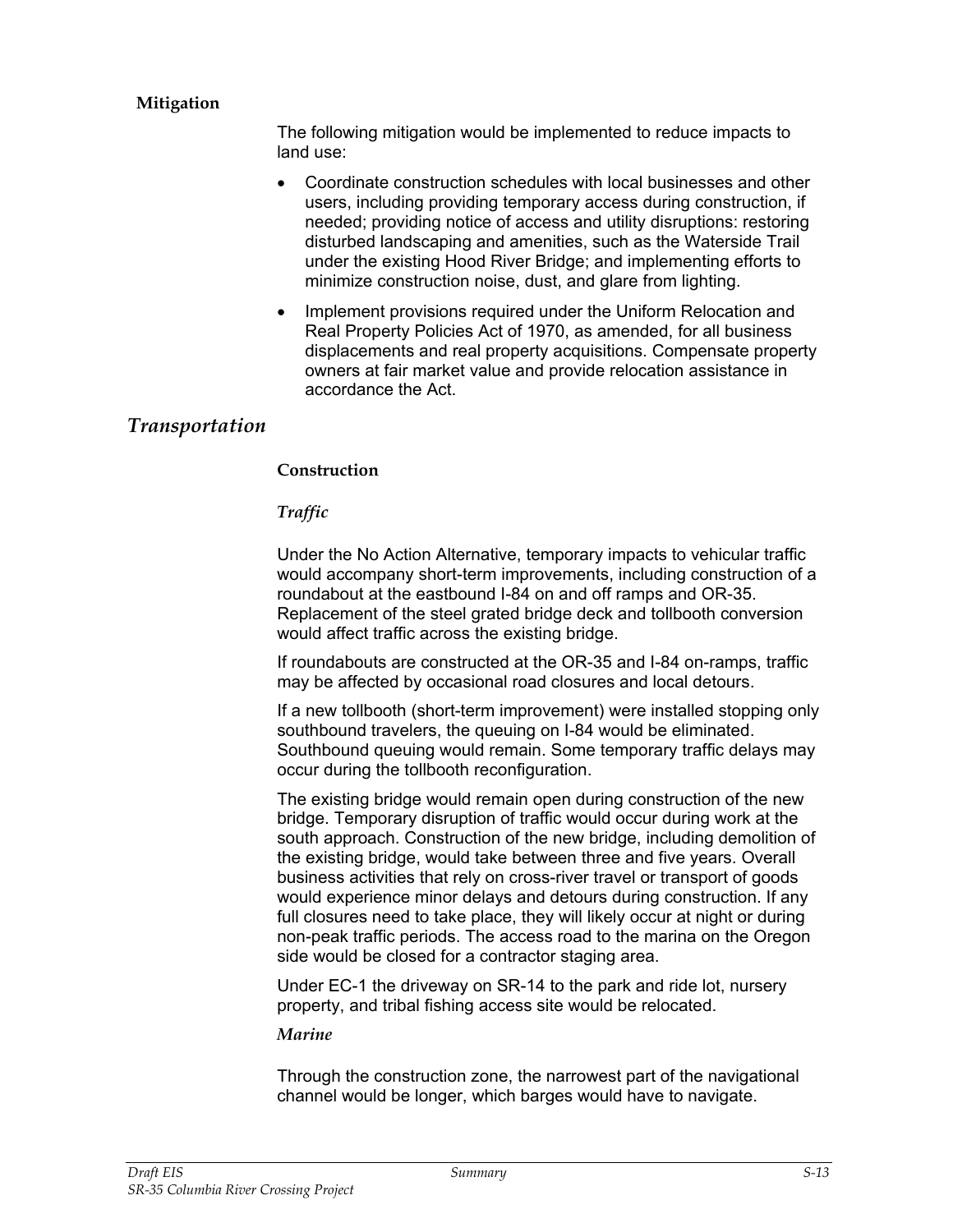Passage through the construction zone could present problems where the narrow passage would be as much as five times longer. Larger sailboats and racing boats, which may have masts between 65 feet and 100 feet and which currently require lifting of the bridge to traverse under the Hood River Bridge, would have to be accommodated during construction or banned from the area.

#### *Rail*

No construction impacts on rail operations during construction are anticipated. Construction equipment may need to cross the railroad tracks to construct piers. Trains passing through the construction zone could pose a risk to workers.

#### **Operation**

#### *Traffic*

Under the No Action Alternative, level of service operations at the I-84 ramps would continue to operate at a failing level. Significant backups on ramps would occur at the ramp intersections with OR-35 and at the tollbooth. With implementation of the short-term improvement of collecting tolls only from southbound traffic, the queue at the tollbooth would occur only in the southbound direction on the existing bridge.

All three build alternatives would provide a significant improvement in level-of-service bringing the intersection to level of service C.

The build alternatives would provide pedestrian and bicycle facilities for crossing the Columbia River, and would remove the load restriction and inconveniences for larger truck traffic caused by the existing narrow lanes.

#### *Marine*

For the No Action alternative, the bridge opening would remain at 246 feet, which is less than the authorized 300-foot navigation channel. Conflicts of river navigation with recreational uses, such as wind surfing and kite boarding, have increased and may continue to increase as these activities have become year round. Under the No Action Alternative, the navigational issues associated with the narrower bridge opening, wind, and current conditions, would interact with these other conflicts.

Marine transportation would be enhanced with any of the new build alternatives. Each design is proposed to provide for 450 feet of horizontal clearance. The 450 feet of horizontal clearance takes into account the wind and current conditions for barge operations at the navigational channel through the bridge. The 450-foot width was recommended after discussions with the Columbia River Towboat Association, U.S. Coast Guard, and other river users (PB Ports and Marine 2003). Vertical clearance would remain at 80 feet, as no additional clearance is required due to the trend for ship masts and stacks that can be dropped. The channel alignment should also allow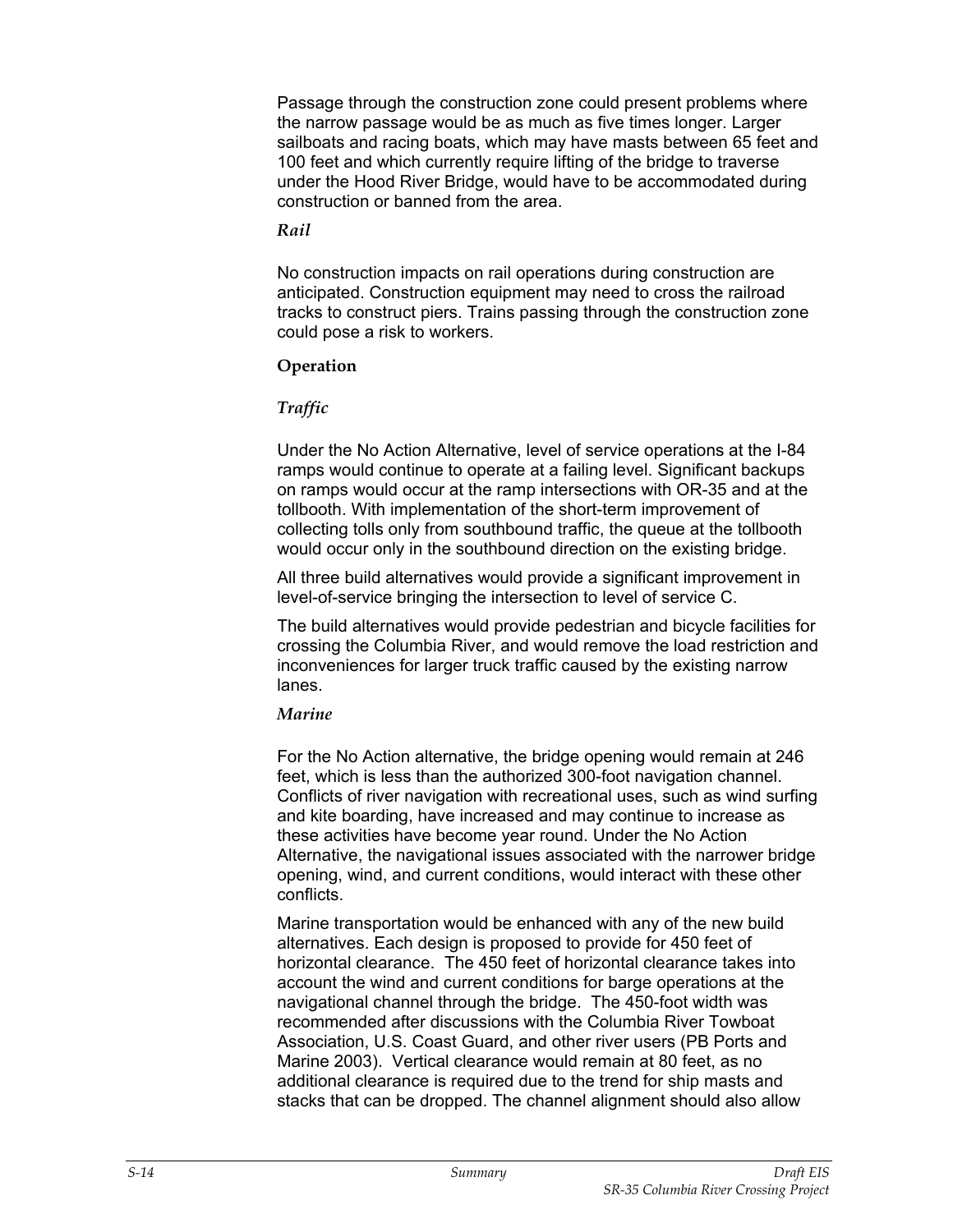tugs and barges to be aligned with the westerly winds that now hit on the diagonal and cause control problems, especially for tows with empty barges.

#### *Rail*

In all three of the alignment alternatives, the proposed new bridge would be grade-separated from the railroad mainline on the Washington side. Therefore, no future impacts to the rail system as a result of the new river crossing are anticipated.

#### **Mitigation**

The following measures would mitigate traffic impacts during construction:

- Public notices would be disseminated and coordination of the construction schedule with special events would occur.
- Provide alternate access to the tribal fishing access site during construction would reduce impacts caused by construction of Alternative EC-1.
- Alert river users about changes in the channel during construction would help reduce navigational risks.
- Use appropriate warning signs, lights, and buoys to reduce navigational risks during construction. These would be coordinated with and approved by the US Coast Guard.
- Coordinate with BNSF through the Railroad Permit process to ensure that design and construction requirements are met.
- Provide two flaggers on-site to alert trains of work being done through the construction area.
- Alert construction workers of trains moving through the work zone would reduce risks of accidents.

## *Geology and Soils*

#### **Construction**

Impacts to soils and geology from the No Action Alternative are expected to be low. Temporarily increased erosion and sedimentation would occur during implementation of short-term improvements, such as constructing the roundabout, but could be reduced to minimal impact through implementing appropriate erosion and sedimentation control measures. The risk to the existing and proposed structures from geologic hazards is currently low to moderate. The No Action Alternative should not substantially increase this risk.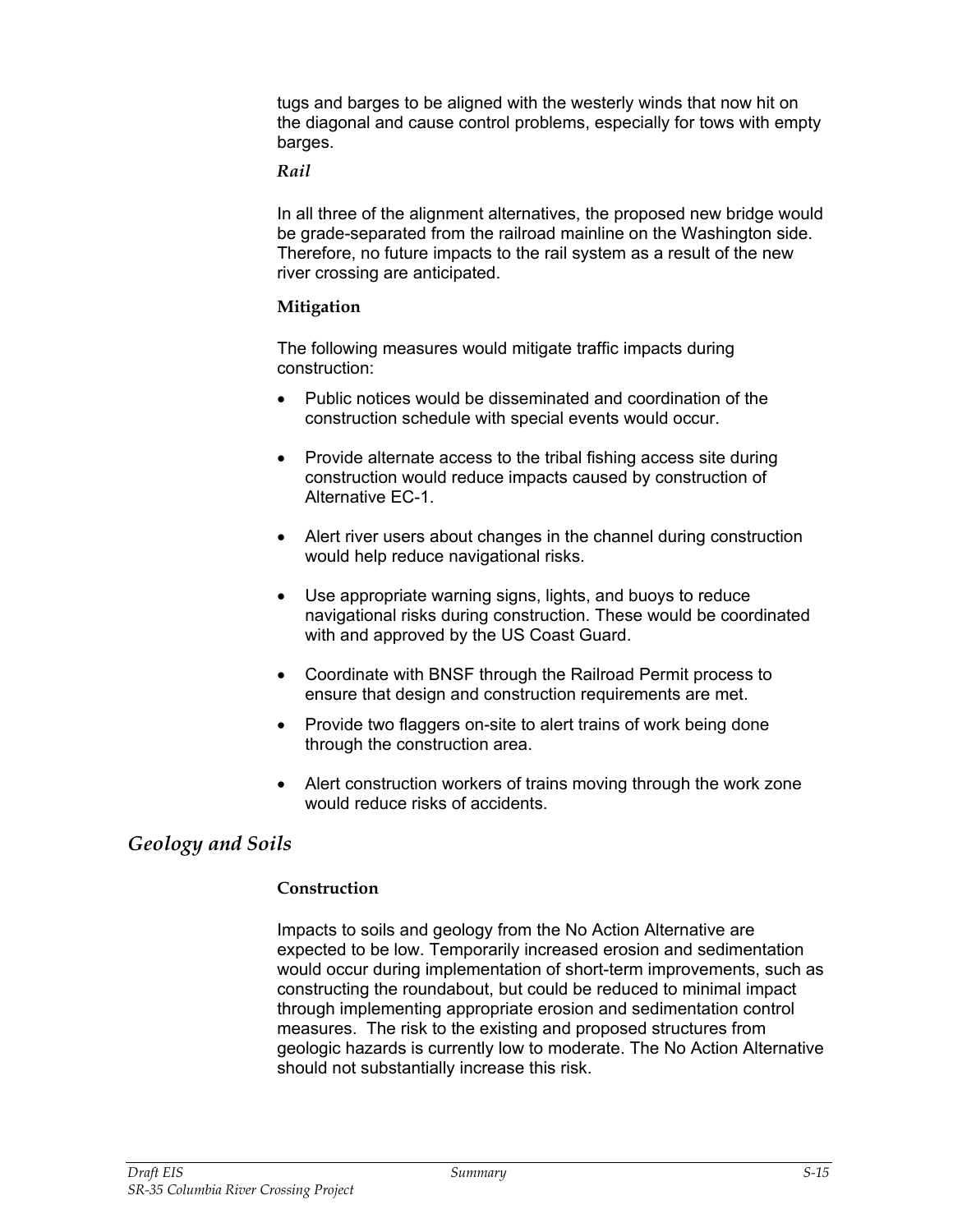On the south side of the Columbia River, Alternative EC-1 would require the bridge approach be re-aligned slightly to the west. The erosion hazard from stormwater runoff would be high.

The additional infrastructure would be subject to a moderate risk of earthquake damage. Volcanic activity on Mt. Hood could trigger mudslides (lahars) that could cause damage to the bridge structure. Bridge piers and infrastructure in the Columbia River would be subject to flood risks (low), earthquake risks (low to moderate), and sedimentation or damage from lahars moving down the Hood or White Salmon Rivers (low).

On the north side of the Columbia River, the bridge would cross roughly parallel to the west of the existing bridge and require modifications to the intersection of the new bridge, SR-14 and Dock Grade. The risk of erosion and sediment runoff in this area is expected to be low to moderate. Geologic hazards on the north side of the river would be related to slope failure (high risk) and some earthquake hazards (low to moderate). The addition of fill materials would slightly increase the earthquake hazard.

A smaller risk (low) from lahars generated by volcanic activity exists on the north side of the river than on the south side. Dock Grade would be realigned and pushed deeper into the steep talus slope. These slopes are unstable, and the risk of slope failure is high.

The alignment of Alternative EC-2 on the south side of the Columbia River would be the same as Alternative EC-1 therefore, the impacts described for it would be the same. Impacts to parts of the bridge located in the Columbia River would be the same as those described for Alternative EC-1. Construction impacts on the north side of the project would be less than Alternative EC-1 because no work is required on Dock Grade.

Impacts from Alternative EC-3 would generally be the same on the south side of the Columbia River as those described for Alternative EC-1. Impacts described for the parts of the bridge located in the Columbia River would be the same as those described for Alternative EC-1. On the north side, impacts would be similar to those described for EC-1 and EC-2, with slightly more land surface disturbed. Construction impacts on the north side of the project would be less than Alternative EC-1 because no work is required on Dock Grade.

#### **Operation**

With the exception of reduced vegetative cover in some areas from bridge shading that could lead to increased erosion, no impacts to soils and geology from operation of any of the alternatives have been identified.

No secondary impacts to soil and geology resources from the any of the alternatives have been identified. Cumulative impacts to soil and geology resources from any of the alternatives would be limited to a slight risk of minor erosion of exposed soils.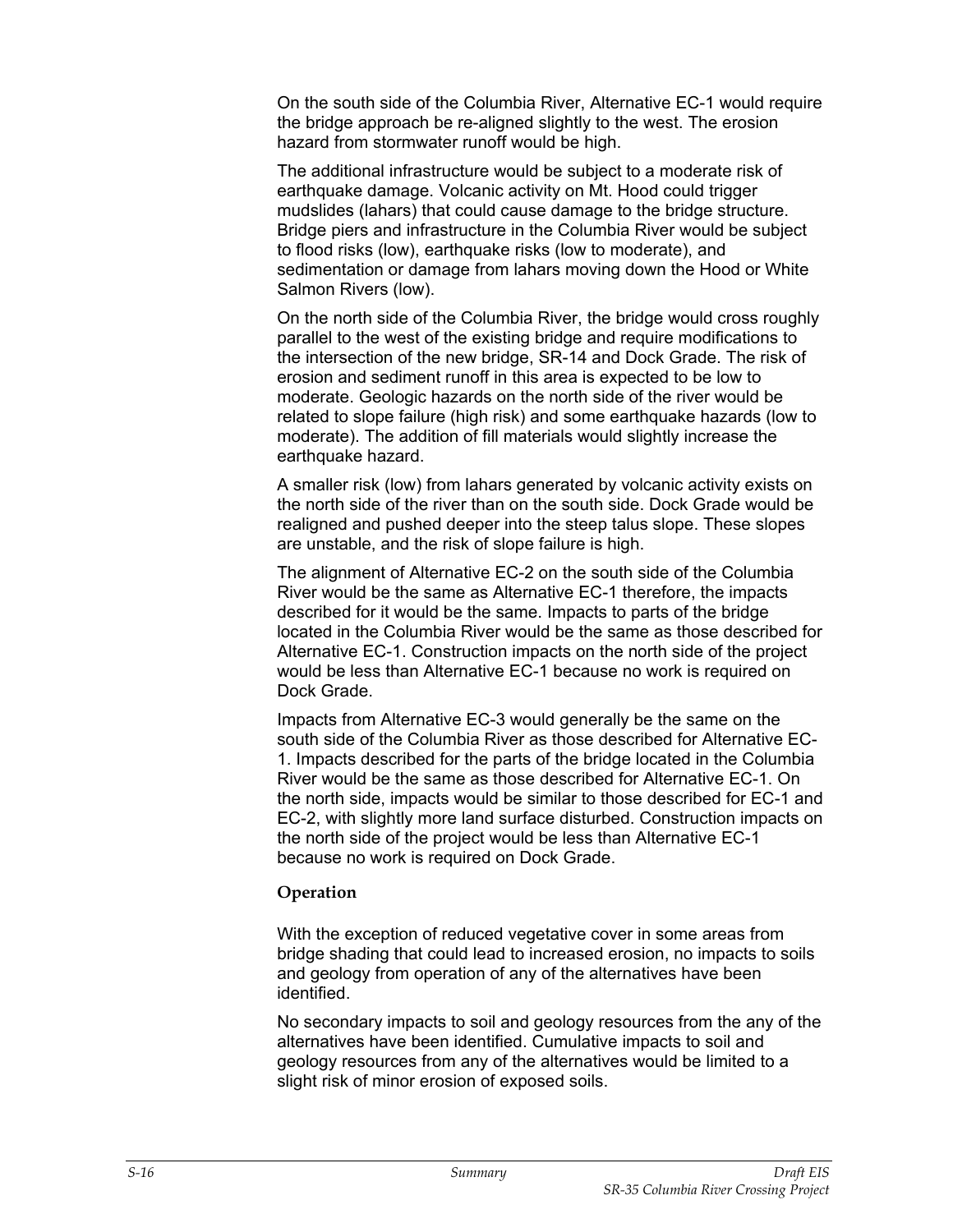## **Mitigation**

The following mitigation would be implemented to reduce impacts to geology and soils:

- Implement best management practices (BMPs) during construction would reduce erosion and sedimentation potential.
- Design structures in accordance with applicable standards would reduce risks from geologic hazards, such as earthquakes and volcanoes.

## *Waterways/Water Quality*

## **Construction**

The three alternatives would not differ appreciably in their water quality impacts. The only notable difference would be that EC-1 would have potentially greater erosion and sedimentation from the larger area of clearing and grading associated with widening Dock Grade.

The primary water quality impact anticipated from the replacement of the existing Hood River Bridge is localized and temporary turbidity increases during installation and demolition of bridge piers. Additional impacts could come from fuel emissions from barges and motorized vehicles in the water, erosion runoff during the widening of Dock Grade (limited to Alternative EC-1), and potential accidental spills of wet concrete or drilling slurry.

The measures to reduce water quality risks during construction discussed below are based on the use of best management practices (BMPs) for construction in and adjacent to water bodies. With their implementation, it is anticipated that state water quality standards promulgated under the Clean Water Act (CWA) can be met. Monitoring would be conducted to confirm adherence to applicable water quality standards. If problems were identified during construction, measures to improve the effectiveness of the BMPs would need to be undertaken.

## **Operation**

The new bridge would benefit water quality, as compared to the existing bridge, because road runoff from the bridge deck would be collected and treated prior to discharge to the Columbia River. Currently, all oil, grease, metals, and sediments from vehicles may enter the river directly through the grated bridge decking.

The use of a closed drainage system on the bridge will allow for the collection and treatment of stormwater, as well as accidentally spilled fuels or other hazardous materials on the bridge over the life of the bridge. The design will be prepared in accordance with current standard designs for such facilities, which provide accepted performance levels expected to meet water quality standards of both Oregon and Washington. As proposed, the project will reduce contaminant loads to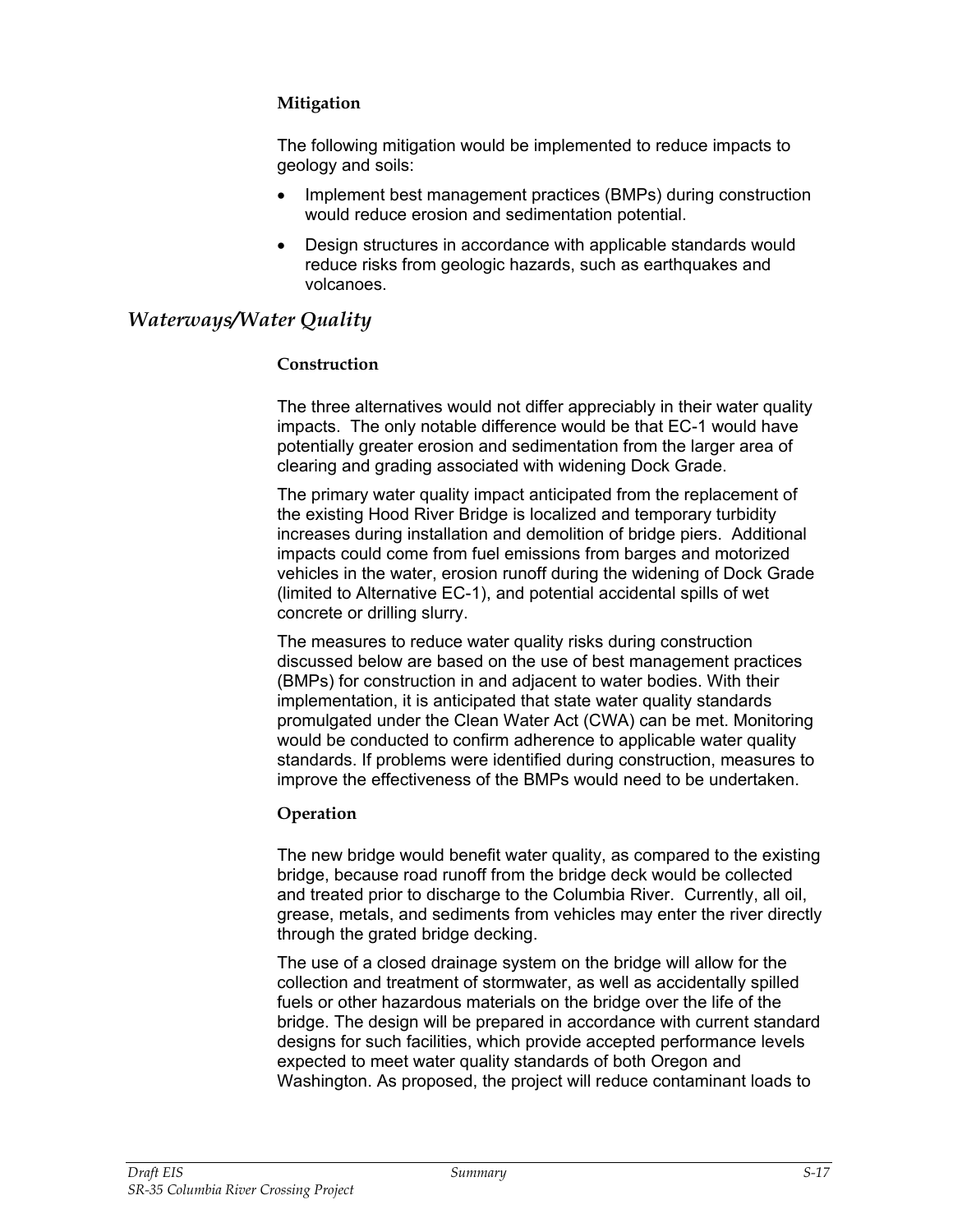the Columbia River and provide a long-term minor water quality improvement.

No secondary impacts to waterways or water quality were identified. Cumulative impacts to water resources would be associated with increased cumulative impervious area from development and the increased potential for erosion and sedimentation during construction.

#### **Mitigation**

The following mitigation would be implemented to reduce impacts to waterways and water quality:

- Prepare and implement Temporary Erosion and Sediment Control (TESC) and Spill Control Containment and Countermeasures (SPCC) plans to reduce the potential for water quality degradation in the Columbia River during construction.
- Design and build a stormwater runoff collection system and provide water quality treatment prior to stormwater discharges to the Columbia River.
- Isolate in-water work, to the extent feasible, from contact with flowing water.
- Collect all potentially contaminated water during construction and treat appropriately prior to discharge.

## *Social and Economic*

#### **Construction**

Under the No Action Alternative, the only construction activities that would occur would be those associated with the short-term improvements.

All of the build alternatives would involve minor traffic disruptions, noise, vibration and dust impacts to nearby businesses and local traffic crossing the bridge or traveling near construction activities associated with short-term improvements, mid-term improvements and bridge replacement. If Alternatives EC-1 or EC-2 were to be selected for construction, the tribal fishing access site located west of the north bridge approach would potentially be disrupted in terms of minor access detours, noise, vibration and dust. Construction activities may utilize parcels adjacent to the treaty fishing access site for staging areas. This use of nearby parcels would cause more traffic on the shared access road that Native Americans use to access the fishing site. Access into the fishing site would remain open; however minor detours may occur, as construction activities would proceed. Native American users of the fishing site would experience noise, dust and vibration associated with construction activities. It is not anticipated that staging areas on the west side of the existing bridge would be used for construction of Alternative EC-3. Thus, the treaty access fishing site would not share access driveways with the construction staging area. Construction generated noise, dust and vibration would be buffered by traffic utilizing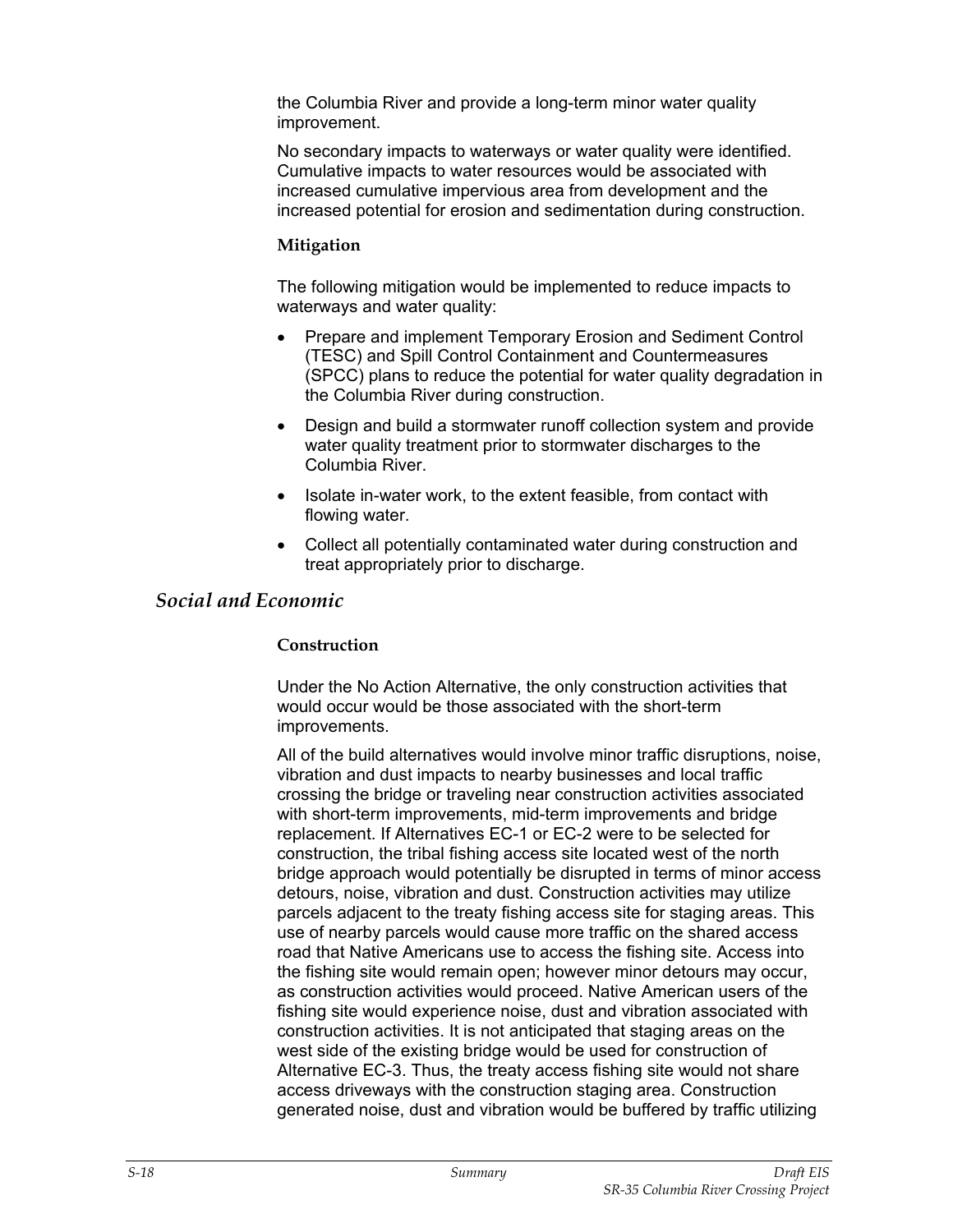the existing bridge, which would be located between the construction activities and the fishing site. The construction impacts associated with Alternative EC-3 would be expected to be generally less than those impacts that would occur with Alternatives EC-1 and EC-2.

Impacts to recreation activities and special events would adversely affect the overall enjoyment levels. In particular, recreation activities occurring in-water (e.g., windsurfing and kiteboarding) would need to avoid in-water construction activities. And, special events that occur near overland construction, such as at the Hood River Marina and Sailpark, would be directly adjacent to construction activities.

Economic impacts during construction would result in small tradeoffs. Business activities and related transportation would experience disruptions; however, an increased workforce would generate additional business and tax revenues.

#### **Operation**

Under the No Action Alternative, the Hood River Bridge would continue to be owned, maintained and operated by the Port of Hood River until the end of the bridge's serviceable life, assumed for EIS analysis to be approximately 30 years. At that time, the bridge would be closed to all vehicular traffic. This closure would have severe social and economic impacts on the interdependent, bi-state communities. In particular, Bingen, White Salmon and nearby rural areas would lose their direct connection to I-84. Residents and businesses-related traffic would need to travel 20 miles east or west before being able to cross the Columbia River at The Dalles or Cascade Locks. This severed direct connection could be detrimental to the long-term economic development of the Washington communities as well as an adverse effect to Hood River businesses and service providers that depend on the workforce and client base that Washington residents supply.

Few adverse impacts would occur as a result of the build alternatives. Population and economic growth would be expected to increase at modest but steady historic rates. Recreational opportunities would be expected to increase with a bridge crossing that has multi-modal facilities and would enable bi-state connections to trails and sidewalks.

Alternative EC-1 would result in approximately one full acquisition and one partial acquisition on the Washington side, and one partial acquisition on the Oregon side. The full acquisition would displace one business and one residence. Alternative EC-2 would result in approximately one partial acquisition on the Oregon side and approximately one full acquisition on the Washington side. Alternative EC-3 would result in approximately one full acquisition on the Washington side. Several driveway accesses would be closed or relocated. These include a driveway to the retail commercial area east of the south bridge approach and a driveway for the park and ride on the west side of the north bridge approach. Other access is available or would be provided so that all currently developed properties maintain access. The only exception would be the displaced business and residence under Alternative EC-1.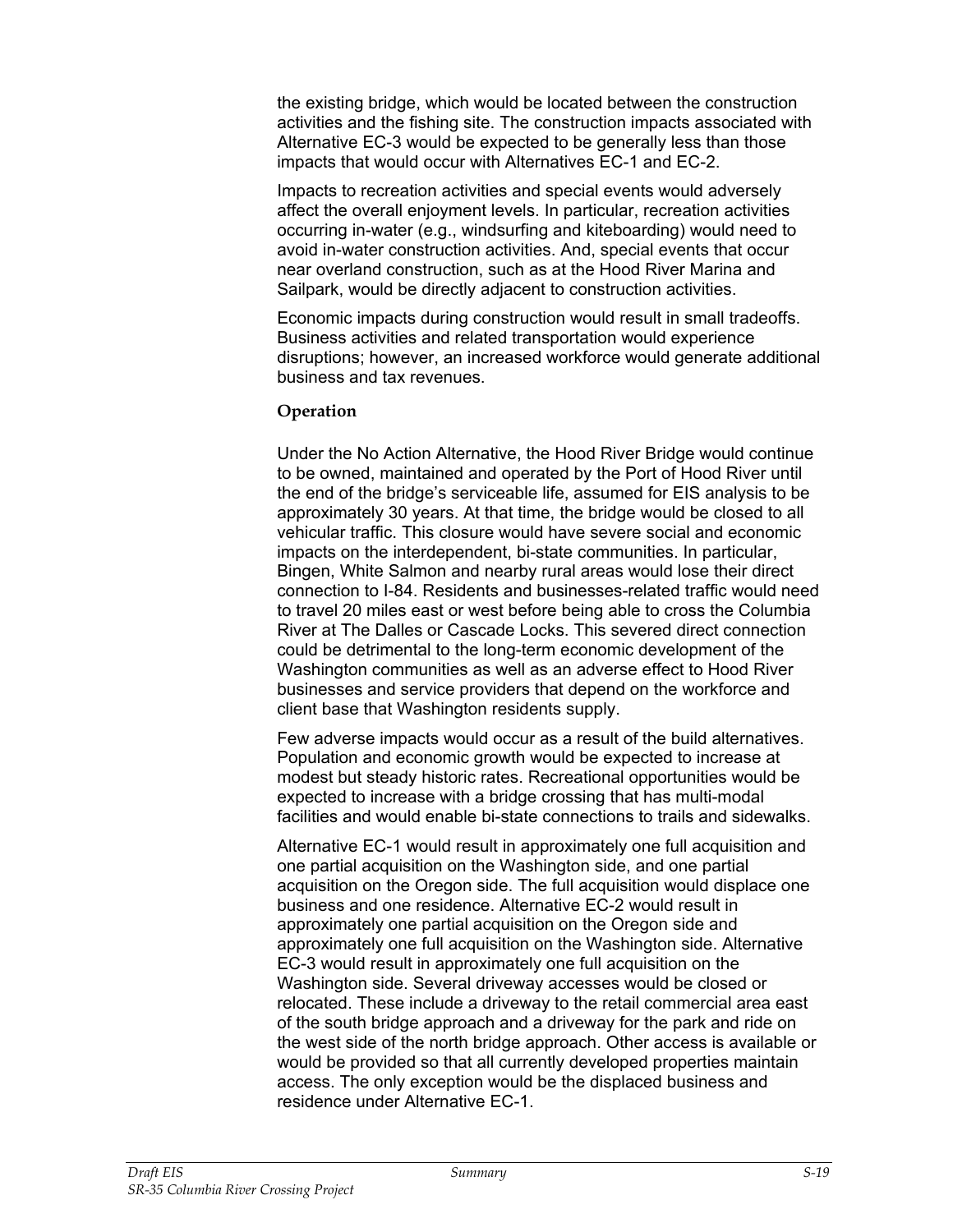No particular secondary impacts have been identified to social and economic elements.

Social and economic elements are not expected to experience adverse cumulative effects from the proposed project and other projects within the area. Conversion of small amounts of property from private to public ownership would slightly reduce property tax revenues.

#### **Mitigation**

The following mitigation would be implemented to reduce impacts to social and economic elements:

- Employ measures, such as public notification of construction activities, access restrictions, and utility disruptions, to minimize construction activities impacts to traffic, business and recreation activities occurring in the vicinity.
- Coordinate the construction schedule with special events to help minimize impacts on important recreational activities or events that occur in the area.
- Reconstruct the Waterside Trail, if disturbed during construction, to restore pedestrian access to portions of the Hood River waterfront and integrate the trail with the pedestrian/bicycle features of the new bridge.
- Implement provisions of the Uniform Relocation and Real Property Policies Act for any business or property acquisitions.

## *Cultural Resources*

Several cultural resource studies were undertaken to identify historic properties and archaeological sites that are known to exist in the project area (AINW 2000; AINW 2002; AINW 2003). The Hood River Bridge was identified as a cultural resource that should be investigated to determine if it is eligible for listing on the National Register of Historic Places (NRHP). For the purpose of this project and Draft EIS, it is assumed that the Hood River Bridge would be eligible for listing on the NRHP.

As part of the Final EIS, further studies would be conducted on the preferred alternative to determine whether any cultural resources, including the existing Hood River Bridge, in the project area are eligible for listing in the NRHP. The extent of these studies will comprise the Area of Potential Effect, which the Oregon SHPO, Washington OAHP, and affected tribes would have any opportunity to review. If any resources were determined to be eligible, measures would be taken to avoid impacts to these resources. If resources cannot be avoided, then a finding of effect would be made and appropriate mitigation would be developed to resolve any adverse effects.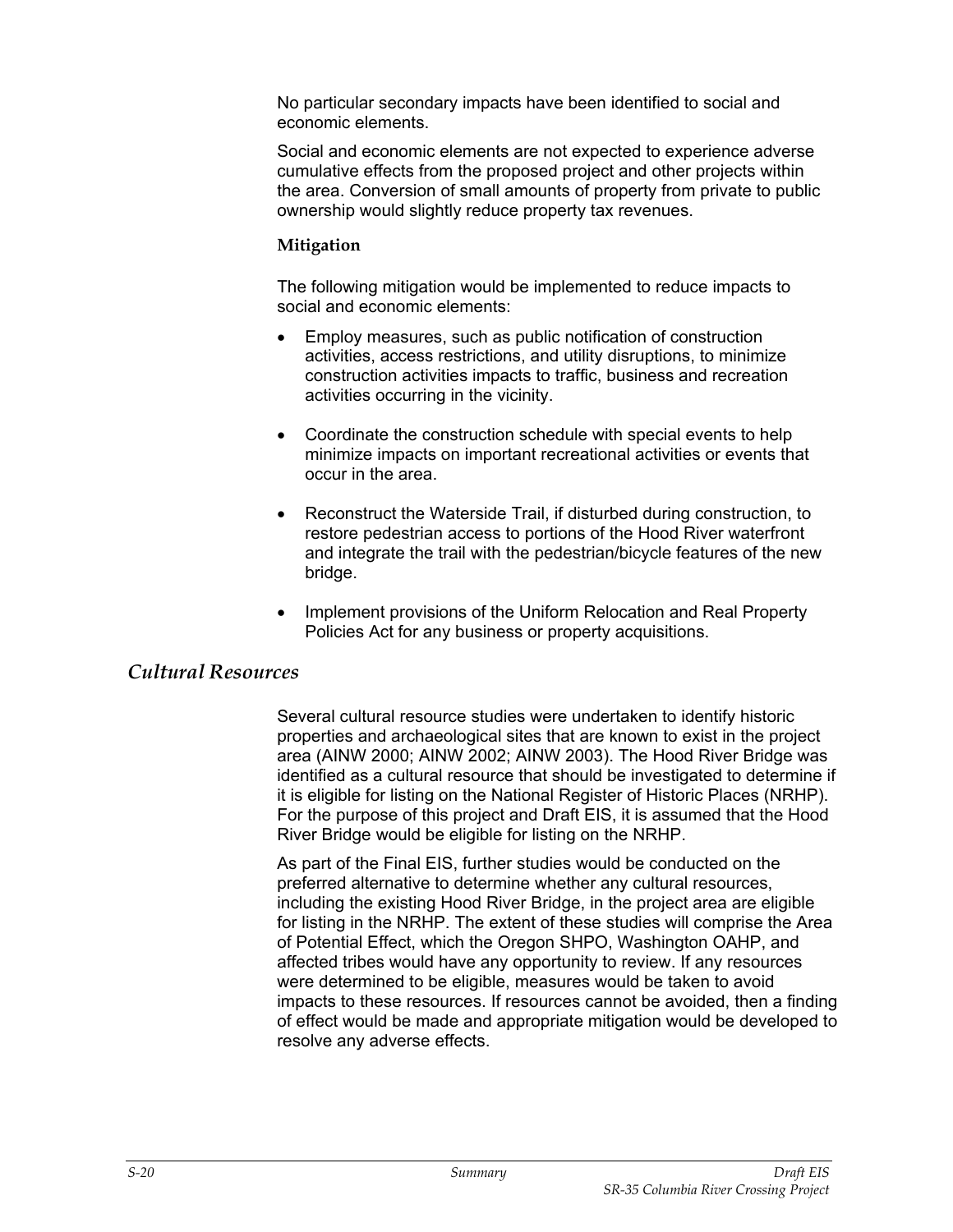### **Construction**

Removal of the existing bridge would likely be considered as an adverse effect; however, mitigation measures, including records and documentation of the structure, would be used to preserve a record of the historically important physical characteristics of the bridge.

Each of the three build alternatives potentially could affect known Native American and historical sites in the shoreline area, particularly on the Washington side of the crossing. These include archaeological sites, building sites, and village sites. These sites have been identified, but need further evaluation to determine their condition, extent, and eligibility for the NRHP.

Impacts to unknown cultural resources sites may occur during construction through excavation for bridge and retaining wall foundations. Pile driving or drilling could affect unknown cultural resources within the Columbia River/Bonneville Pool.

#### **Operation**

No operational impacts from the proposed project have been identified. Cumulative impacts to cultural resources could result from construction activities for the proposed project and at other sites in Columbia River shoreline areas. Site-specific evaluations for projects by others would be needed to determine the presence of cultural resources and their potential for impact. Projects with federal involvement with funding or permit approvals would be subject to Section 106 of the National Historic Preservation Act.

## **Mitigation**

Implementation of the following mitigation measures would mitigate potential impacts to cultural resources:

- Provide documentation of the existing Hood River Bridge consistent with a Memorandum of Agreement (MOA) that would be developed among the Oregon SHPO and Washington OAHP, WSDOT, and ODOT. Documentation of the existing bridge would be completed prior to demolition. Documentation would be prepared in accordance with the standard of the Historic American Engineering Record (HAER).
- Prepare enameled interpretive panels that tell the story of the crossing, the existing bridge, and the replacement bridge. The panels could be placed on the waterfront at the Port of Hood River and in White Salmon. Some of the text and photos for the panels could come from the HAER documentation.
- Conduct subsurface investigations during final design at onshore pier locations and other disturbance areas for the preferred alternative.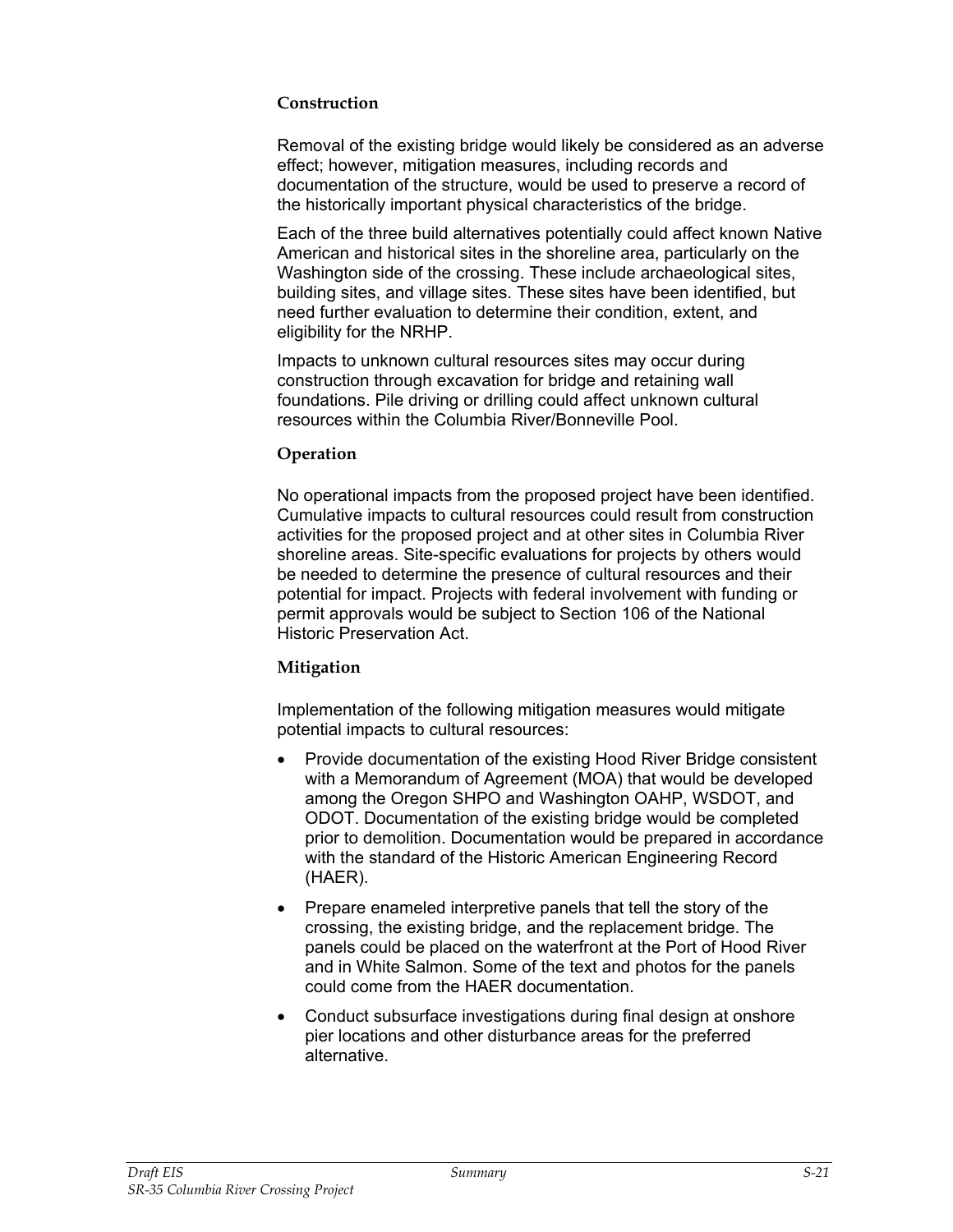• onitor excavations in shoreline areas, take action to protect resources, if any are found, and coordinate with appropriate agencies

## *Energy*

Each of the build alternatives would improve the energy consumption of traffic using the Columbia River crossing. Differences in operational energy consumption for the build alternatives would range between 8 and 15 percent less than No Action as a result of the higher operating speed and various bridge lengths under the build alternatives. No mitigation is proposed.

## *Vegetation and Wetlands*

#### **Construction**

Under the No Action Alternative, minimal impacts to vegetation and no impacts to wetlands would occur. Grading for the roundabout (shortterm improvement) would clear previously disturbed vegetation or ornamental vegetation in the I-84 interchange area.

The build alternatives would result in permanent and temporary impacts to the vegetative community. Some vegetation would be permanently removed where bridge piers and abutments are built. An approximately 70-foot-wide work zone would be cleared temporarily to allow construction equipment to access the site. This area would be replanted with native species. The soil in this access area would be compacted, removing air pockets and water-holding spaces. Since plants grow poorly in compacted soil, these sites may take longer to revegetate if not tilled or loosened.

The new bridge deck would shade adjacent areas of vegetation for part of the day and collect rainwater that would otherwise infiltrate or be intercepted by the vegetation. Additional shade may reduce the growth of the plants or select for a more shade-tolerant population of plants in that area. Reduced rainfall may limit plant growth, potentially leaving areas of bare soil.

Alternative EC-1 would widen Dock Grade, from SR-14 to SR-141, to accommodate the higher volume of traffic directed to the area by the bridge. A portion of the Oregon white oak, Ponderosa pine, and Douglas-fir forest along the hillside would be removed to widen the road and build any associated retaining walls. If no retaining walls were built, a larger portion of the hill would have to be graded to ensure slope stability. Hillside seep wetlands would be impacted during grading. These seeps are not likely to be considered jurisdictional by the Corps of Engineers; however, they may be covered under state or local regulations.

Alternatives EC-2 and EC-3 would avoid the impacts associated with Dock Grade widening. No impacts to regulated wetlands are anticipated under EC-2 and EC-3.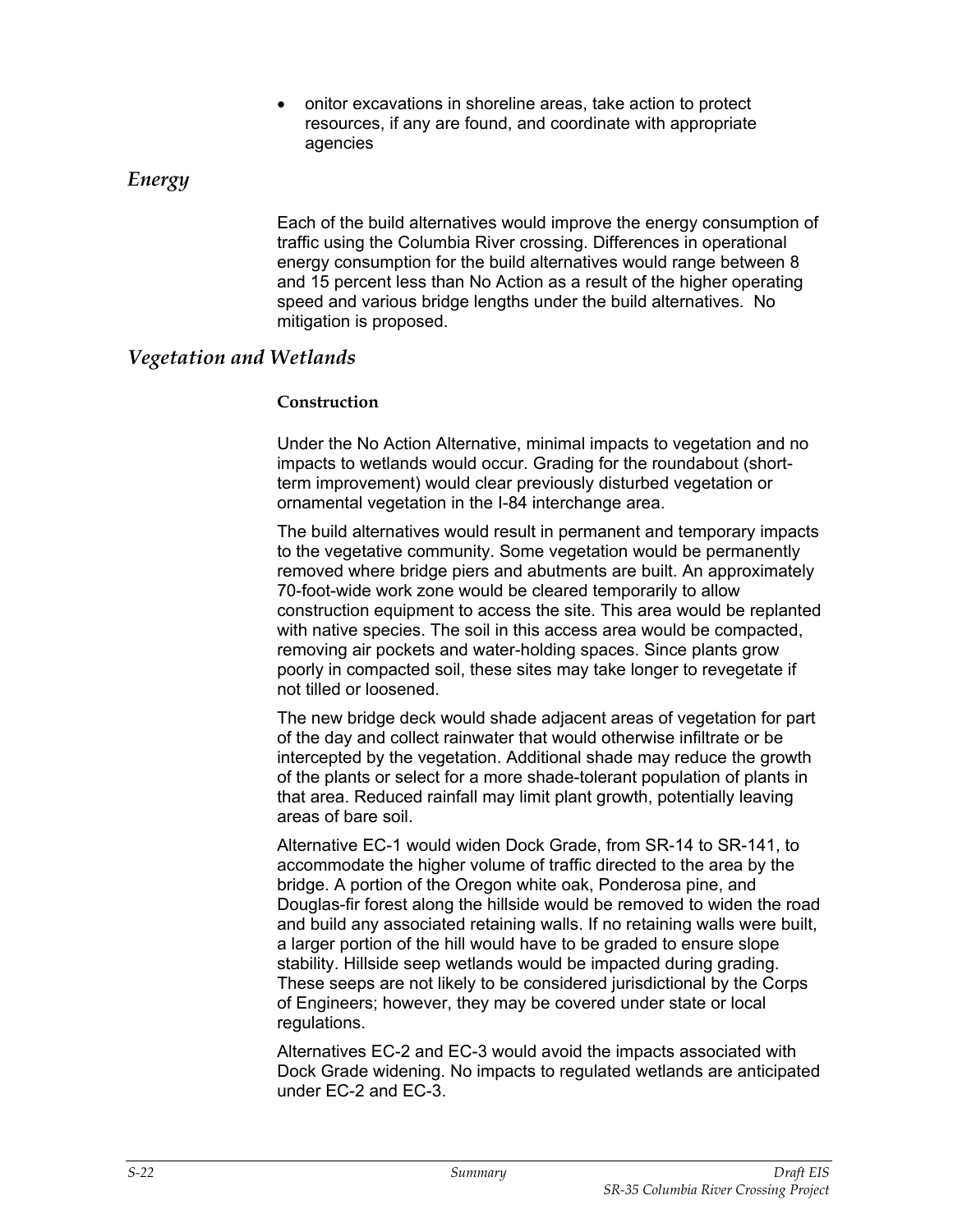No secondary impacts to vegetation or regulated wetlands are anticipated from any of the alternatives under consideration.

Several of the projects identified for cumulative impact analysis would affect Columbia River shoreline or hillside vegetation, including the SR-14 widening, SR-14 slope stabilization projects, and the new tribal fishing access site.

#### **Mitigation**

The following mitigation would be implemented to reduce impacts to vegetation and habitat:

- Minimize vegetation removal by setting clearing and grading limits using high visibility construction fencing.
- Minimize grubbing and soil disturbance where not necessary to place permanent foundations.
- Revegetate areas that are temporarily disturbed by construction activities using appropriate native species.
- Till or loosen soil compacted by construction equipment before replanting.
- Revegetate the existing bridge alignment following demolition.
- Use retaining walls along portions of the Dock Grade widening to reduce the amount of the hillside vegetation affected by the road cut from Alternative EC-1.

## *Fish and Wildlife*

#### **Construction**

The upland Oregon side of the project is located in a developed area of Hood River and contains very little habitat for wildlife and no habitat for fish outside of the Columbia River. No substantial impacts to wildlife are anticipated.

The upland Washington side of the project would impact a commercial plant nursery (Alternative EC-1) or relatively undeveloped areas of riparian habitat (Alternatives EC-2 and EC-3). Wildlife disturbance and displacement during construction activities would be expected in the undeveloped area on the Washington side. Although sensitive terrestrial wildlife species are present in the project vicinity, no or minimal impacts from the project are expected to them or their habitats.

The Columbia River contains 10 species or runs of endangered and threatened salmonid fish. Temporary, localized increases in suspended sediment during the construction phase may result from in-water work associated with the new bridge and demolition of the existing bridge piers and foundations. Impacts to fish from over-water work and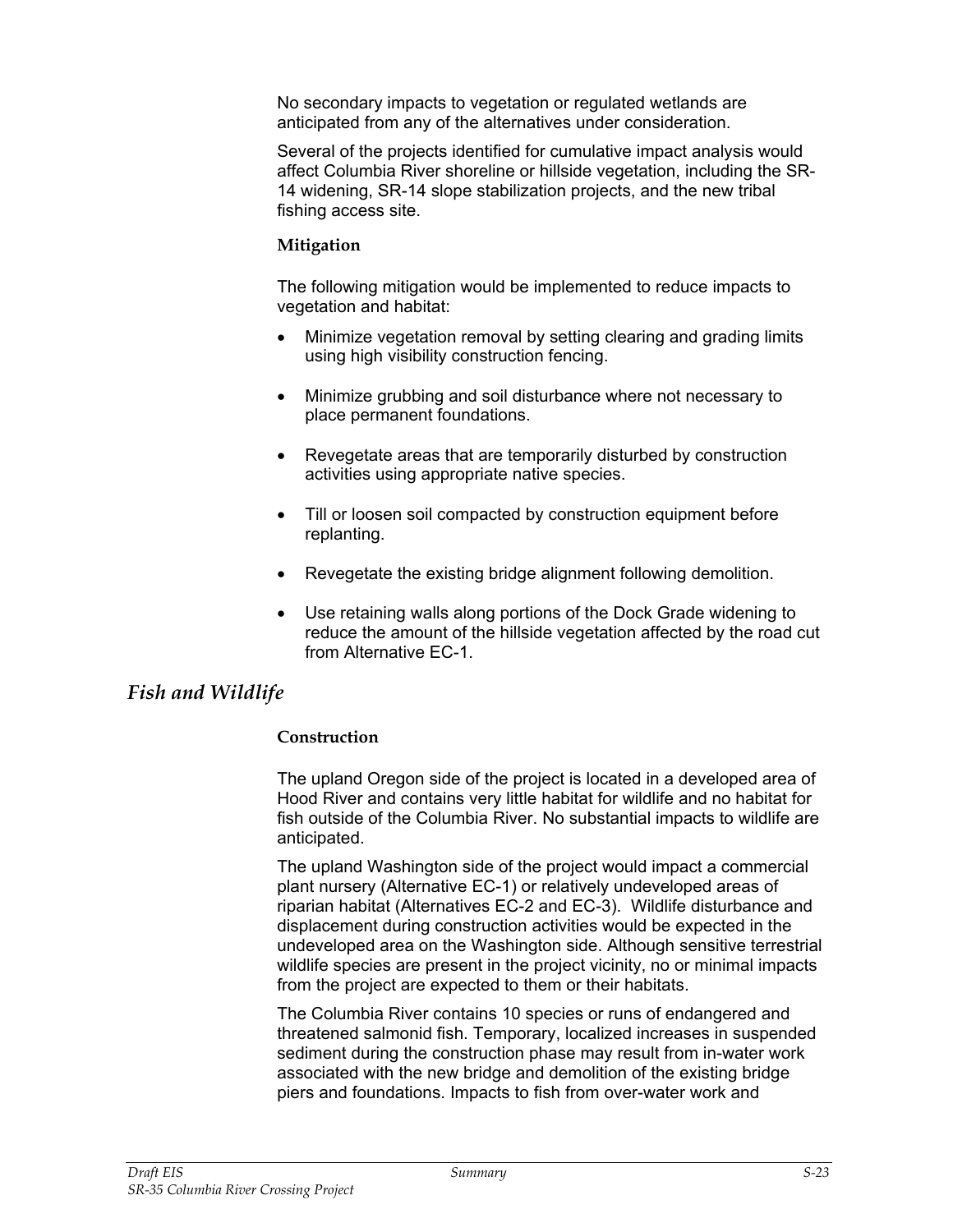construction landward of the Columbia River are also possible from accidental, uncontrolled spills of harmful materials or uncontrolled surface water runoff.

In-water work would take place during approved in-water work windows, when feasible, from November 15 to March 15 on the Oregon side according to the Oregon Department of Fish and Wildlife (ODFW), and from November 1 to February 28 on the Washington side of the Columbia River according to the Washington Department of Fish and Wildlife (WDFW). NOAA Fisheries has commented that using a more restrictive in-water work window from a combination of these – November 15 to February 28 – would be preferable to them.

#### **Operation**

Currently, fish are negatively affected by stormwater runoff and the direct entry into the Columbia River of contaminants from vehicular traffic using the existing Hood River Bridge. The proposed project would collect and treat stormwater, so an improvement in water quality would be expected to the benefit of fish and other aquatic species in the river.

The new bridge piers could create habitat for predatory fish that may consume migrating juvenile salmonids. Bridge pier design and the number of piers used would determine the amount of habitat created. The new bridge foundations or piers would have similar or less area as the current bridge, so no long-term substantial change in the amount of predatory fish habitat available would result.

The build alternatives may cause a slight, temporary reduction in aquatic productivity due to turbidity and shading from barges used during construction. This secondary impact would be avoided under the No Action Alternative.

Other projects considered in the cumulative impacts analysis would increase the potential for minor erosion and sedimentation impacts to fish and other aquatic resources in the Columbia River. Implementation of BMPs would reduce potential harmful impacts. These projects also would increase the amount of impervious surfaces in the project area, thereby increasing the potential for stormwater to deliver contaminants to the river.

## **Mitigation**

The following mitigation would be implemented to reduce impacts to fish and wildlife:

• Design the bridge to span the shoreline and nearshore areas to minimize predator habitat at bridge piers, thereby reducing impacts to migrating salmonids. The shoreline and nearshore environments are critical to many migrating salmonids. The bridge would be high enough and the spans long enough (approximately 300 feet) so that spanning the shoreline and the nearshore environment could minimize impacts.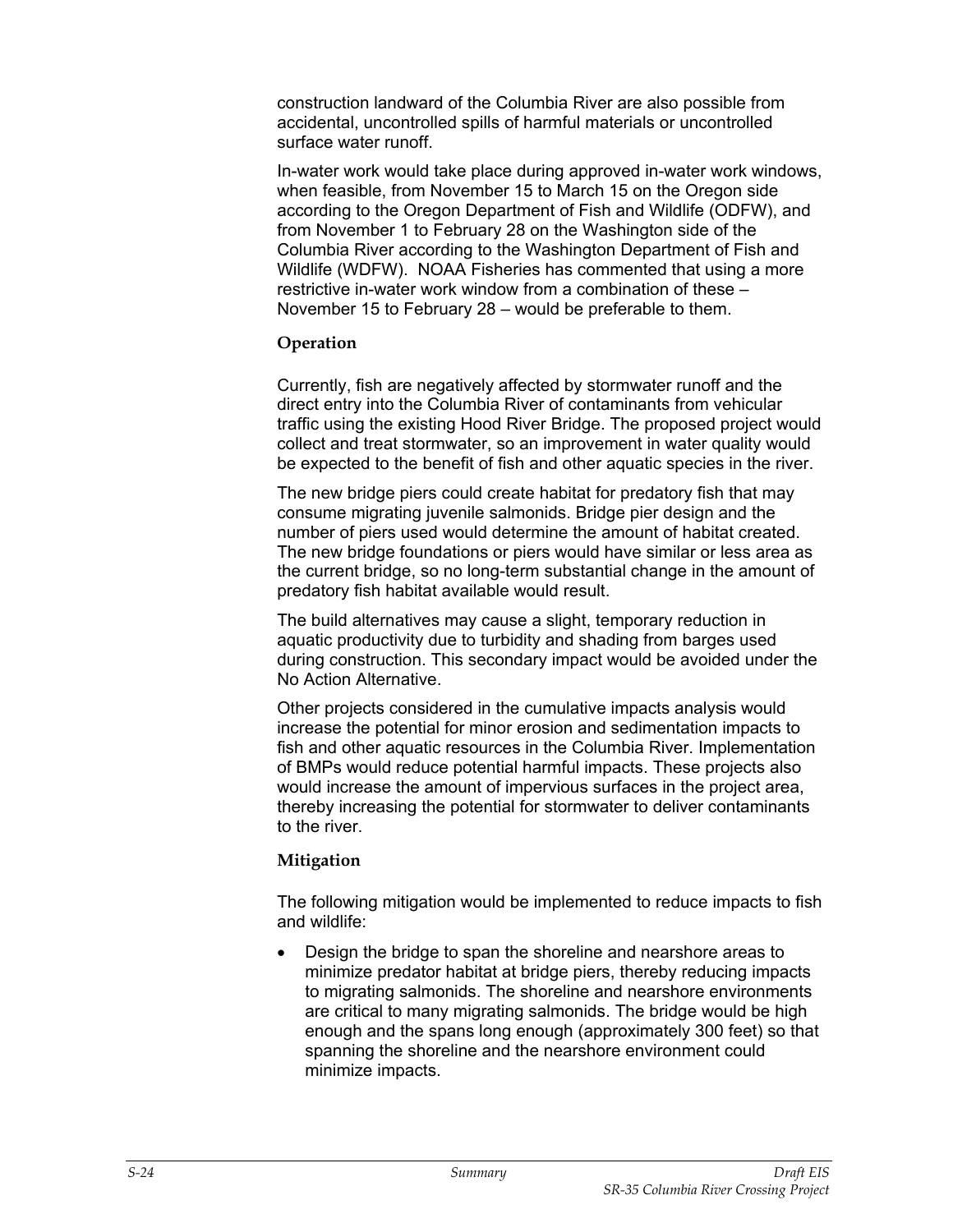- Avoid riprapping or armoring the riverbanks to reduce impacts on migrating salmonids.
- Revegetate areas disturbed by construction to minimize erosion and sedimentation that could directly and indirectly affect listed and other fish in the adjacent river.
- Revegetate disturbed areas with appropriate native species to provide habitat for terrestrial species that could recolonize areas disturbed during construction.

## *Air Quality*

Temporary emissions of pollutants, such as construction equipment exhaust and dust would occur during construction activities associated with any of the alternatives. Following guidance from the Washington Department of Ecology (Ecology) and the Oregon Department of Environmental Quality (DEQ) would reduce pollutant emissions.

The project area is in attainment for all criteria air pollutants. Operation of the project is not expected to cause any substantial effect on air quality.

No secondary impacts are anticipated. Cumulative effects of planned growth would increase traffic emissions in the region.

No mitigation is proposed.

## *Visual*

A qualitative analysis of the potential impacts to visual resources from the four project alternatives was conducted. The visual quality of existing and proposed views was assessed by taking into consideration the vividness, intactness, unity, and setting of the different views from the key viewing areas of the CRGNSA as well as views from Hood River, White Salmon and the existing Hood River Bridge.

#### **Construction**

Most construction impacts are expected to be temporary, short in duration, and associated with the presence of construction equipment and workers, materials stockpiles, debris, signage, staging areas, construction barges, temporary work bridges, demolition activities, and lighting.

For the No Action Alternative, short-term improvements to the bridge would result in limited and temporary impacts associated with construction activities.

#### **Operation**

Under the No Action Alternative, short-term improvements are not expected to change existing views. If the bridge were left in place, after being closed in approximately 30 years, the opportunity of motorists for views from the bridge would be eliminated.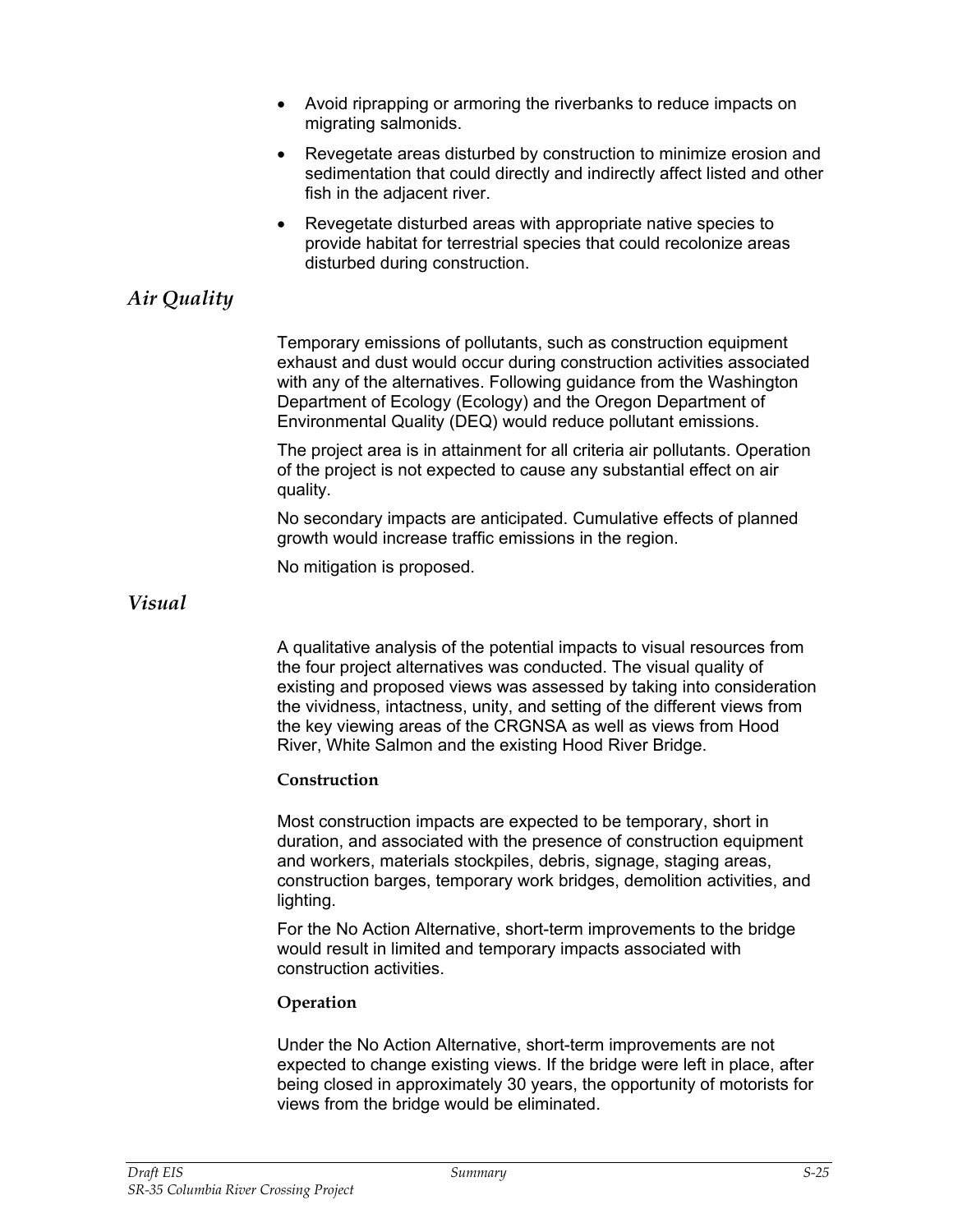Under all build alternatives, demolishing the bridge after closing it would alter the views to and from the area of the bridge. The design of the new bridge, which would be different than the existing bridge would alter existing views.

Bridge impacts would be the greatest on visual resources from the inferior (lower) viewer position when the bridge is in the foreground.

Under Alternative EC-1, improvements to Dock Grade may result in additional visual impacts compared to the other build alternatives due to the extent of vegetation removal.

Alternatives EC-2 and EC-3 would not include improvements to Dock Grade, but would include removing mature trees and vegetation along the shoreline on the Washington side. This would alter existing views.

The alignment of EC-3 includes a slight bow. This design feature would increase the visual harmony of the bridge to the surrounding environment.

No specific secondary impacts to visual quality have been identified. A review of projects identified for cumulative analysis found that planned and proposed improvements would create new development that would increase the visual activity along the waterfront at the Port of Hood River Industrial Park/Event Site and at Bingen Point (Port of Klickitat). Other impacts to the visual resources of the area would be expected as a result of slope stabilization efforts along SR-14.

#### **Mitigation**

The following mitigation would be implemented to reduce impacts to visual resources:

- Maintain mature trees and vegetation to the extent possible around construction areas would reduce visual impacts during and after construction.
- Employ carefully considered design details to help maintain the integrity of the surrounding environment.
- Locate staging area in locations screened from active recreation areas to reduce construction visual impacts
- Limit work hours, to the extent possible, to daylight to reduce construction lighting impacts.
- Direct permanent lighting toward bridge deck to reduce glare and ambient spillover light impacts.
- Use colors and materials in the design of the bridge that are consistent with the character of the surrounding environmental to assist achieving visual harmony with the surround resources.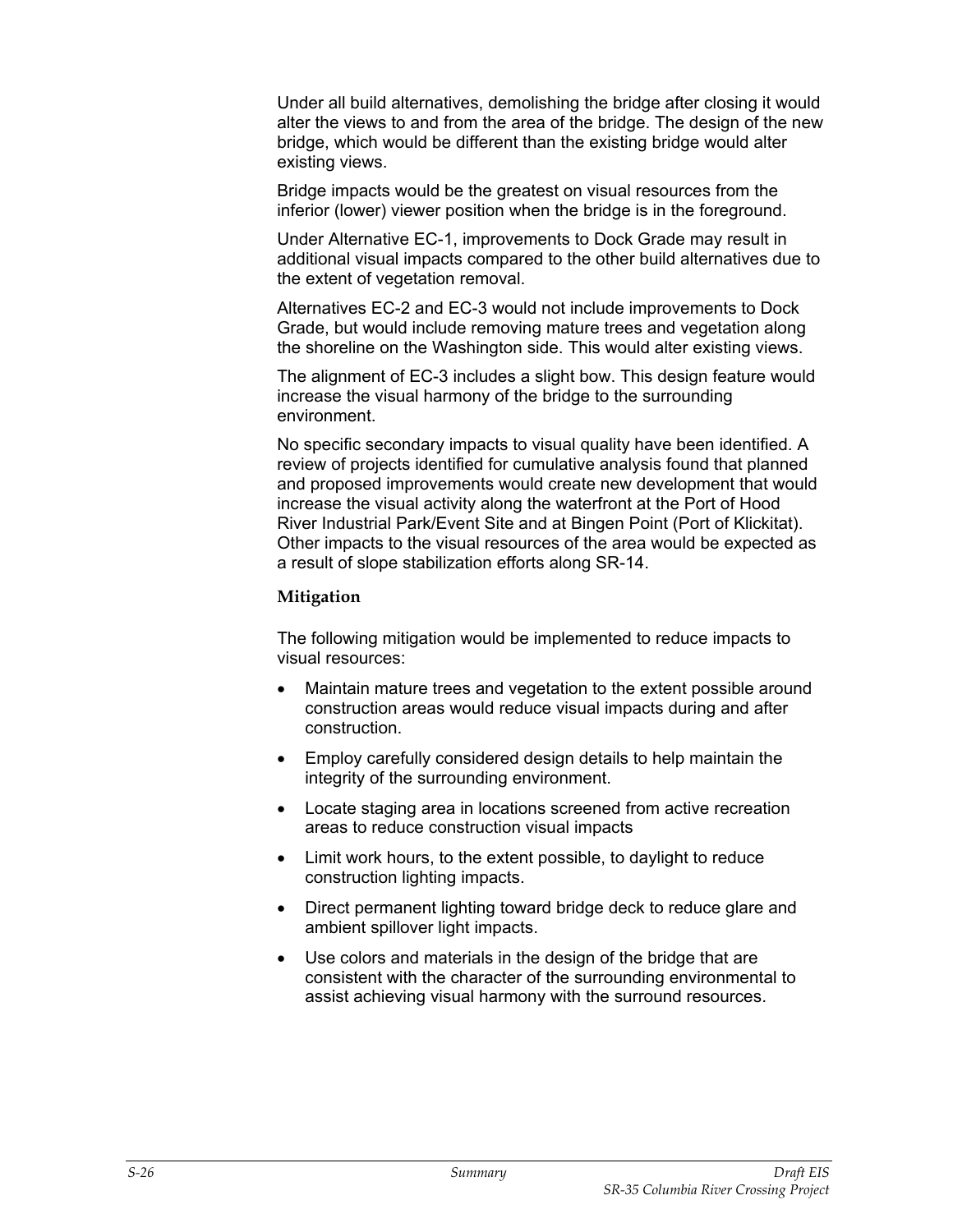## *Noise*

#### **Construction**

Under the No Action Alternative, nearby noise-sensitive receptors (including hotels, campgrounds, residences, and outdoor recreational areas) would experience temporary noise impacts during construction of the interim improvements and replacement of the steel grating.

Under all of the build alternatives, nearby receptors would experience temporary noise impacts during construction of the new bridge as well as the replacement of the steel grating and other interim improvements.

#### **Operation**

The primary source of existing noise in the project area is I-84, with additional contributions from OR-35, the hum from traffic crossing the steel grated deck of the existing Hood River Bridge, SR-14, aircraft, and trains. Under the No Action Alternative, noise levels are projected to increase by 1 to 4 A-weighted decibels (dBA) at most receptors in the study area as a result of increased traffic in the future.

Under the Alternatives EC-1, EC-2 and EC-3 noise levels are projected to increase by 1 to 4 dBA at most receptors in the study area, as a result of increased traffic in the future, increased capacity, and an increased design speed of 50 mph. However, the results of the noise analysis predicted that the proposed project would not cause noise levels that would exceed the FHWA noise abatement criteria at the nine measured receptors under the No Action Alternative or Alternatives, EC-1, EC-2, and EC-3.

The short-term improvement of replacing the current steel grating deck with a quieter steel grating deck would provide a short-term decrease in traffic noise levels and the noticeable tonality of the bridge deck. As traffic volumes increase, the benefit of the new grated steel deck would decrease.

No secondary impacts related to noise are anticipated.

Projects that improve transportation facilities (SR-14 widening, SR-14 slope stabilization, I-84 repaving, Historic Columbia River Highway repaving), in combination with any of the build alternatives, would cumulatively improve multi-modal transportation infrastructure throughout the area. These improvements could contribute to increased traffic. However, this increase would not be expected to be so great as to adversely affect noise quality within the study area.

## **Mitigation**

The following mitigation would be implemented to reduce impacts related to noise:

- Use enclosures or walls to surround noisy equipment
- Install mufflers on engines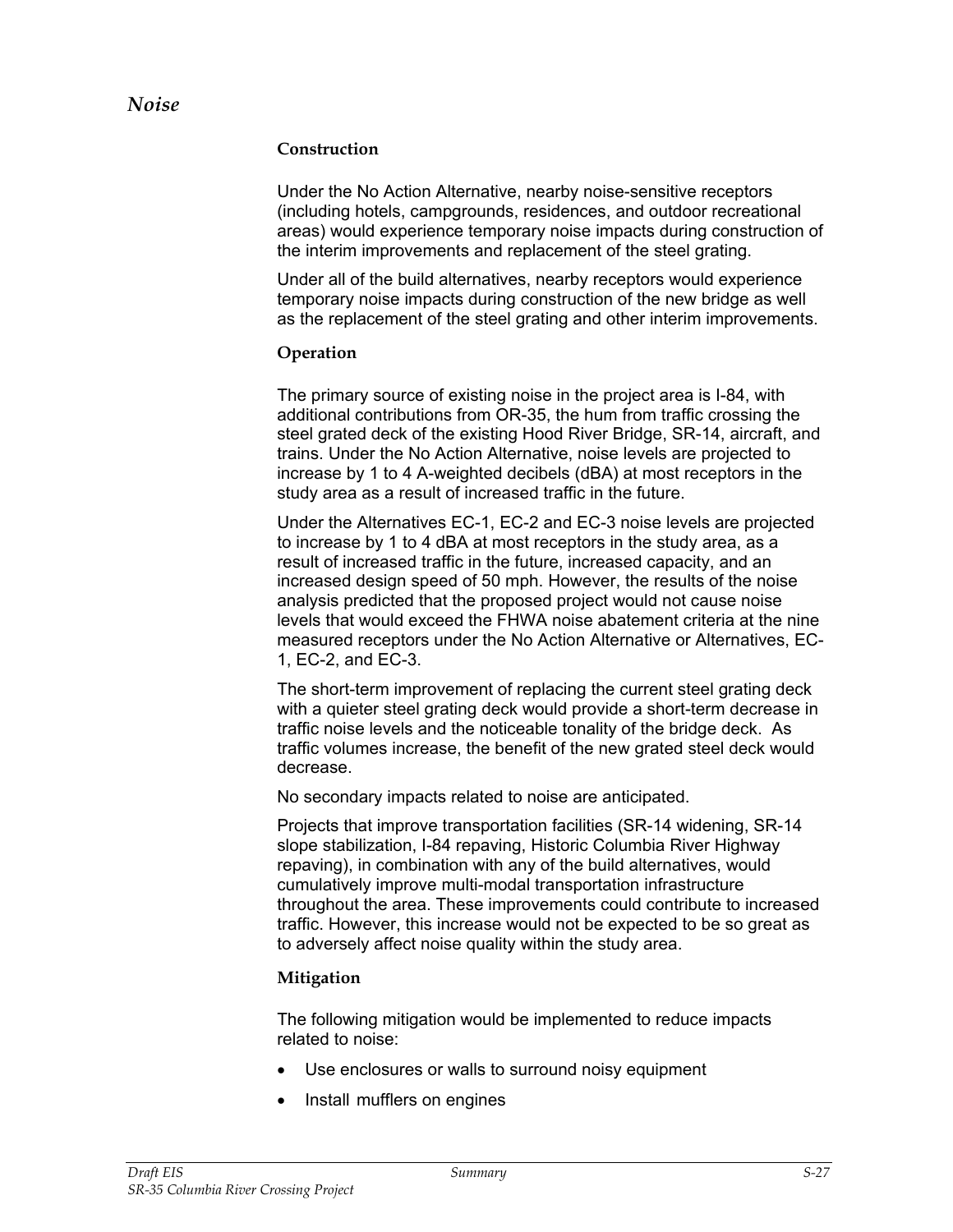- Substitute quieter equipment or construction methods
- Minimize time of operation of noisy equipment
- Locate equipment farther from sensitive receptors
- Limit construction activities to between 7 a.m. and 10 p.m.

### *Hazardous Materials*

#### **Construction**

Construction impacts that are related to hazardous materials include demolition of existing site structures and potential areas of groundwater, sediment, and soil contamination. Demolition of the existing bridge may encounter lead paint and asbestos in bridge equipment. Removal of building structures raises similar issues in addition to the presence of fuel tanks. Current and historic uses of properties that would be acquired suggest that the use, generation, storage, release, or disposal of hazardous materials and petroleum products has occurred.

#### **Operation**

Hazardous materials impacts to human health and the environment would not be expected for the project alternatives; however, additional environmental information is needed to determine the presence of environmental contaminants within certain areas of the project area.

#### **Mitigation**

The following mitigation would reduce impacts related to hazardous materials:

- Design and build a closed drainage system to mitigate potential spills of hazardous materials on the bridge. Collection and conveyance facilities on the bridge would capture spilled hazardous materials preventing them from entering the Columbia River and would facilitate clean up.
- Use appropriate best management practices (BMPs) to reduce the potential for inadvertent spills and paint overspray into the Columbia River, if painting occurs during construction or maintenance.
- Prepare an emergency response plan for use in the event of a reported release of hazardous materials during operation. Assessment and cleanup of a spill would be conducted in accordance with an appropriate emergency response plan.

## **Areas of Concern or Controversy**

No areas of public or agency concern or controversy have been identified.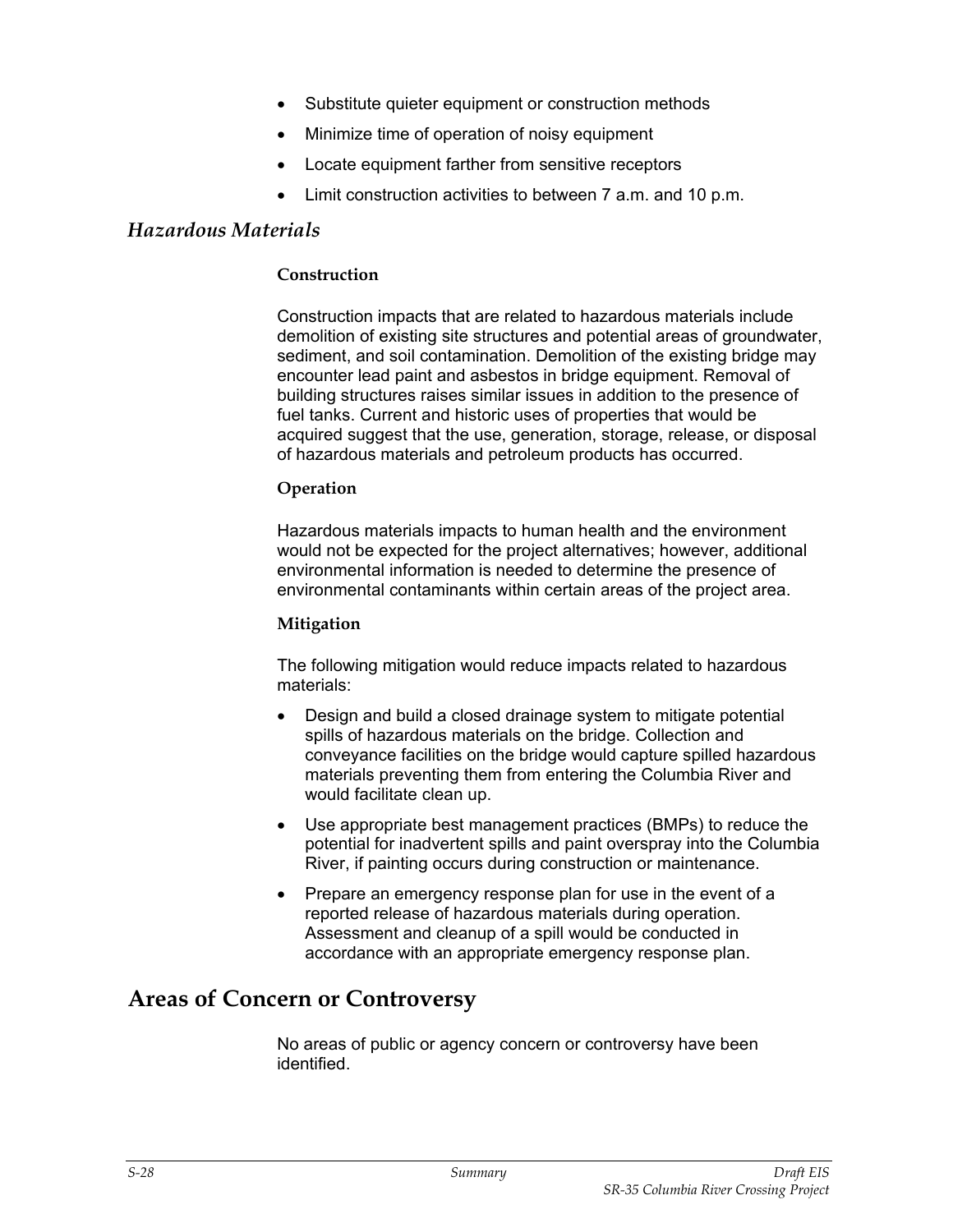# **Major Unresolved Issues**

The project team recommends that the bridge be formally recorded on a Section 106 Documentation Form and that the form be submitted on behalf of the Federal Highway Administration (FHWA), acting as the lead federal agency, to the Oregon SHPO as lead state agency with a copy to the Washington OAHP. A request for concurrence in a determination of eligibility should be requested of the Oregon SHPO and the Washington OAHP. If the bridge is determined to be eligible, a Finding of Effect will be submitted for concurrence. If an adverse effect determination is concluded, mitigation measures including historical documentation will be developed on behalf of the FHWA in consultation with the Oregon SHPO and Washington OAHP. A Section 4(f) evaluation is required if removal of the bridge is determined to be an adverse effect. The DEIS has assumed that the Hood River Bridge is eligible for listing on the National Register and has assumed that removal of the bridge would be considered an adverse effect. A preliminary Section 4(f) evaluation is included in the DEIS as Chapter 6. Consultation under Section 106 and preparation of the final Section 4(f) evaluation will be concluded prior to the issuance of the Final Environmental Impact Statement (FEIS). If the Hood River Bridge were determined to not be eligible for the National Register, a Finding of Effect and Section 4(f) would not be needed. This result would be documented in the FEIS.

A biological assessment (BA), including effects on species listed under the Endangered Species Act (ESA) will be prepared for consultation with the National Oceanic and Atmospheric Administration (NOAA) Fisheries and United State Fish and Wildlife Service (USFWS) after a preferred alternative has been recommended and reviewed by the public and appropriate agencies. Results of the Section 7 consultation with NOAA Fisheries and USFWS will be included in the FEIS.

The BA will also evaluate effects on essential fish habitat (EFH), as required under the Magnuson-Stevens Act (MSA). EFH includes the waters and substrate of the Columbia River that is necessary for spawning, breeding, feeding, and growth to maturity of species covered under the MSA. For the project area, these include Chinook and Coho salmon. The results of the EFH consultation with NOAA Fisheries will also be included in the FFIS.

The U.S. Congress passed the Columbia River Gorge National Scenic Area Act in 1986. This Act established a national scenic area to protect and provide for the enhancement of the scenic, cultural, recreational, and natural resources of the Columbia River Gorge and to protect and support the economy of the Columbia River Gorge area by encouraging growth in existing urban areas. The primary purpose of the Management Plan for the CRGNSA is to ensure the land in the Scenic Area is used consistently with the purposes and standards of the Scenic Area Act. The existing Management Plan for the CRGNSA does not address replacement of an existing bridge with a new bridge. Provisions in the Management Plan were not developed with the intent of being applied to a new bridge over the Columbia River. Since the current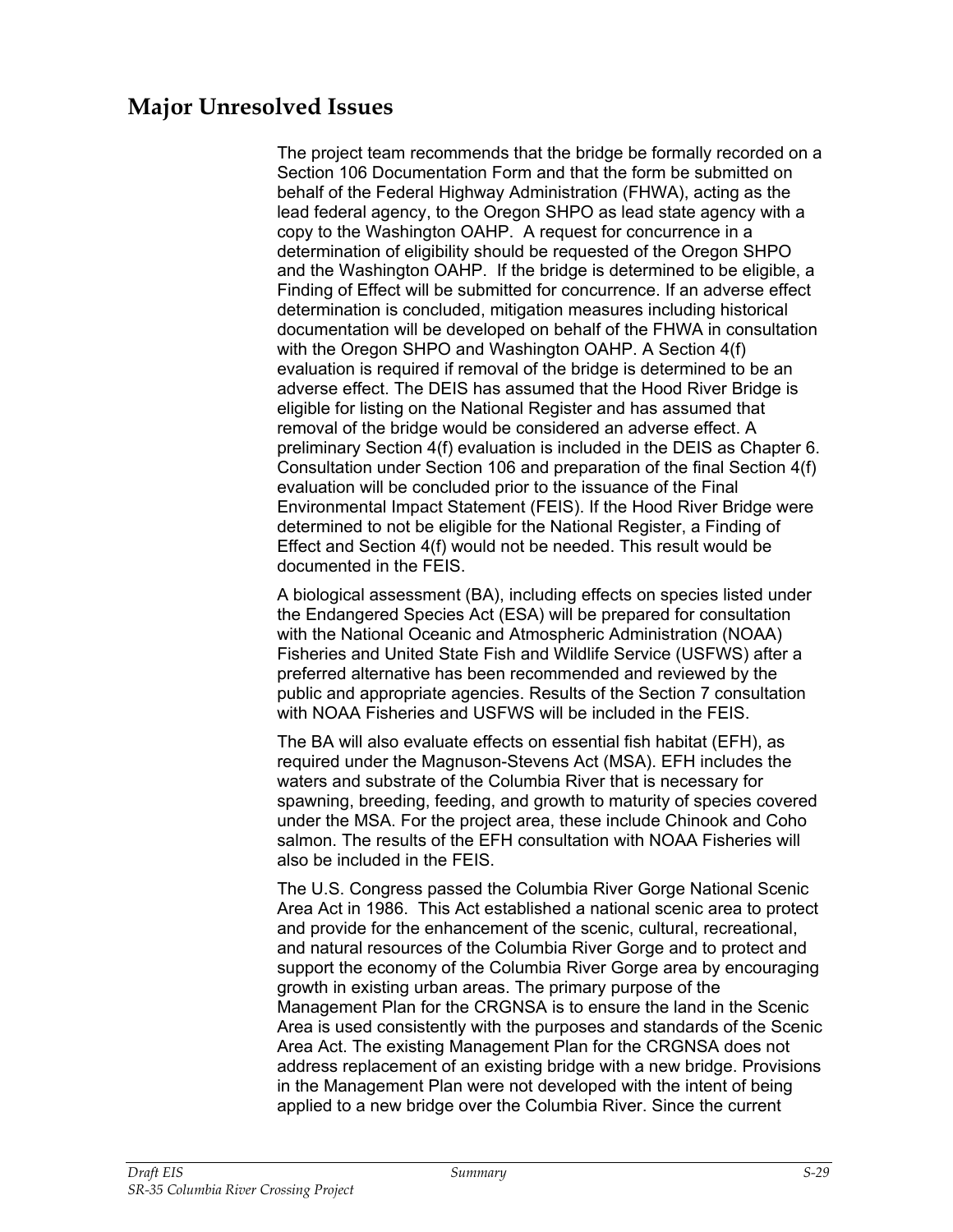Management Plan provisions do not adequately and clearly address uses in the Columbia River, a determination of whether the project would be consistent or inconsistent with the CRGNSA Management Plan cannot be determined at this time. Without specific guidance, further discussions and coordination between the project team and the Columbia River Gorge Commission are needed to clarify what scenic standards and designs are appropriate for a new bridge over the Columbia River. The Gorge Commission realizes that policy should be developed that provides guidance for the development of the bridge crossing.

# **List of Actions Required for the Proposed Action**

Several approvals and permits would be required prior to construction of the proposed action. These include:

- Endangered Species Act (ESA), Section 7 consultations with NOAA Fisheries and the U.S. Fish and Wildlife Service
- National Historic Preservation Act, Section 106 concurrence with eligibility of the existing Hood River Bridge for the National Register, concurrence with adverse effect determination, and agreement of mitigation
- Columbia Gorge Commission determination of consistency with the CRGNSA Management Plan
- Section 9 Bridge Permit U.S. Coast Guard
- Section 404 Permit U.S. Army Corps of Engineers
- Section 401 Water Quality Certification Washington Department of Ecology, Oregon Department of Environmental Quality
- National Pollutant Discharge Elimination System (NPDES) Construction Stormwater Permit –Washington Department of Ecology, Oregon Department of Environmental Quality
- Coastal Zone Management Act (CZMA) Certification Washington Department of Ecology,
- Hydraulic Project Approval Washington Department of Fish and **Wildlife**
- Fill and Removal Permit Oregon Division of State Lands (DSL)
- Aquatic Use Authorization Washington Department of Natural Resources
- Waterway Lease Oregon DSL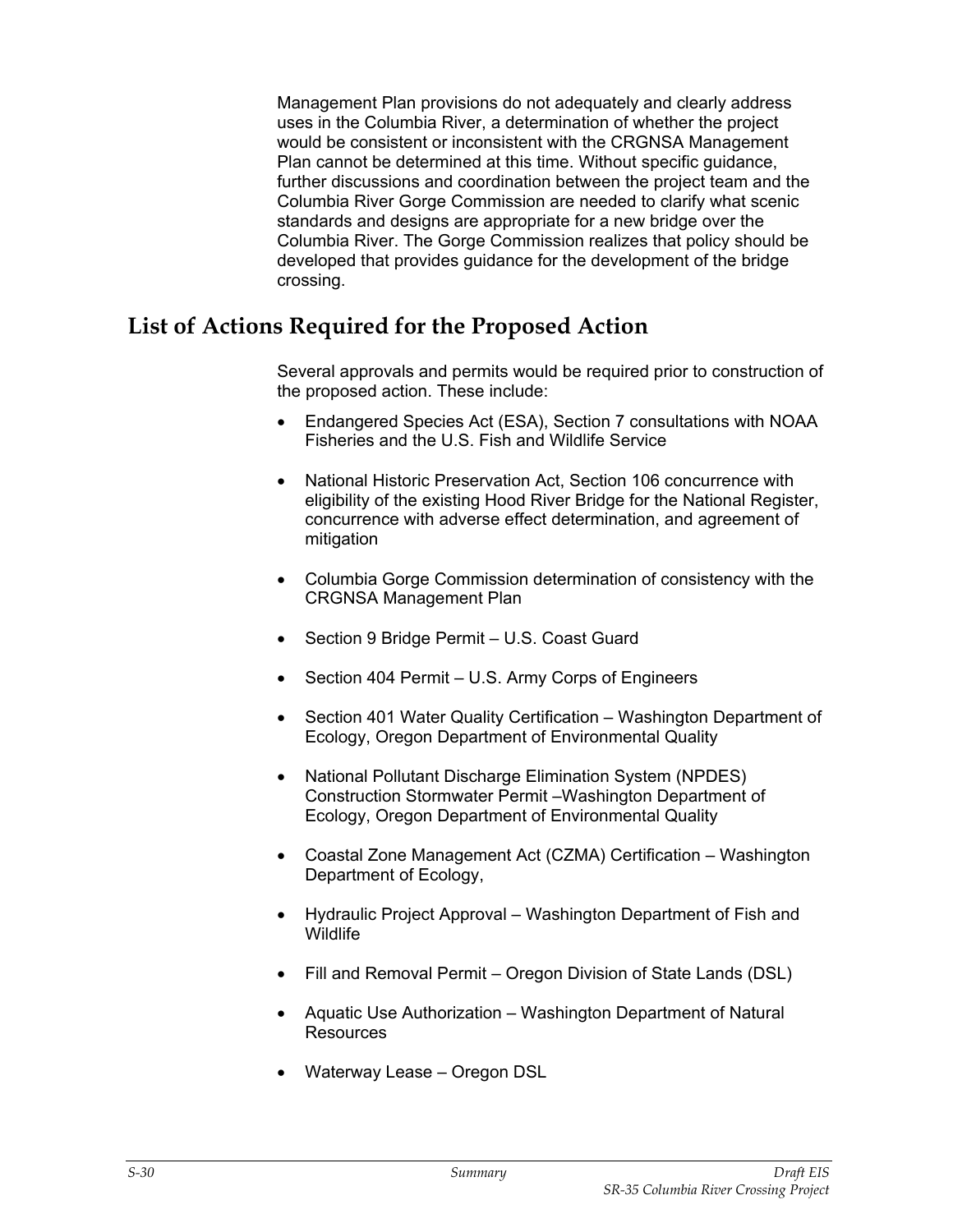• Shoreline Substantial Development Permit – City of White Salmon

# **Consultation with Native American Tribes**

The FHWA initiated tribal consultation consistent with section 106 of the National Historic Preservation Act and with Executive Order 13175 (Consultation and Coordination with Indian Tribal Governments) in December 2000. Consultation letters were sent to Native American tribes, including the Warm Springs, Yakama Nation, Umatilla, and Nez Perce tribes, requesting information about cultural issues that could be affected by the project. In addition, meetings were held with Yakama Nation representatives to explain the project and request information that might be helpful in addressing project impacts on cultural sites and the Native American treaty access fishing sites (also referred to as in lieu fishing sites) in the project area. Tribal coordination will continue throughout the project, which will include addressing any cultural, social, treaty, and land use impacts.

A representative from the Bureau of Indian Affairs (BIA) attended two or more of the coordination meetings with the Resource and Regulatory Committee.

# **List of Environmental Commitments**

Mitigation measures for impacts associated with the build alternatives are discussed in Chapter 4 of the EIS and summarized in the environmental matrix (Table S-1). The specific mitigation commitments will be incorporated into the design of the project and construction documents. Some of these will reflect permit stipulations. No specific mitigation commitments to agencies or the public have been made at this time.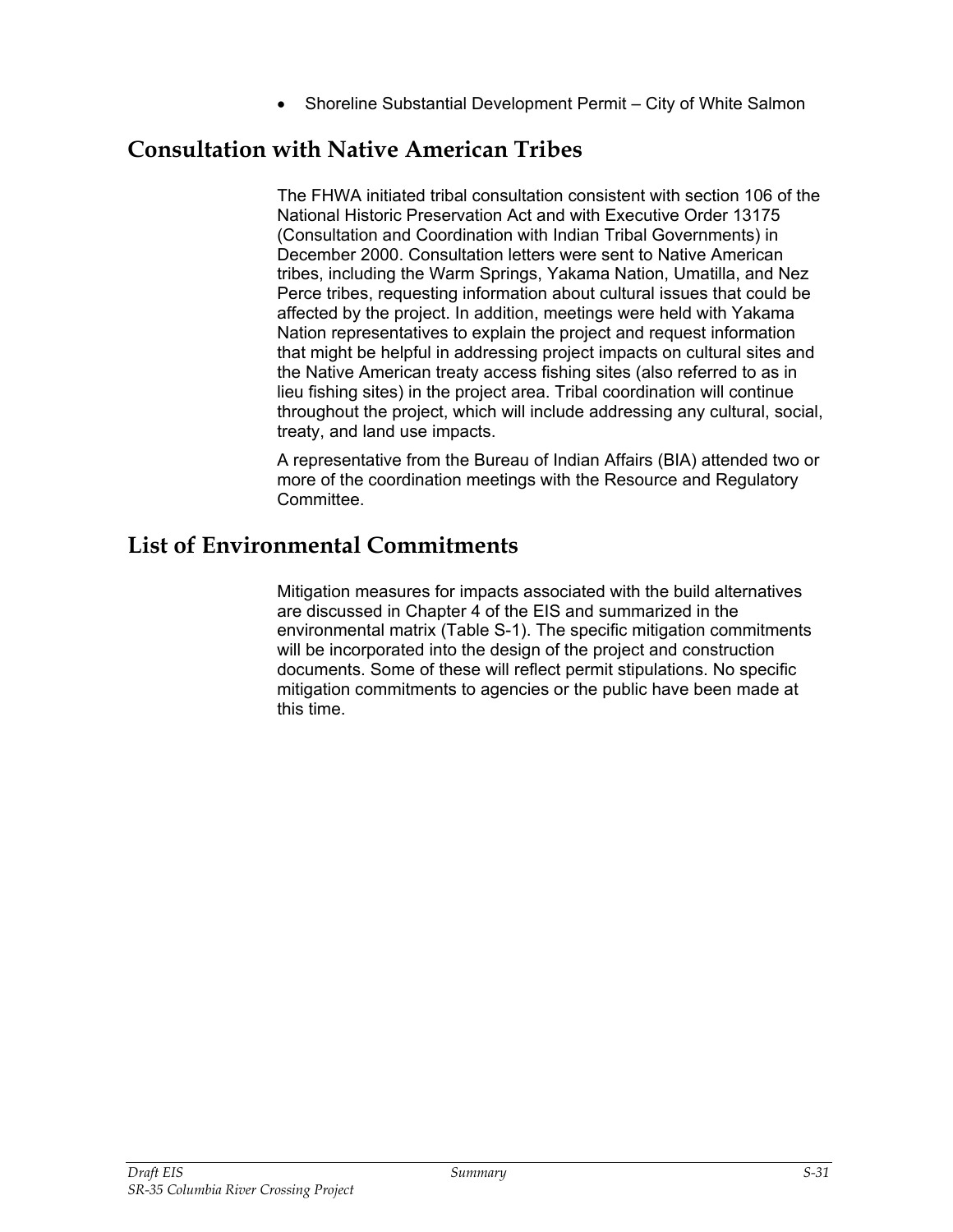This page intentionally left blank.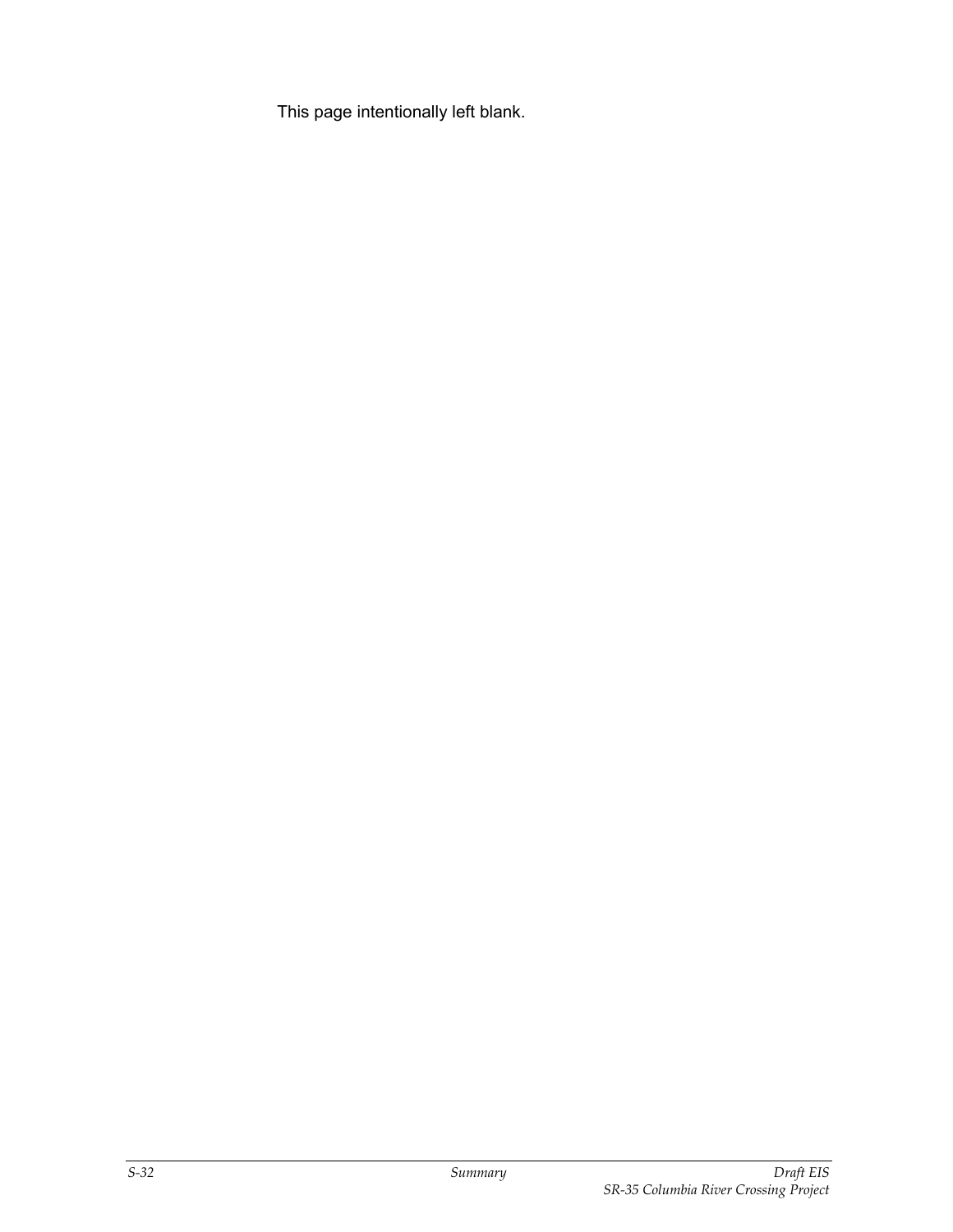**Table S-1 Summary of Environmental Consequences and Mitigation**

| <b>Alternative</b>                  | <b>Construction Impacts and Benefits</b>                                                                                                                                       | <b>Operational Impacts and Benefits</b>                                                                                                                                                                                                                                                                                                                                                                                                                                                                                                                                                                                                                                                                                                                                                                                                                                                                                                              | <b>Mitigation for Adverse Impacts</b>                                                                                                                                                                                                                                                                                                                                                                                                                                                                                                                                                                                                                                                                                                                                                                     |  |  |
|-------------------------------------|--------------------------------------------------------------------------------------------------------------------------------------------------------------------------------|------------------------------------------------------------------------------------------------------------------------------------------------------------------------------------------------------------------------------------------------------------------------------------------------------------------------------------------------------------------------------------------------------------------------------------------------------------------------------------------------------------------------------------------------------------------------------------------------------------------------------------------------------------------------------------------------------------------------------------------------------------------------------------------------------------------------------------------------------------------------------------------------------------------------------------------------------|-----------------------------------------------------------------------------------------------------------------------------------------------------------------------------------------------------------------------------------------------------------------------------------------------------------------------------------------------------------------------------------------------------------------------------------------------------------------------------------------------------------------------------------------------------------------------------------------------------------------------------------------------------------------------------------------------------------------------------------------------------------------------------------------------------------|--|--|
|                                     | <b>Land Use</b>                                                                                                                                                                |                                                                                                                                                                                                                                                                                                                                                                                                                                                                                                                                                                                                                                                                                                                                                                                                                                                                                                                                                      |                                                                                                                                                                                                                                                                                                                                                                                                                                                                                                                                                                                                                                                                                                                                                                                                           |  |  |
| No Action                           | <b>Impacts</b><br>Temporary access restrictions, noise,<br>dust, and traffic disruptions from short-<br>term improvements<br><b>Benefits</b><br>No benefits would be expected. | No impacts or benefits would be<br>expected.                                                                                                                                                                                                                                                                                                                                                                                                                                                                                                                                                                                                                                                                                                                                                                                                                                                                                                         | Coordinate with users about construction<br>schedule. Provide temporary access.                                                                                                                                                                                                                                                                                                                                                                                                                                                                                                                                                                                                                                                                                                                           |  |  |
| <b>Build</b><br><b>Alternatives</b> | <b>Impacts</b><br>Temporary, short-term impacts, such as<br>access restrictions, noise, and dust.<br><b>Benefits</b><br>No benefits would be expected.                         | <b>Impacts</b><br>In Hood River, EC-1 and EC-2 require a<br>partial acquisition of the Port of Hood<br>River parcel to the west. EC-3 may<br>require one partial acquisition of the<br>D.M. Stevenson Ranch parcel to the<br>east of the existing approach. All build<br>alternatives require closing an access to<br>the land uses east of the bridge<br>approach.<br>In White Salmon, EC-1 would require<br>approximately one full and one partial<br>parcel acquisitions. The full acquisition<br>would be of the commercial nursery<br>parcel, resulting in one business and one<br>residential displacement. The partial<br>acquisition would be of the parcel with<br>the park and ride access driveway on it,<br>which would also require relocating a<br>driveway to the park and ride and tribal<br>fishing access site and improvements to<br>Dock Grade.<br>In White Salmon, EC-2 and EC-3 would<br>require approximately one full parcel | Provide public and property and<br>business owners with notice of potential<br>access or utility disruptions.<br>To the extent possible, preserve mature<br>trees and existing vegetation to screen<br>staging and construction activities.<br>Limit construction hours to daylight,<br>when feasible, to reduce disturbance of<br>adjacent land use.<br>Restore disturbed landscaping and<br>amenities such as the Waterside Trail.<br>Restore parking lot and access near the<br>Port of Hood River Marina boat ramp<br>and docks.<br>Implement provisions as required under<br>the Uniform Relocation and Real<br>Property Policies Act of 1970, as<br>amended, for all business displacements<br>and real property acquisitions. All<br>property owners would be compensated<br>at fair market value. |  |  |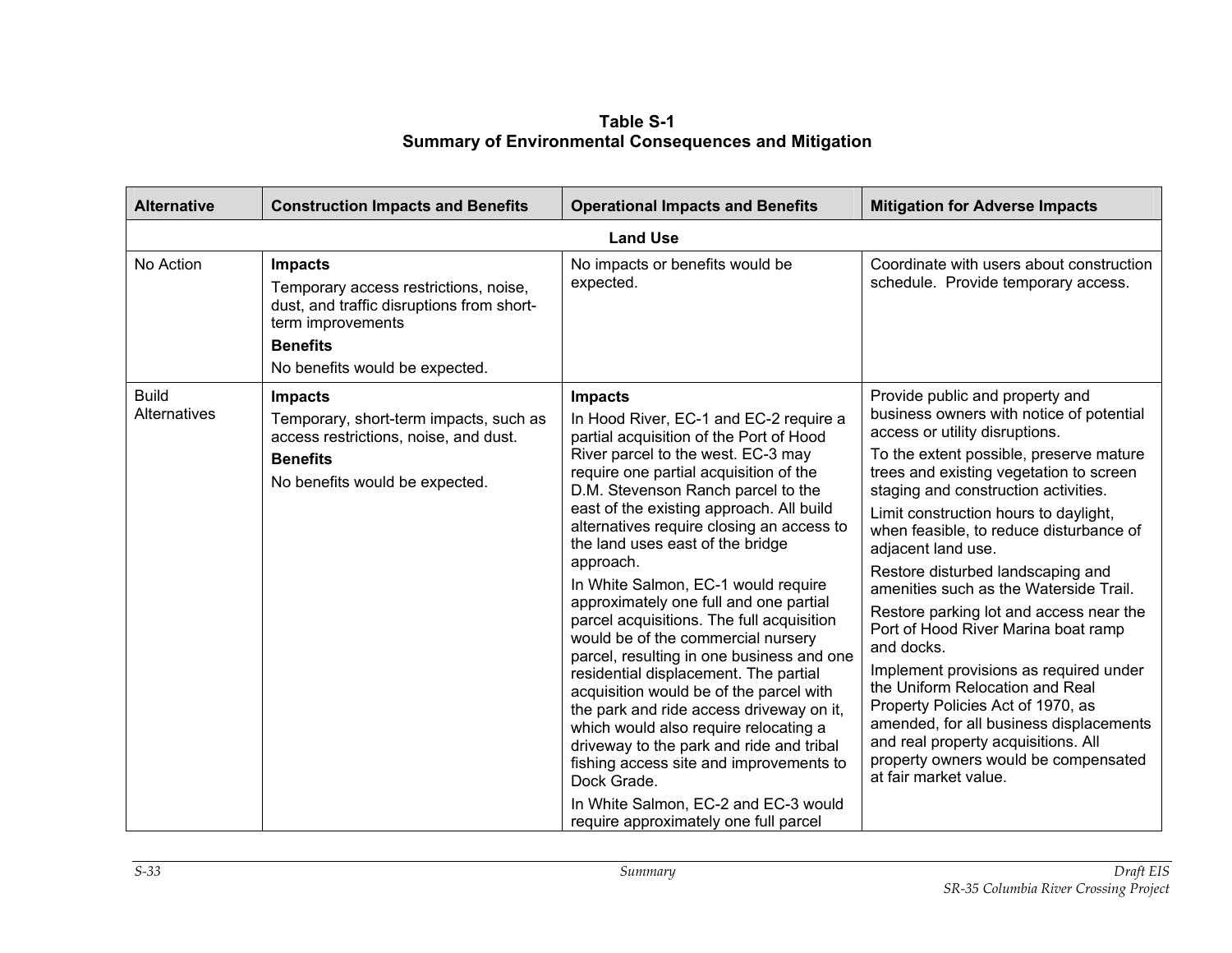| <b>Alternative</b>           | <b>Construction Impacts and Benefits</b>                                                                                                                                                                                                                                                                                                                                      | <b>Operational Impacts and Benefits</b>                                                                                                                                                                                                                                                                                                                                                             | <b>Mitigation for Adverse Impacts</b>                                                                                                                                                                                                                                                         |
|------------------------------|-------------------------------------------------------------------------------------------------------------------------------------------------------------------------------------------------------------------------------------------------------------------------------------------------------------------------------------------------------------------------------|-----------------------------------------------------------------------------------------------------------------------------------------------------------------------------------------------------------------------------------------------------------------------------------------------------------------------------------------------------------------------------------------------------|-----------------------------------------------------------------------------------------------------------------------------------------------------------------------------------------------------------------------------------------------------------------------------------------------|
|                              |                                                                                                                                                                                                                                                                                                                                                                               | acquisition of undeveloped land. No<br>business or residential displacements or<br>direct impacts to businesses.                                                                                                                                                                                                                                                                                    |                                                                                                                                                                                                                                                                                               |
|                              |                                                                                                                                                                                                                                                                                                                                                                               | <b>Benefits</b>                                                                                                                                                                                                                                                                                                                                                                                     |                                                                                                                                                                                                                                                                                               |
|                              |                                                                                                                                                                                                                                                                                                                                                                               | No benefits would be expected.                                                                                                                                                                                                                                                                                                                                                                      |                                                                                                                                                                                                                                                                                               |
|                              |                                                                                                                                                                                                                                                                                                                                                                               | <b>Transportation</b>                                                                                                                                                                                                                                                                                                                                                                               |                                                                                                                                                                                                                                                                                               |
| No Action                    | <b>Impacts</b><br>Occasional road closures and local<br>detours from short-term improvements<br>(roundabout, deck replacement).<br><b>Benefits</b><br>No benefits would be expected.                                                                                                                                                                                          | <b>Impacts</b><br>Occasional traffic disruption related to<br>maintenance of the existing bridge.<br>Failing level of service (LOS F) at<br>intersections between the tollbooth and<br>I-84 ramps. Backups on I-84 ramps.<br>Bridge opening would remain at 246<br>feet, which is less than the authorized<br>300-foot navigation channel.<br><b>Benefits</b><br>No benefits would be expected.     | Provide notice to public and adjacent<br>businesses.<br>Provide temporary access, if needed.                                                                                                                                                                                                  |
| <b>Build</b><br>Alternatives | <b>Impacts</b><br>Occasional road closures and local<br>detours from short-term and mid-term<br>improvements, and bridge replacement.<br>Passage of boats and barges through<br>the construction zone could present<br>problems for marine traffic where the<br>narrow passage would be as much as<br>five times longer.<br><b>Benefits</b><br>No benefits would be expected. | <b>Impacts</b><br>No adverse impacts would be expected.<br><b>Benefits</b><br>Substantial improvement in level-of-<br>service bringing the intersection to<br>LOS C.<br>Pedestrian and bicycle facilities would be<br>provided.<br>Load restriction for heavy trucks on the<br>bridge would be eliminated.<br>Marine transportation would be<br>enhanced with any of the new build<br>alternatives. | Prepare traffic management plan for<br>construction. Provide appropriate<br>notification and signage for construction.<br>Provide appropriate marine navigation<br>notifications and lighting.<br>Provide flaggers and notifications for<br>construction workers working near BNSF<br>tracks. |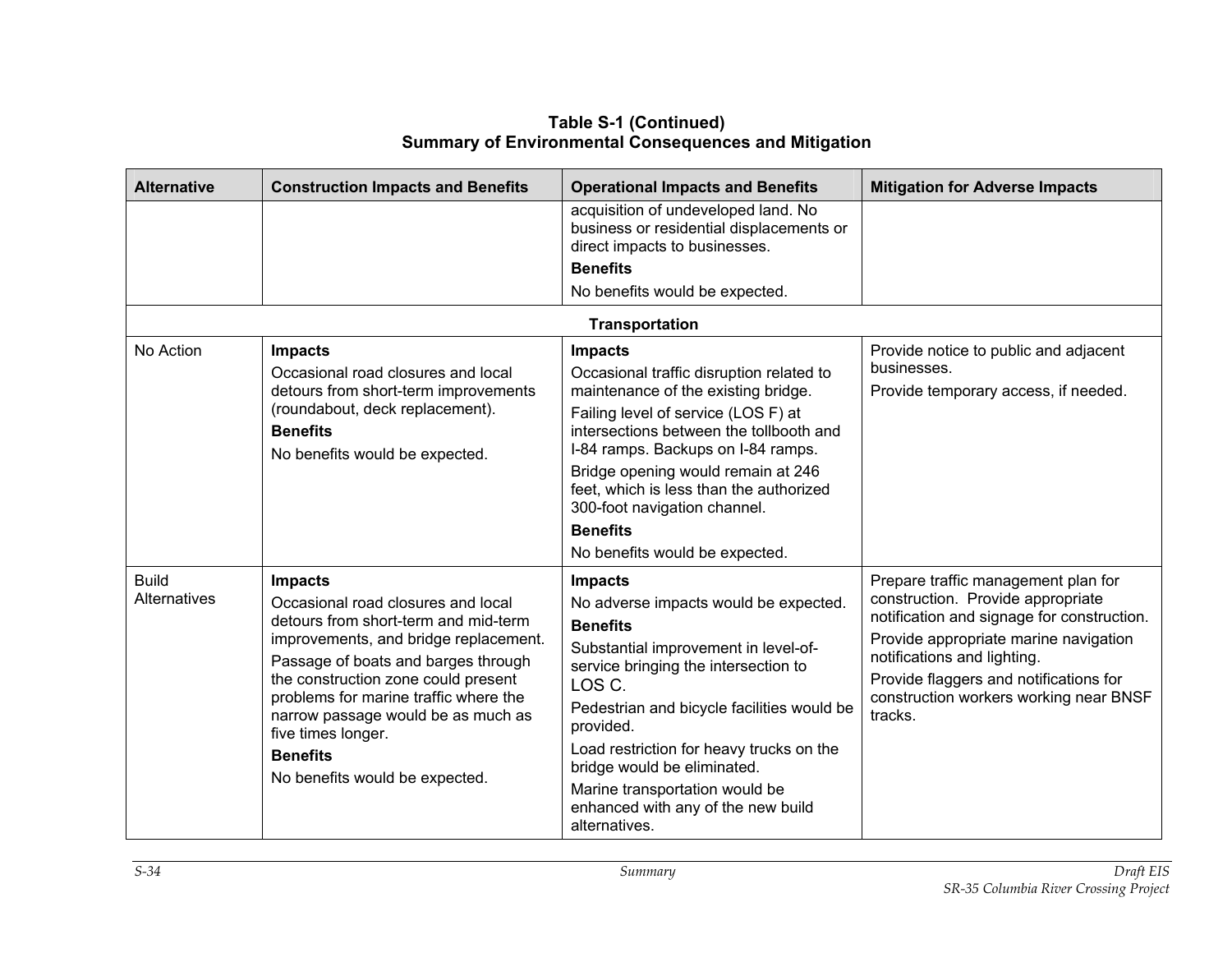| <b>Alternative</b>                  | <b>Construction Impacts and Benefits</b>                                                                                                                                                                                                                                                                                                                                                                                                                                                                                                                                                                                                                                                                                                                                                                                                                                                                      | <b>Operational Impacts and Benefits</b>                                                                                                                                                                                                                                                                                                                                                                                                                                                                                                                                                                                                                                                                                                                                                                                                                                                                                                              | <b>Mitigation for Adverse Impacts</b>                                                                                                                                                |
|-------------------------------------|---------------------------------------------------------------------------------------------------------------------------------------------------------------------------------------------------------------------------------------------------------------------------------------------------------------------------------------------------------------------------------------------------------------------------------------------------------------------------------------------------------------------------------------------------------------------------------------------------------------------------------------------------------------------------------------------------------------------------------------------------------------------------------------------------------------------------------------------------------------------------------------------------------------|------------------------------------------------------------------------------------------------------------------------------------------------------------------------------------------------------------------------------------------------------------------------------------------------------------------------------------------------------------------------------------------------------------------------------------------------------------------------------------------------------------------------------------------------------------------------------------------------------------------------------------------------------------------------------------------------------------------------------------------------------------------------------------------------------------------------------------------------------------------------------------------------------------------------------------------------------|--------------------------------------------------------------------------------------------------------------------------------------------------------------------------------------|
|                                     |                                                                                                                                                                                                                                                                                                                                                                                                                                                                                                                                                                                                                                                                                                                                                                                                                                                                                                               | <b>Geology and Soils</b>                                                                                                                                                                                                                                                                                                                                                                                                                                                                                                                                                                                                                                                                                                                                                                                                                                                                                                                             |                                                                                                                                                                                      |
| No Action                           | <b>Impacts</b><br>Impacts to soils and geology would be<br>low. Stormwater runoff erosion and<br>sedimentation potential.<br><b>Benefits</b><br>No benefits would be expected.                                                                                                                                                                                                                                                                                                                                                                                                                                                                                                                                                                                                                                                                                                                                | Geologic risk hazard to existing and<br>proposed structures currently low to<br>moderate. The No Action Alternative is<br>not expected to increase this risk.                                                                                                                                                                                                                                                                                                                                                                                                                                                                                                                                                                                                                                                                                                                                                                                        | <b>Implement Best Management Practices</b><br>(BMPs) during construction to reduce<br>erosion and sedimentation potential.                                                           |
| <b>Build</b><br><b>Alternatives</b> | <b>Impacts</b><br>On the south side, EC-1 and EC-2<br>require approach realignment slightly to<br>the west. Erosion hazard from<br>stormwater runoff high, but temporary<br>and of short duration.<br>On the north side of the Columbia River,<br>EC-1 requires modifications to SR-14<br>intersection. Dock Grade realigned and<br>pushed deeper into the steep talus<br>slope. These slopes are unstable, and<br>the risk of slope failure is high.<br>For all build alternatives, risk of erosion<br>and sedimentation accompanies ground<br>disturbance.<br>All of the build alternatives subject to the<br>types of geologic hazards discussed<br>under operational impacts. During<br>construction the risks of damage to<br>partially completed infrastructure would<br>be greater than when the bridge and<br>other infrastructure is completed.<br><b>Benefits</b><br>No benefits would be expected. | <b>Impacts</b><br>With the exception of reduced vegetative<br>cover in some areas from bridge shading<br>that could lead to increased erosion, no<br>impacts to soils and geology.<br>Bridge piers and infrastructure in the<br>Columbia River subject to flood risks<br>(low), earthquake risks (low to moderate)<br>and sedimentation or damage from<br>lahars moving down the Hood or White<br>Salmon Rivers (low).<br>Geologic hazards on the river's north<br>side related to slope failure (EC-1) (high<br>risk) and some earthquake hazards (low<br>to moderate). Addition of fill materials<br>slightly increases the earthquake hazard.<br>A smaller risk (low) from lahars<br>generated by volcanic activity exists on<br>the river's north side than on the south<br>side.<br>Cumulative impacts to soil and geology<br>resources from any of the alternatives<br>would be limited to a slight risk of minor<br>erosion of exposed soils. | BMPs during construction to reduce<br>erosion and sedimentation potential.<br>Design structures in accordance with<br>applicable standards to reduce risks<br>from geologic hazards. |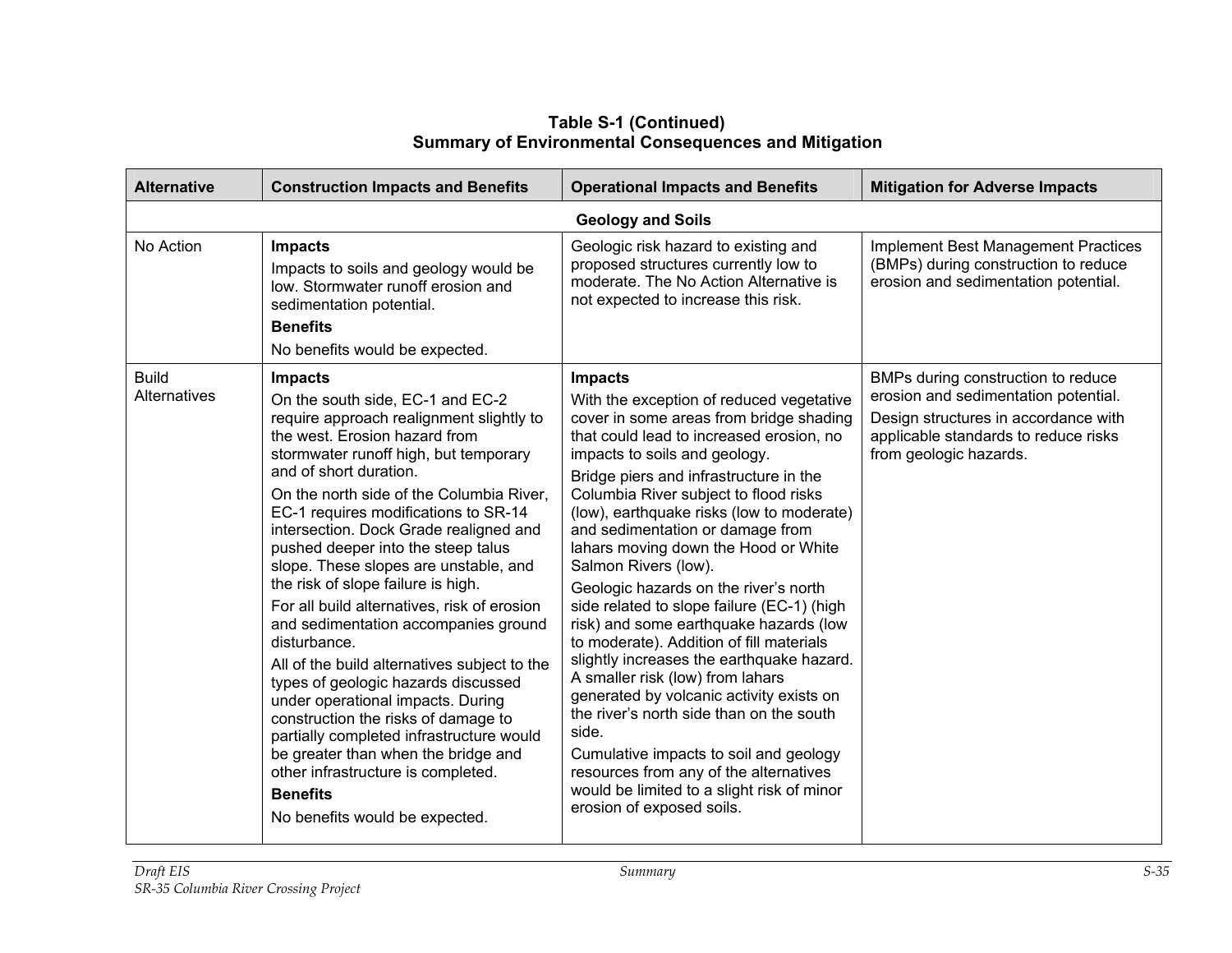| <b>Alternative</b>           | <b>Construction Impacts and Benefits</b>                                                                                                                                                                                                                                                                                                                                                                                                                                                                   | <b>Operational Impacts and Benefits</b>                                                                                                                                                                                                                                                                                                                                                                                                                       | <b>Mitigation for Adverse Impacts</b>                                                                                                                                                                                                                                         |
|------------------------------|------------------------------------------------------------------------------------------------------------------------------------------------------------------------------------------------------------------------------------------------------------------------------------------------------------------------------------------------------------------------------------------------------------------------------------------------------------------------------------------------------------|---------------------------------------------------------------------------------------------------------------------------------------------------------------------------------------------------------------------------------------------------------------------------------------------------------------------------------------------------------------------------------------------------------------------------------------------------------------|-------------------------------------------------------------------------------------------------------------------------------------------------------------------------------------------------------------------------------------------------------------------------------|
|                              |                                                                                                                                                                                                                                                                                                                                                                                                                                                                                                            | <b>Benefits</b>                                                                                                                                                                                                                                                                                                                                                                                                                                               |                                                                                                                                                                                                                                                                               |
|                              |                                                                                                                                                                                                                                                                                                                                                                                                                                                                                                            | No benefits would be expected.                                                                                                                                                                                                                                                                                                                                                                                                                                |                                                                                                                                                                                                                                                                               |
|                              |                                                                                                                                                                                                                                                                                                                                                                                                                                                                                                            | <b>Waterways/Water Quality</b>                                                                                                                                                                                                                                                                                                                                                                                                                                |                                                                                                                                                                                                                                                                               |
| No Action                    | <b>Impacts</b><br>Minor increased risk of erosion and<br>sedimentation from construction of the<br>short-term improvements, particularly the<br>roundabouts.<br><b>Benefits</b><br>No benefits would be expected.                                                                                                                                                                                                                                                                                          | <b>Impacts</b><br>Stormwater containing a variety of<br>contaminants generated by vehicles<br>would continue to enter the Columbia<br>unabated through the existing bridge's<br>open grate deck.<br><b>Benefits</b><br>No benefits would be expected.                                                                                                                                                                                                         | Prepare and implement a Temporary<br>Erosion and Sediment Control Plan<br>(TESC) and a Spill Containment and<br>Countermeasures Plan (SCCP) plan to<br>reduce potential water quality impacts.                                                                                |
| <b>Build</b><br>Alternatives | <b>Impacts</b><br>For build alternatives, localized,<br>temporary turbidity increases during<br>installation and demolition of bridge<br>piers. Erosion and sedimentation<br>potential from ground disturbances.<br>Additional risk from fuel emissions<br>(barges and motorized vehicles) in the<br>water, erosion runoff during Dock Grade<br>widening (limited to EC-1), and potential<br>accidental spills of wet concrete or<br>drilling slurry.<br><b>Benefits</b><br>No benefits would be expected. | <b>Impacts</b><br>Increased snow removal efforts would<br>likely be needed. Increased amounts of<br>de-icing materials would be used on the<br>bridge to manage the increased potential<br>for ice on the bridge deck.<br><b>Benefits</b><br>Water quality would improve with all<br>build alternatives as compared to the<br>existing bridge. This is due to stormwater<br>runoff from the bridge deck would be<br>collected and treated prior to discharge. | Prepare and implement an appropriate<br>TESC and SCCP to reduce potential<br>water quality impacts during<br>construction.<br>Provide periodic sweeping of the bridge<br>deck to remove accumulated sand and<br>de-icers used to manage icy conditions<br>on the bridge deck. |
|                              |                                                                                                                                                                                                                                                                                                                                                                                                                                                                                                            | <b>Social and Economic</b>                                                                                                                                                                                                                                                                                                                                                                                                                                    |                                                                                                                                                                                                                                                                               |
| No Action                    | <b>Impacts</b><br>Minor traffic disruptions, noise, vibration,<br>and dust during construction of short-<br>term improvements.                                                                                                                                                                                                                                                                                                                                                                             | <b>Impacts</b><br>The Hood River Bridge would continue<br>to be owned, maintained and operated<br>by the Port of Hood River. Assumed to<br>be closed in approximately 30 years.                                                                                                                                                                                                                                                                               | For construction associated with short-<br>term improvements, mitigation measures<br>would be like those suggested for the<br>build alternatives.                                                                                                                             |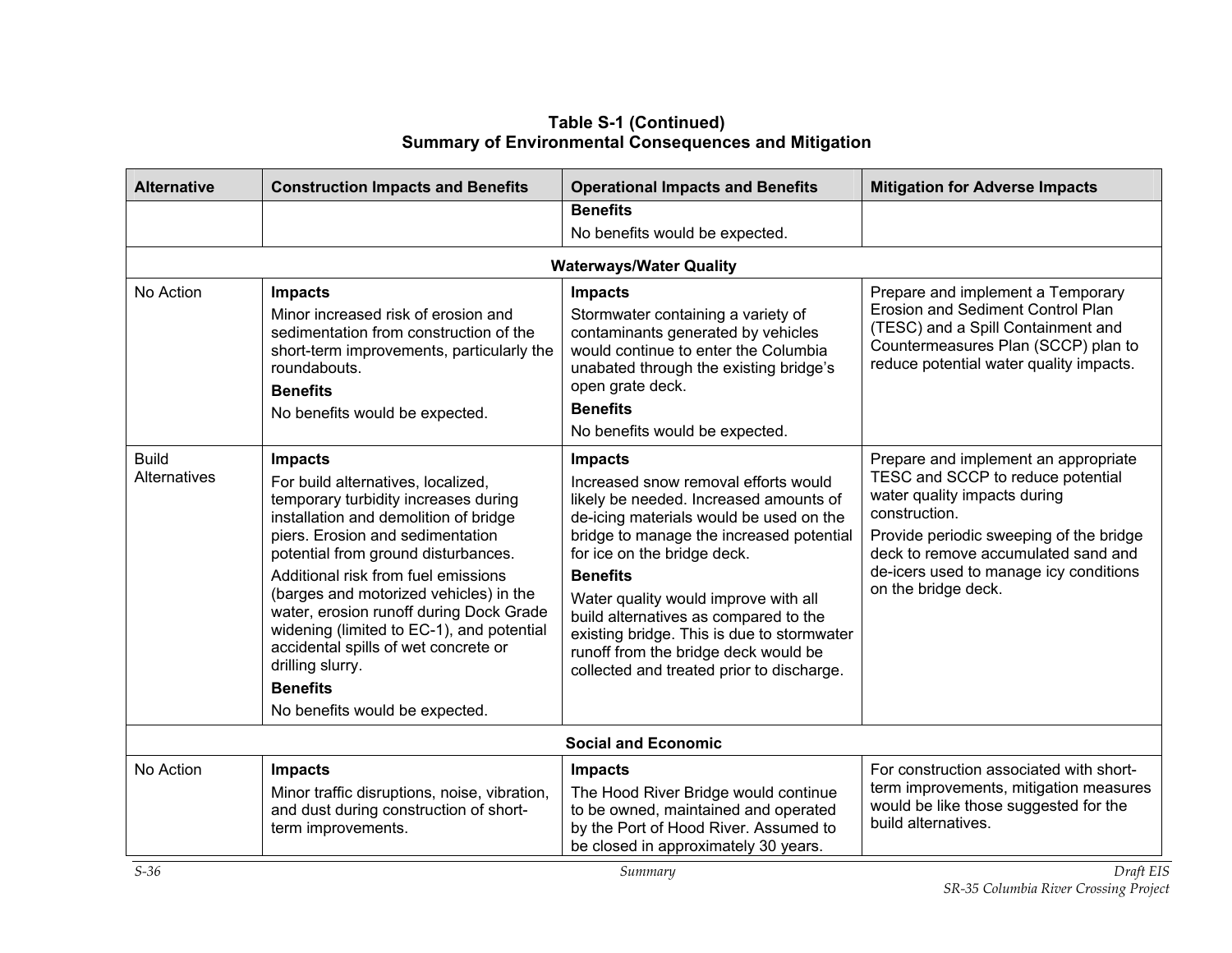| <b>Alternative</b>           | <b>Construction Impacts and Benefits</b>                                                                                                                                                                                                                                                                                                                                                                                                                                                                                                                                                                                                                                                                                                                                                                                                                | <b>Operational Impacts and Benefits</b>                                                                                                                                                                                                                                                                                                                                                                                                                                                                                                                                                                                                                                                                                                                                                                                                                                                                                                                                                                                                         | <b>Mitigation for Adverse Impacts</b>                                                                                                                                                                                                                                                                                                                                                                                                                                            |
|------------------------------|---------------------------------------------------------------------------------------------------------------------------------------------------------------------------------------------------------------------------------------------------------------------------------------------------------------------------------------------------------------------------------------------------------------------------------------------------------------------------------------------------------------------------------------------------------------------------------------------------------------------------------------------------------------------------------------------------------------------------------------------------------------------------------------------------------------------------------------------------------|-------------------------------------------------------------------------------------------------------------------------------------------------------------------------------------------------------------------------------------------------------------------------------------------------------------------------------------------------------------------------------------------------------------------------------------------------------------------------------------------------------------------------------------------------------------------------------------------------------------------------------------------------------------------------------------------------------------------------------------------------------------------------------------------------------------------------------------------------------------------------------------------------------------------------------------------------------------------------------------------------------------------------------------------------|----------------------------------------------------------------------------------------------------------------------------------------------------------------------------------------------------------------------------------------------------------------------------------------------------------------------------------------------------------------------------------------------------------------------------------------------------------------------------------|
|                              | <b>Benefits</b><br>No benefits would be expected.                                                                                                                                                                                                                                                                                                                                                                                                                                                                                                                                                                                                                                                                                                                                                                                                       | Closure would have severe social and<br>economic impacts on the<br>interdependent, bi-state communities.<br><b>Benefits</b><br>No benefits would be expected.                                                                                                                                                                                                                                                                                                                                                                                                                                                                                                                                                                                                                                                                                                                                                                                                                                                                                   |                                                                                                                                                                                                                                                                                                                                                                                                                                                                                  |
| <b>Build</b><br>Alternatives | <b>Impacts</b><br>Build alternatives would involve traffic<br>disruptions, noise, vibration and dust<br>impacts to nearby businesses and local<br>traffic (vehicular, pedestrian and bicycle)<br>crossing the bridge or traveling near<br>construction activities.<br>Under EC-1 or EC-2, the tribal fishing<br>access site west of the north bridge<br>approach potentially disrupted by minor<br>access detours, noise, vibration and<br>dust. Impacts less with Alternative EC-3.<br>Disturbance to adjacent water recreation<br>and events would reduce overall<br>enjoyment temporarily.<br>Business activities and related<br>transportation would experience<br>disruptions.<br><b>Benefits</b><br>An increased workforce due to the influx<br>of construction workers would generate<br>additional business and revenues for<br>some businesses | <b>Impacts</b><br>Alternative EC-1 would result in<br>approximately one full acquisition and<br>one partial acquisition on the<br>Washington side, and one partial<br>acquisition on the Oregon side. The full<br>acquisition would displace one business<br>and one residence. Alternative EC-2<br>would result in approximately one partial<br>acquisition on the Oregon side and<br>approximately one full acquisition on the<br>Washington side. Alternative EC-3 would<br>result in approximately one full<br>acquisition on the Washington side.<br>Several driveway accesses would be<br>closed or relocated, including a driveway<br>to the retail commercial area east of the<br>south bridge approach and a driveway<br>for the park and ride west of the north<br>bridge approach.<br><b>Benefits</b><br>Population and economic growth would<br>increase at modest, but steady historic<br>rates.<br>Multi-modal facilities would increase<br>recreational opportunities enabling bi-<br>state connections to trails and sidewalks. | Measures are recommended to minimize<br>construction activities impacts to traffic,<br>business and recreation activities<br>occurring in the vicinity. Primarily public<br>notices would be disseminated and<br>coordination of the construction schedule<br>with special events would occur. Other<br>mitigation includes implementing the<br>provisions of<br>the Uniform Relocation and Real<br>Property Policies Act for any business or<br>property that must be acquired. |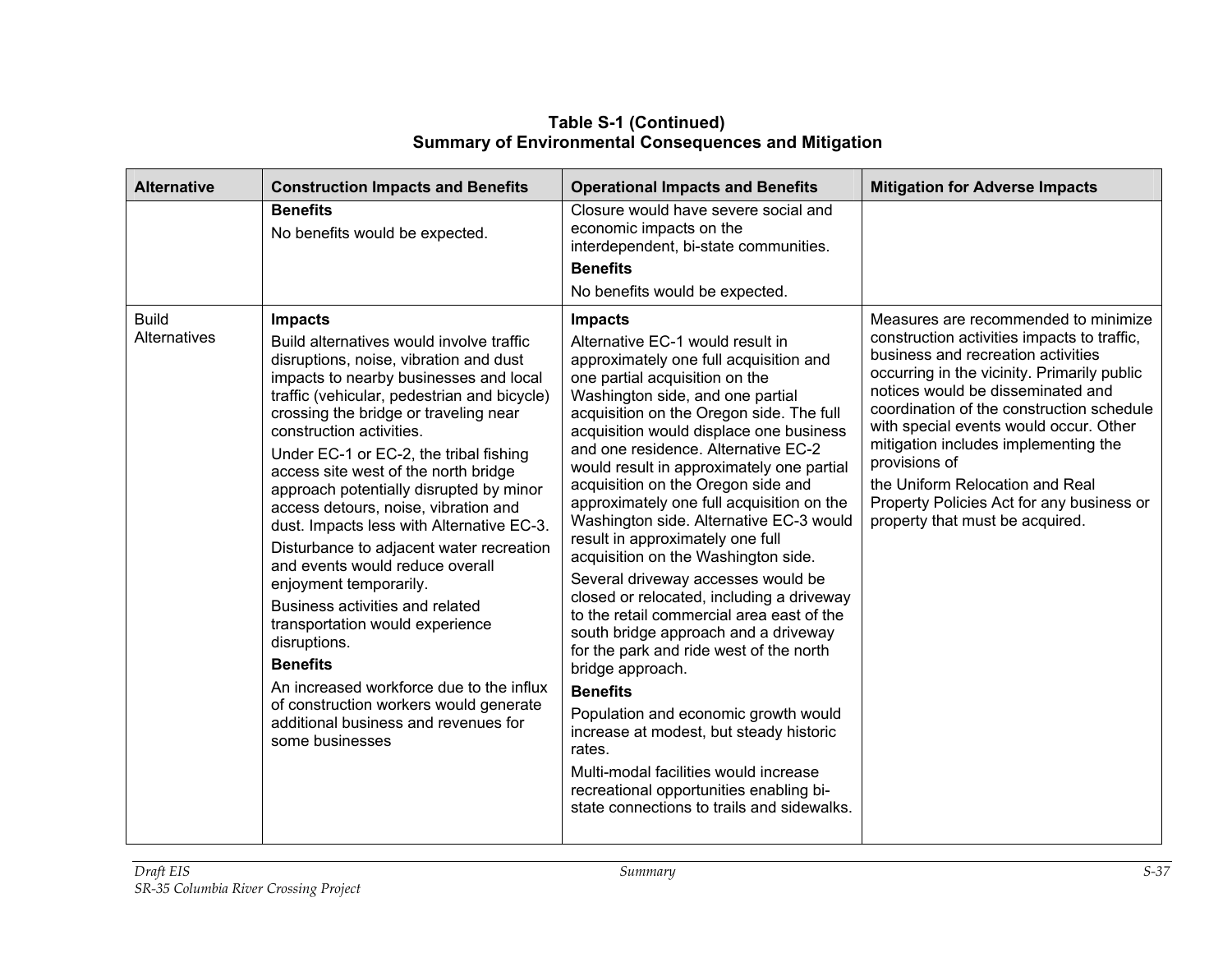| <b>Alternative</b>           | <b>Construction Impacts and Benefits</b>                                                                                                                                                                                                                                                                                                                                                                                                                                                                                                                                                                                                                                                                                                                                                       | <b>Operational Impacts and Benefits</b>                                                                                                                                                                                                                          | <b>Mitigation for Adverse Impacts</b>                                                                                                                                                                                                                                                                                                                                                                                                                                                                                 |  |  |
|------------------------------|------------------------------------------------------------------------------------------------------------------------------------------------------------------------------------------------------------------------------------------------------------------------------------------------------------------------------------------------------------------------------------------------------------------------------------------------------------------------------------------------------------------------------------------------------------------------------------------------------------------------------------------------------------------------------------------------------------------------------------------------------------------------------------------------|------------------------------------------------------------------------------------------------------------------------------------------------------------------------------------------------------------------------------------------------------------------|-----------------------------------------------------------------------------------------------------------------------------------------------------------------------------------------------------------------------------------------------------------------------------------------------------------------------------------------------------------------------------------------------------------------------------------------------------------------------------------------------------------------------|--|--|
|                              | <b>Cultural Resources</b>                                                                                                                                                                                                                                                                                                                                                                                                                                                                                                                                                                                                                                                                                                                                                                      |                                                                                                                                                                                                                                                                  |                                                                                                                                                                                                                                                                                                                                                                                                                                                                                                                       |  |  |
| No Action                    | No impacts or benefits would be<br>expected.                                                                                                                                                                                                                                                                                                                                                                                                                                                                                                                                                                                                                                                                                                                                                   | <b>Impacts</b><br>The serviceable lifespan of the existing<br>bridge, which is likely eligible for the<br>National Register, is approximately 30<br>years at which time it would probably be<br>demolished.<br><b>Benefits</b><br>No benefits would be expected. | None proposed.                                                                                                                                                                                                                                                                                                                                                                                                                                                                                                        |  |  |
| <b>Build</b><br>Alternatives | <b>Impacts</b><br>The existing bridge is assumed to be<br>eligible for listing on the National<br>Register of Historic Properties; thus,<br>removal of this bridge would likely be an<br>adverse effect<br>Each build alternative potentially could<br>affect known Native American or<br>historical sites in the shoreline area.<br>These include archaeological, building,<br>and village sites.<br>Impacts to previously unknown cultural<br>sites may occur during construction from<br>excavation for bridge and retaining wall<br>foundations and other ground<br>disturbance.<br><b>Benefits</b><br>The discovery and evaluation of cultural<br>resources would be documented.<br>Records of these discovered resources<br>would be archived at the Oregon SHPO<br>and Washington OAHP. | No impacts or benefits to cultural<br>resources would be expected.                                                                                                                                                                                               | Provide appropriate documentation of<br>existing Hood River Bridge consistent<br>with a Memorandum of Agreement that<br>would be developed among the Oregon<br>SHPO and Washington OAHP, WSDOT,<br>and ODOT.<br>Conduct subsurface investigations<br>during final design at onshore pier<br>locations and other disturbance areas for<br>the preferred alternative.<br>Monitor excavations in shoreline areas.<br>take action to protect resources, if any<br>are found, and coordinate with<br>appropriate agencies. |  |  |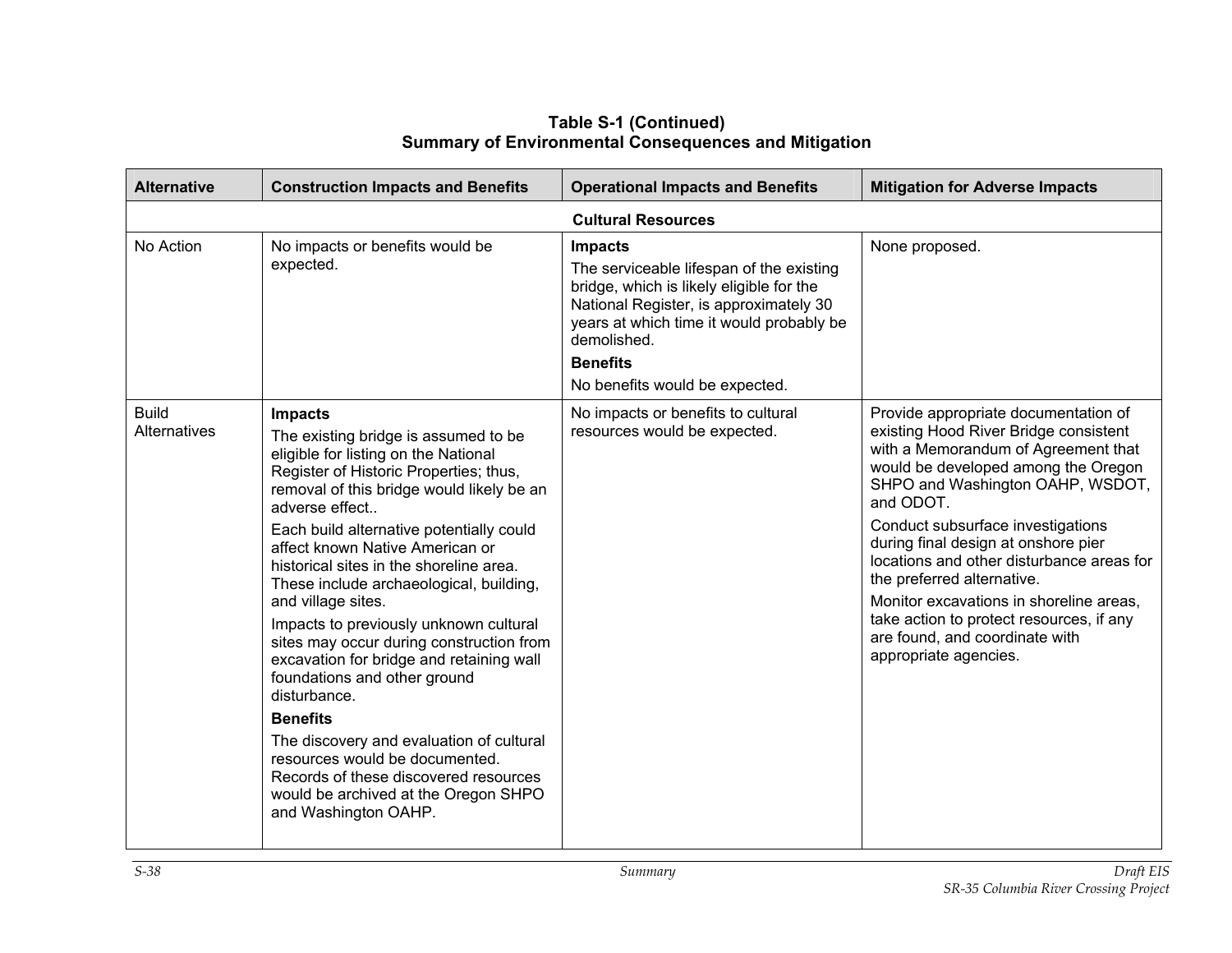| <b>Alternative</b>           | <b>Construction Impacts and Benefits</b>                                                                                                                                                                                  | <b>Operational Impacts and Benefits</b>                                                                                                                                                                                                                 | <b>Mitigation for Adverse Impacts</b>                                                                                                                                                                                                             |
|------------------------------|---------------------------------------------------------------------------------------------------------------------------------------------------------------------------------------------------------------------------|---------------------------------------------------------------------------------------------------------------------------------------------------------------------------------------------------------------------------------------------------------|---------------------------------------------------------------------------------------------------------------------------------------------------------------------------------------------------------------------------------------------------|
|                              |                                                                                                                                                                                                                           | <b>Energy</b>                                                                                                                                                                                                                                           |                                                                                                                                                                                                                                                   |
| No Action                    | <b>Impacts</b><br>Very minor consumption of energy<br>associated construction of the short-term<br>improvements.<br><b>Benefits</b><br>No benefits would be expected.                                                     | No impacts or benefits would be<br>expected.                                                                                                                                                                                                            | None proposed.                                                                                                                                                                                                                                    |
| <b>Build</b><br>Alternatives | <b>Impacts</b><br>All build alternatives would result in a<br>very minor consumption of energy with<br>very little difference among them.<br><b>Benefits</b><br>No benefits would be expected.                            | <b>Impacts</b><br>No adverse impacts would be expected.<br><b>Benefits</b><br>All build alternatives would have some<br>degree of increased fuel efficiency as a<br>result of higher vehicle operating speeds<br>compared to the No Action Alternative. | None proposed.                                                                                                                                                                                                                                    |
|                              |                                                                                                                                                                                                                           | <b>Vegetation and Wetlands</b>                                                                                                                                                                                                                          |                                                                                                                                                                                                                                                   |
| No Action                    | <b>Impacts</b><br>No substantial impacts from the short-<br>term improvements.<br><b>Benefits</b><br>No benefits would be expected.                                                                                       | No impacts or benefits would be<br>expected.                                                                                                                                                                                                            | None proposed.                                                                                                                                                                                                                                    |
| <b>Build</b><br>Alternatives | <b>Impacts</b><br>Build alternatives have temporary and<br>permanent impacts. Permanent impacts<br>for EC-1 (about 4.2 acres) would be<br>substantially greater than for EC-2<br>(about 0.9 acre) and EC-3 (about 1 acre) | No impacts or benefits would be<br>expected.                                                                                                                                                                                                            | Limit construction work areas to the<br>minimum required to accomplish the<br>work. Fence clearing and grubbing limits.<br>Revegetate temporarily disturbed areas<br>with appropriate species, including<br>native species, to stabilize soil and |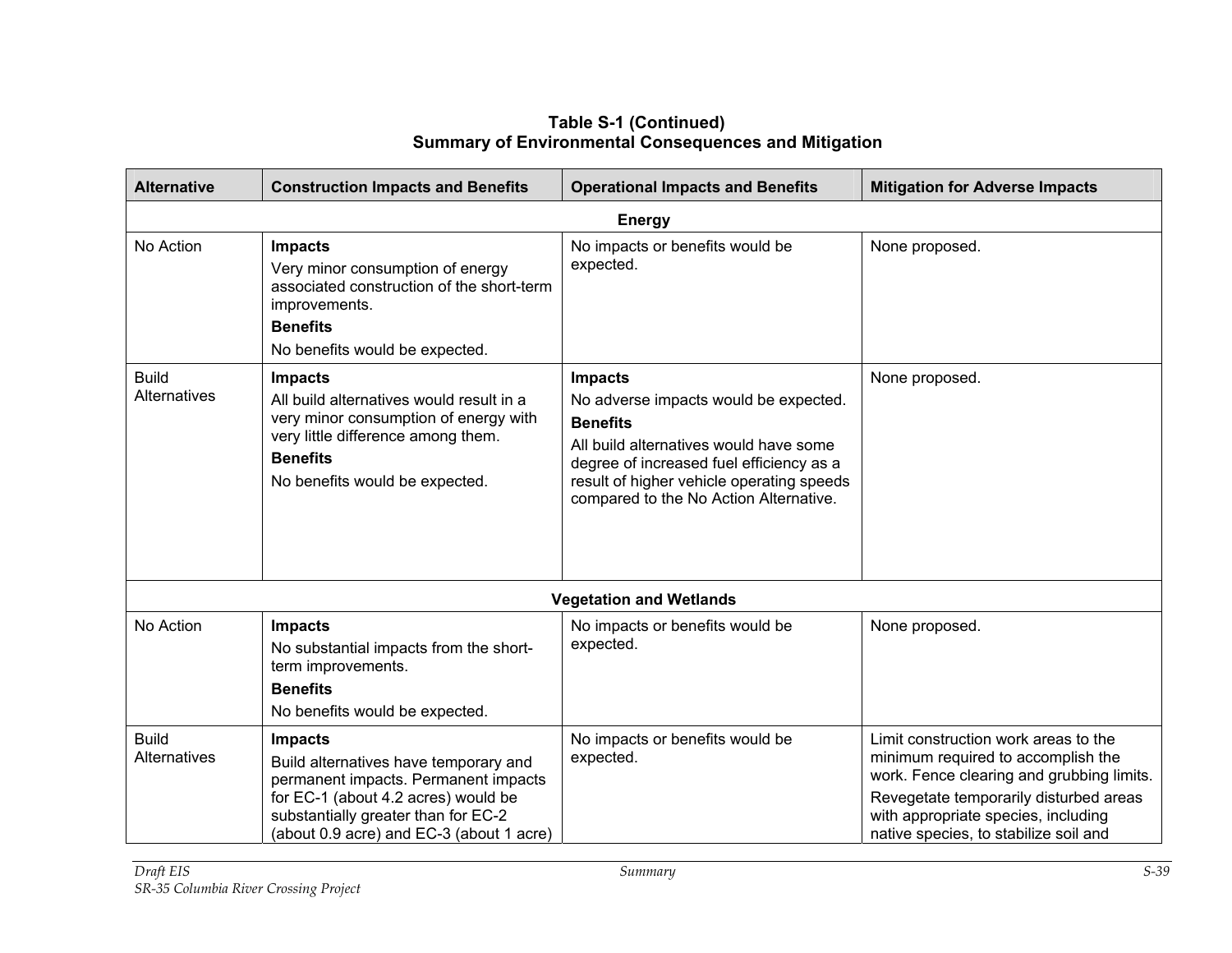| <b>Alternative</b>  | <b>Construction Impacts and Benefits</b>                                                                           | <b>Operational Impacts and Benefits</b>                                                                                                                  | <b>Mitigation for Adverse Impacts</b>                                                                                                                 |
|---------------------|--------------------------------------------------------------------------------------------------------------------|----------------------------------------------------------------------------------------------------------------------------------------------------------|-------------------------------------------------------------------------------------------------------------------------------------------------------|
|                     | because of the Dock Grade widening.                                                                                |                                                                                                                                                          | provide habitat benefits.                                                                                                                             |
|                     | Temporary impacts slightly greater for<br>EC-3 (0.5 acre) and similar for EC-1 (0.4<br>acre) and EC-2.             |                                                                                                                                                          | Develop and implement a restoration<br>plan for the existing bridge approach.                                                                         |
|                     | EC-1 would affect hillside seeps along<br>Dock Grade. No regulated wetlands<br>would be affected by EC-1 and EC-2. |                                                                                                                                                          | Use retaining walls along the Dock<br>Grade widening (EC-1) to reduce<br>impacts on the white oak community.                                          |
|                     | <b>Benefits</b>                                                                                                    |                                                                                                                                                          |                                                                                                                                                       |
|                     | No benefits would be expected.                                                                                     |                                                                                                                                                          |                                                                                                                                                       |
|                     |                                                                                                                    | <b>Fish and Wildlife</b>                                                                                                                                 |                                                                                                                                                       |
| No Action           | <b>Impacts</b>                                                                                                     | <b>Impacts</b>                                                                                                                                           | Implementing standard BMPs during                                                                                                                     |
|                     | Minimal impact on fish and wildlife<br>species and habitat from short-term<br>improvements.                        | Risk of spills of hazardous materials is<br>greater with the No Action Alternative<br>than under the build alternatives                                  | construction would reduce potential<br>stormwater runoff and associated risks<br>of erosion and sedimentation.                                        |
|                     | Some risk of spills of hazardous<br>materials during construction of short-<br>term improvements.                  | because of grated bridge deck.<br>Contaminants could have direct or<br>indirect impacts on fish and other aquatic<br>life in the river.                  |                                                                                                                                                       |
|                     | <b>Benefits</b>                                                                                                    | Existing bridge piers continue to provide                                                                                                                |                                                                                                                                                       |
|                     | No benefits would be expected.                                                                                     | habitat for predator fish, such as the<br>northern pikeminnow, which preys on<br>young salmonids.                                                        |                                                                                                                                                       |
|                     |                                                                                                                    | <b>Benefits</b>                                                                                                                                          |                                                                                                                                                       |
|                     |                                                                                                                    | No benefits would be expected.                                                                                                                           |                                                                                                                                                       |
| <b>Build</b>        | <b>Impacts</b>                                                                                                     | <b>Impacts</b>                                                                                                                                           | Perform in-water work during approved                                                                                                                 |
| <b>Alternatives</b> | Impacts to fish, including listed and<br>sensitive species, may result from in-<br>water work.                     | New piers would create habitat for<br>salmonids predators, such as the<br>northern pikeminnow. This would be<br>offset by removal of the existing bridge | in-water work windows, when feasible,<br>from November 15 to March 15 on the<br>Oregon side, and from November 1 to<br>February 28 on the Washington. |
|                     | Some terrestrial wildlife temporarily<br>eliminated from construction areas for                                    | piers.                                                                                                                                                   | Place nearshore piers to span the                                                                                                                     |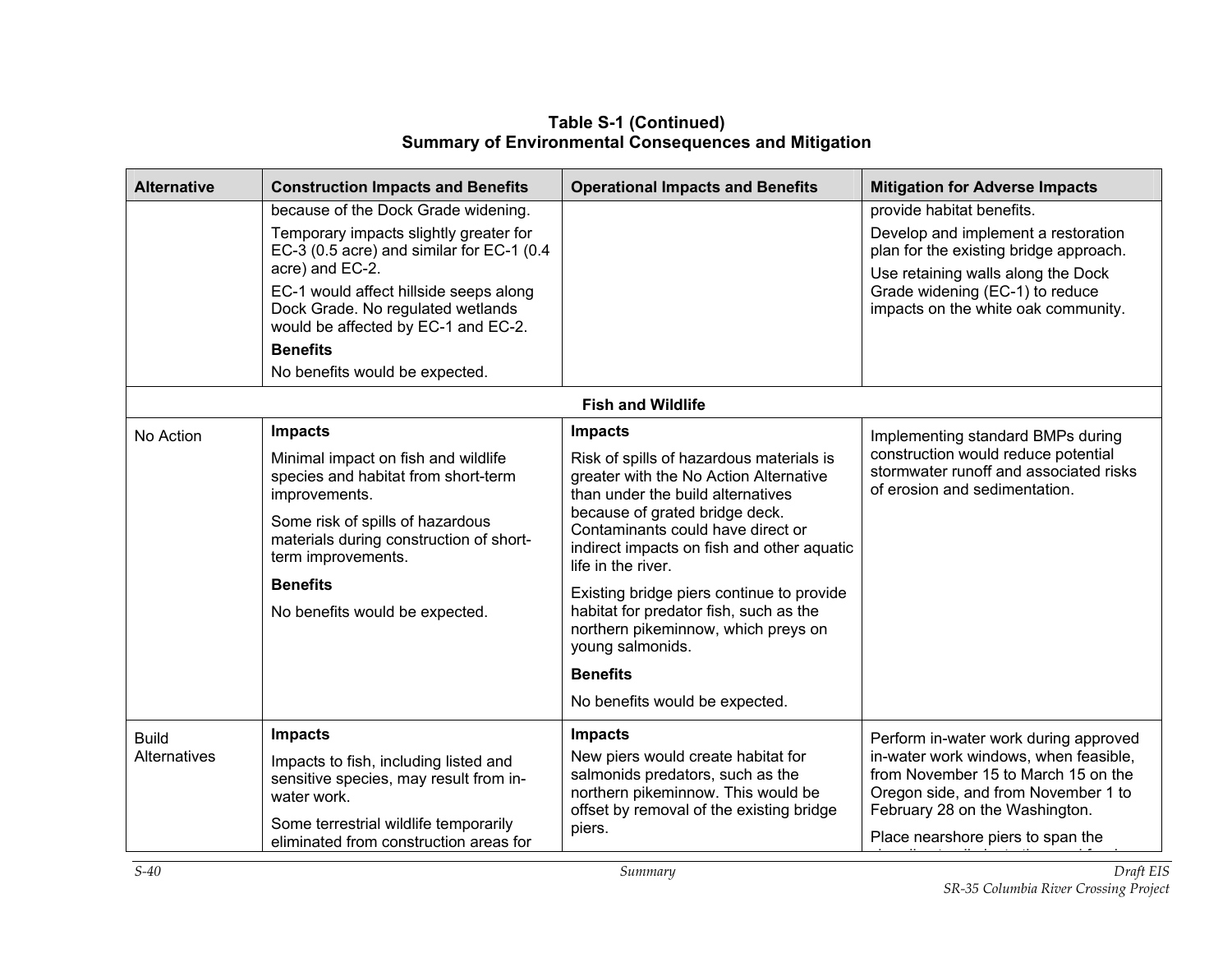| <b>Alternative</b> | <b>Construction Impacts and Benefits</b>                                                                                                                                                                                                                                                                            | <b>Operational Impacts and Benefits</b>                                                                                                                                                                                                                                                                                                                                                                                                                                                                                                                                                                                                                                                                                                                                                                                  | <b>Mitigation for Adverse Impacts</b>                                                                                                                                                                                                                                                                                                                                                                                                                            |
|--------------------|---------------------------------------------------------------------------------------------------------------------------------------------------------------------------------------------------------------------------------------------------------------------------------------------------------------------|--------------------------------------------------------------------------------------------------------------------------------------------------------------------------------------------------------------------------------------------------------------------------------------------------------------------------------------------------------------------------------------------------------------------------------------------------------------------------------------------------------------------------------------------------------------------------------------------------------------------------------------------------------------------------------------------------------------------------------------------------------------------------------------------------------------------------|------------------------------------------------------------------------------------------------------------------------------------------------------------------------------------------------------------------------------------------------------------------------------------------------------------------------------------------------------------------------------------------------------------------------------------------------------------------|
|                    | bridge construction on north shoreline.<br>Typical wildlife would be expected to use<br>the area after construction.<br>Removal of the existing bridge will<br>eliminate perching and nesting areas<br>used by birds, such as swallows and<br>other songbirds.<br><b>Benefits</b><br>No benefits would be expected. | Potentially increased light levels at the<br>surface of the river from bridge deck<br>lights could alter nighttime habitat.<br><b>Benefits</b><br>The closed stormwater system would<br>reduce existing unabated entry of<br>contaminants into the river benefiting fish<br>and other aquatic species.<br>Fewer piers in the river compared to the<br>existing bridge may result in less overall<br>river substrate coverage after the<br>removal of the existing bridge.<br>Overall predator habitat may be reduced<br>by longer spans (fewer piers) provided<br>by the new bridge compared to the<br>existing bridge.<br>The new bridge may provide perching<br>and nesting opportunities for a variety of<br>birds offsetting the loss of similar<br>opportunities associated with removal of<br>the existing bridge. | shoreline to eliminate the need for riprap<br>and reduce the proximity of predator<br>habitat provided by the piers from<br>shoreline areas frequented by young<br>salmonids.<br>Provide direct bridge lighting toward the<br>bridge deck to minimize nighttime<br>illumination of the water surface.<br>Consider implementing additional fish<br>and wildlife mitigation opportunities<br>identified during the review of the EIS<br>and Biological Assessment. |
|                    |                                                                                                                                                                                                                                                                                                                     | <b>Air Quality</b>                                                                                                                                                                                                                                                                                                                                                                                                                                                                                                                                                                                                                                                                                                                                                                                                       |                                                                                                                                                                                                                                                                                                                                                                                                                                                                  |
| No Action          | Impacts<br>Temporary emissions construction<br>equipment exhaust and dust during<br>construction of short-term improvements.<br><b>Benefits</b><br>No benefits would be expected.                                                                                                                                   | Operation of the existing bridge facility is<br>not expected to cause any substantial<br>adverse impact or benefit on air quality.                                                                                                                                                                                                                                                                                                                                                                                                                                                                                                                                                                                                                                                                                       | None proposed.                                                                                                                                                                                                                                                                                                                                                                                                                                                   |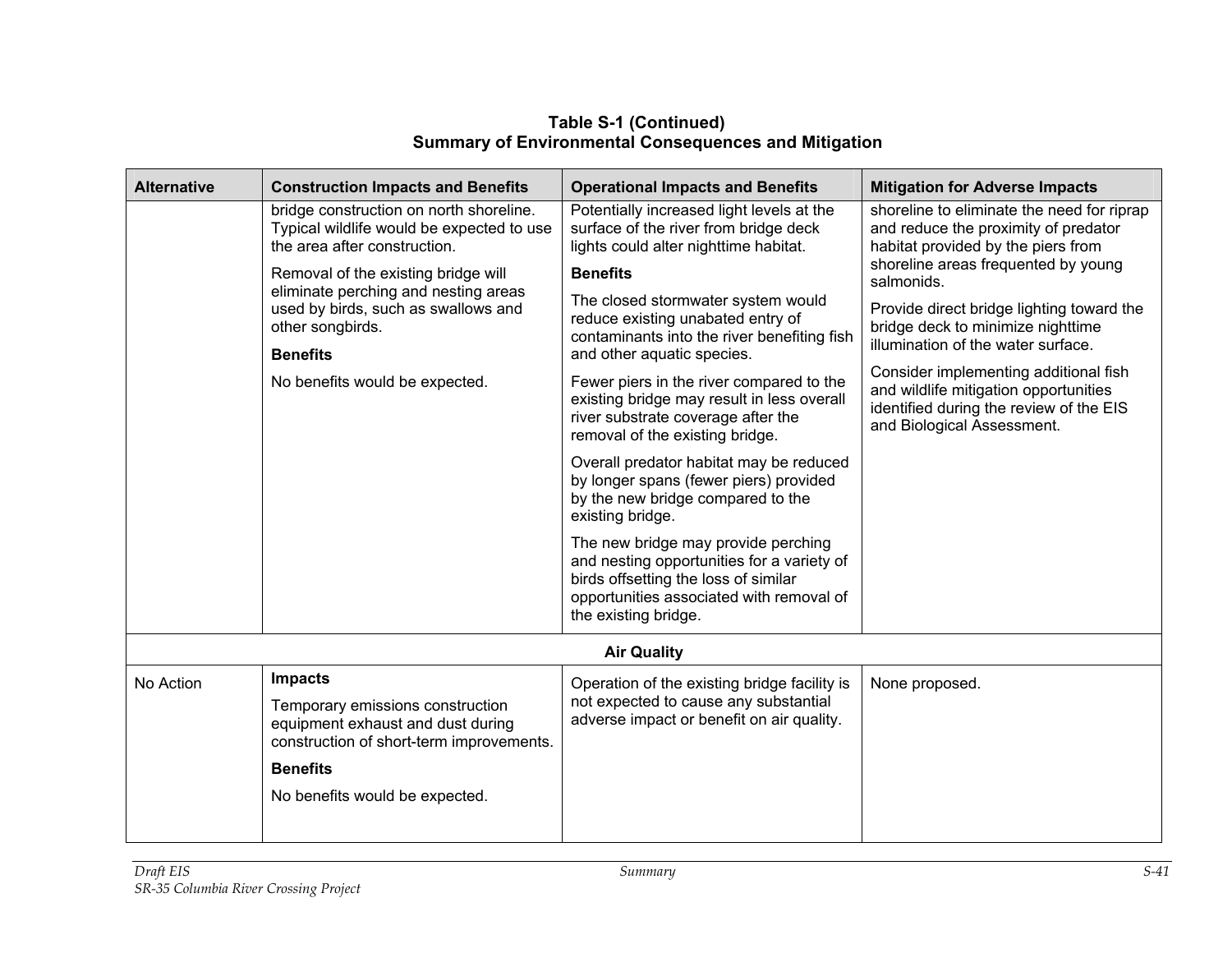| <b>Alternative</b>                  | <b>Construction Impacts and Benefits</b>                                                                                                                                                                                                                                                                                                                      | <b>Operational Impacts and Benefits</b>                                                                                                                                                                                                                                                                                                                                                              | <b>Mitigation for Adverse Impacts</b>                                                                                                                                                                                                                                                                                                                                |
|-------------------------------------|---------------------------------------------------------------------------------------------------------------------------------------------------------------------------------------------------------------------------------------------------------------------------------------------------------------------------------------------------------------|------------------------------------------------------------------------------------------------------------------------------------------------------------------------------------------------------------------------------------------------------------------------------------------------------------------------------------------------------------------------------------------------------|----------------------------------------------------------------------------------------------------------------------------------------------------------------------------------------------------------------------------------------------------------------------------------------------------------------------------------------------------------------------|
| <b>Build</b><br><b>Alternatives</b> | <b>Impacts</b><br>Temporary emissions construction<br>equipment exhaust and dust during<br>construction. Duration greater than<br>under No Action.<br><b>Benefits</b><br>No benefits would be expected.                                                                                                                                                       | Project area in attainment for all criteria<br>pollutants. Operation not expected to<br>cause any substantial adverse impact or<br>benefit on air quality.                                                                                                                                                                                                                                           | Following guidance from Ecology and<br>the Oregon Department of<br>Environmental Quality (DEQ) would<br>reduce pollutant emissions.                                                                                                                                                                                                                                  |
|                                     |                                                                                                                                                                                                                                                                                                                                                               | <b>Visual</b>                                                                                                                                                                                                                                                                                                                                                                                        |                                                                                                                                                                                                                                                                                                                                                                      |
| No Action                           | <b>Impacts</b><br>Short-term improvements to the existing<br>bridge would result in limited and<br>temporary visual impacts associated with<br>construction activities and equipment.<br><b>Benefits</b><br>No benefits would be expected.                                                                                                                    | <b>Impacts</b><br>Short-term improvements not expected<br>to change existing views.<br>If the bridge were left in place after being<br>closed in approximately 30 years, views<br>from the bridge for motorists would be<br>eliminated. Demolishing the bridge after<br>closing it would alter the views to and<br>from the area of the bridge.<br><b>Benefits</b><br>No benefits would be expected. | None proposed.                                                                                                                                                                                                                                                                                                                                                       |
| <b>Build</b><br>Alternatives        | <b>Impacts</b><br>Build alternative impacts expected to be<br>temporary, short in duration, and<br>associated with the presence of<br>construction equipment and workers,<br>materials stockpiles, debris, signage,<br>staging areas, construction barges,<br>temporary work bridges, demolition<br>activities, and construction lighting.<br><b>Benefits</b> | <b>Impacts</b><br>The design of the new bridge, which<br>would be different from the existing<br>bridge, would impact existing views for<br>all build alternatives.<br>Bridge visual impacts would be the<br>greatest from the inferior (lower) viewer<br>position when the bridge is in the<br>foreground.<br>Under EC-1. improvements to Dock                                                      | Carefully considered design details<br>would help maintain the integrity of the<br>surrounding environment.<br>Maintain mature trees and vegetation to<br>the extent possible around construction<br>areas.<br>To the extent possible, locate staging<br>areas in area screening from active<br>recreation areas would reduce visual<br>impacts during construction. |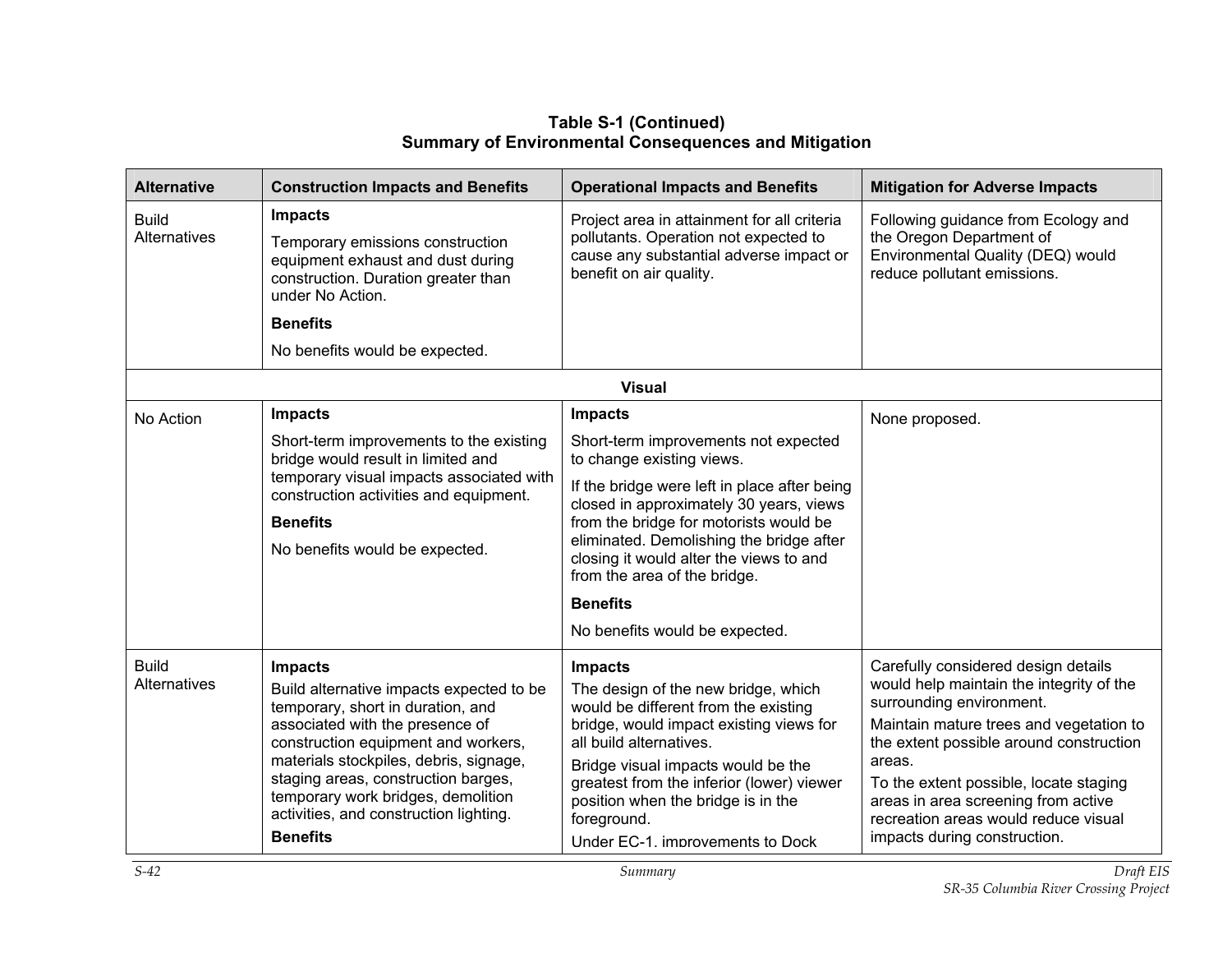| <b>Alternative</b>           | <b>Construction Impacts and Benefits</b>                                                                                                                                                                                                                                                                                                                                                                                                                     | <b>Operational Impacts and Benefits</b>                                                                                                                                                                                                                                                                                                                                                                                                                                                               | <b>Mitigation for Adverse Impacts</b>                                                                                                                                                                                                                                                                                                                                                                                  |
|------------------------------|--------------------------------------------------------------------------------------------------------------------------------------------------------------------------------------------------------------------------------------------------------------------------------------------------------------------------------------------------------------------------------------------------------------------------------------------------------------|-------------------------------------------------------------------------------------------------------------------------------------------------------------------------------------------------------------------------------------------------------------------------------------------------------------------------------------------------------------------------------------------------------------------------------------------------------------------------------------------------------|------------------------------------------------------------------------------------------------------------------------------------------------------------------------------------------------------------------------------------------------------------------------------------------------------------------------------------------------------------------------------------------------------------------------|
|                              | No benefits would be expected.                                                                                                                                                                                                                                                                                                                                                                                                                               | Grade may result in additional visual<br>impact from some viewpoints as a result<br>of clearing trees for widening.<br>Alternatives EC-2 and EC-3 would avoid<br>this impact. However, EC-2 and EC-3<br>would involve removal of mature trees<br>and vegetation, which would alter<br>shoreline views.<br><b>Benefits</b><br>The alignment of EC-3 may include a<br>slight curve or bow. This design feature<br>may increase the visual harmony of the<br>bridge with the surrounding<br>environment. | Limit work hours to daylight hours when<br>possible to reduce construction lighting<br>visual impacts.<br>Direct permanent light fixtures downward<br>to minimize glare and ambient spillover<br>light impacts.<br>Use colors and materials in the design of<br>the bridge that are consistent with the<br>character of the surrounding<br>environmental to help achieve visual<br>harmony with surrounding resources. |
|                              |                                                                                                                                                                                                                                                                                                                                                                                                                                                              | <b>Noise</b>                                                                                                                                                                                                                                                                                                                                                                                                                                                                                          |                                                                                                                                                                                                                                                                                                                                                                                                                        |
| No Action                    | <b>Impacts</b><br>Nearby receptors would experience<br>temporary noise impacts during<br>construction of the interim improvements<br>and replacement of the steel grating.<br><b>Benefits</b><br>Replacing current steel grating deck with<br>a quieter steel grating deck would<br>provide a short-term decrease in traffic<br>noise levels and the noticeable tonality<br>of the bridge deck. As traffic volumes<br>increase, this benefit would decrease. | Noise levels would not exceed the<br>FHWA noise abatement criteria at nine<br>measured receptors under the No Action<br>Alternative.                                                                                                                                                                                                                                                                                                                                                                  | None proposed.                                                                                                                                                                                                                                                                                                                                                                                                         |
| <b>Build</b><br>Alternatives | <b>Impacts</b><br>Under all of the build alternatives, nearby<br>receptors would experience temporary<br>noise impacts during construction of the<br>project.                                                                                                                                                                                                                                                                                                | <b>Impacts</b><br>Noise levels are projected to increase by<br>1 to 4 dBA at most receptors in the study<br>area as a result of increased traffic in the<br>future, increased capacity, and<br>increased design speed (35 mph).                                                                                                                                                                                                                                                                       | None proposed for operations.<br>Construction mitigation for noise would<br>include measures to reduce the noise<br>during sensitive nighttime hours and to<br>manage noise through choice of<br>construction equipment and its                                                                                                                                                                                        |
| Draft EIS                    |                                                                                                                                                                                                                                                                                                                                                                                                                                                              | Summary                                                                                                                                                                                                                                                                                                                                                                                                                                                                                               | $S-43$                                                                                                                                                                                                                                                                                                                                                                                                                 |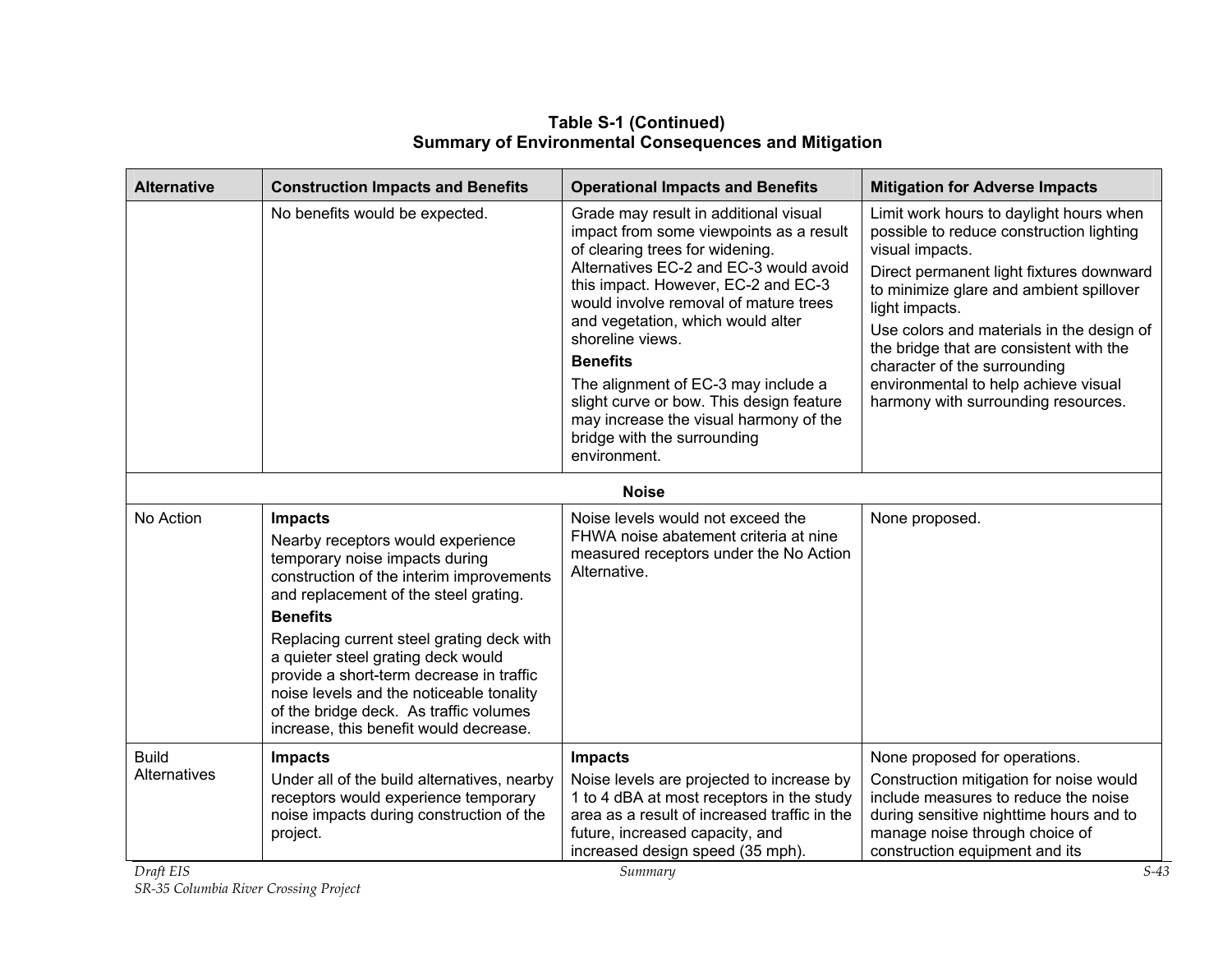| <b>Alternative</b>           | <b>Construction Impacts and Benefits</b>                                                                                                                                                                                                                                                                                                                                                            | <b>Operational Impacts and Benefits</b>                                                                                                                                                                                                                         | <b>Mitigation for Adverse Impacts</b>                                                                                                                                                                     |
|------------------------------|-----------------------------------------------------------------------------------------------------------------------------------------------------------------------------------------------------------------------------------------------------------------------------------------------------------------------------------------------------------------------------------------------------|-----------------------------------------------------------------------------------------------------------------------------------------------------------------------------------------------------------------------------------------------------------------|-----------------------------------------------------------------------------------------------------------------------------------------------------------------------------------------------------------|
|                              | <b>Benefits</b><br>No benefits would be expected.                                                                                                                                                                                                                                                                                                                                                   | However, the results of the noise<br>analysis predicted that the proposed<br>project would not cause noise levels to<br>exceed the FHWA noise abatement<br>criteria at the 9 measured receptors<br>under the three build alternatives, EC-1,<br>EC-2, and EC-3. | operation. Temporary noise barriers<br>could be used if noisy equipment were<br>located near sensitive receptors.                                                                                         |
|                              |                                                                                                                                                                                                                                                                                                                                                                                                     | <b>Benefits</b><br>The short-term improvement of replacing                                                                                                                                                                                                      |                                                                                                                                                                                                           |
|                              |                                                                                                                                                                                                                                                                                                                                                                                                     | the current steel grating deck with a<br>quieter steel grating deck would provide<br>a short-term decrease in traffic noise<br>levels and the noticeable tonality of the<br>bridge deck. As traffic volumes<br>increase, this benefit would decrease.           |                                                                                                                                                                                                           |
|                              |                                                                                                                                                                                                                                                                                                                                                                                                     | <b>Hazardous Materials</b>                                                                                                                                                                                                                                      |                                                                                                                                                                                                           |
| No Action                    | <b>Impacts</b><br>Construction may encounter potential<br>asbestos and/or lead based paint<br>located within the existing bridge (short-<br>term improvements) and associated<br>equipment shed that would be acquired<br>and potentially demolished.<br><b>Benefits</b><br>Removal and appropriate disposal of<br>hazardous materials would reduce long-<br>term risks to the aquatic environment. | <b>Impacts</b><br>Direct entry of hazardous materials into<br>the Columbia River would be unabated<br>through the open grate decking, if a spill<br>occurred on the existing bridge.<br><b>Benefits</b><br>No benefits would be expected.                       | Conduct pre-demolition asbestos and<br>lead surveys of the existing bridge and<br>any other buildings to be demolished.<br>Assess all other areas of potential<br>contamination and remediate, if needed. |
| <b>Build</b><br>Alternatives | <b>Impacts</b><br>Construction activities may encounter<br>various contaminated materials.<br>Potential issues associated with<br>chemically treated wood used for                                                                                                                                                                                                                                  | <b>Impacts</b><br>No adverse impacts would be expected.<br><b>Benefits</b><br>Under all of the build alternatives,<br>mplamentation of a glocad atomywater                                                                                                      | Complete Initial Site Assessments (ISA)<br>at the plant nursery property (EC-1) and<br>Bubba Louie's Sailboat property (EC-1<br>and EC-2) for areas of potential<br>contamination.                        |